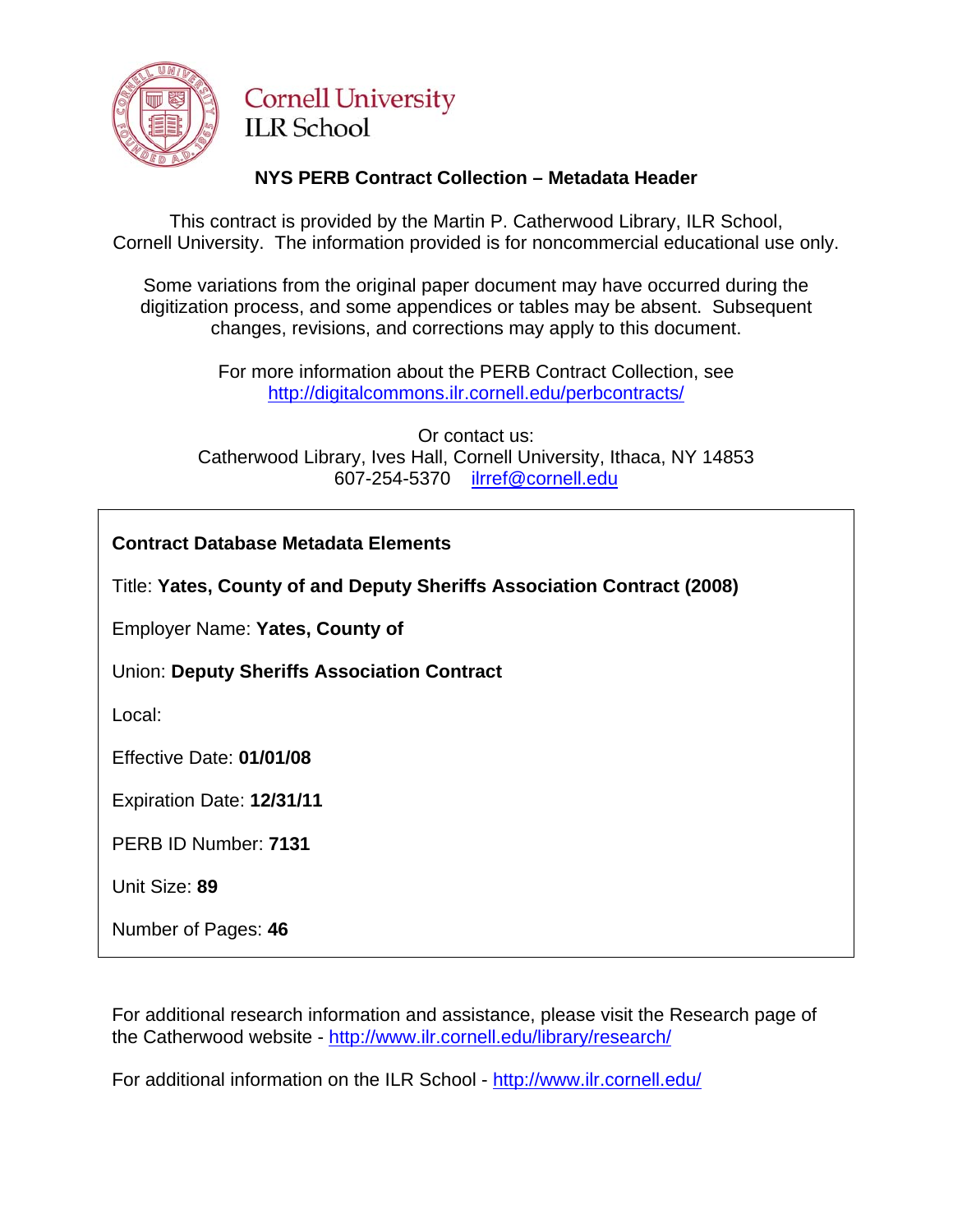DEP/7131

## **Y A T E S C O U N T Y**

# **D E P U T Y S H E R I F F S' A S S O C I A T I O N C O N T R A C T**

**JANUARY 1, 2008 - DECEMBER 31, 2011** RECEIVED 12/11/07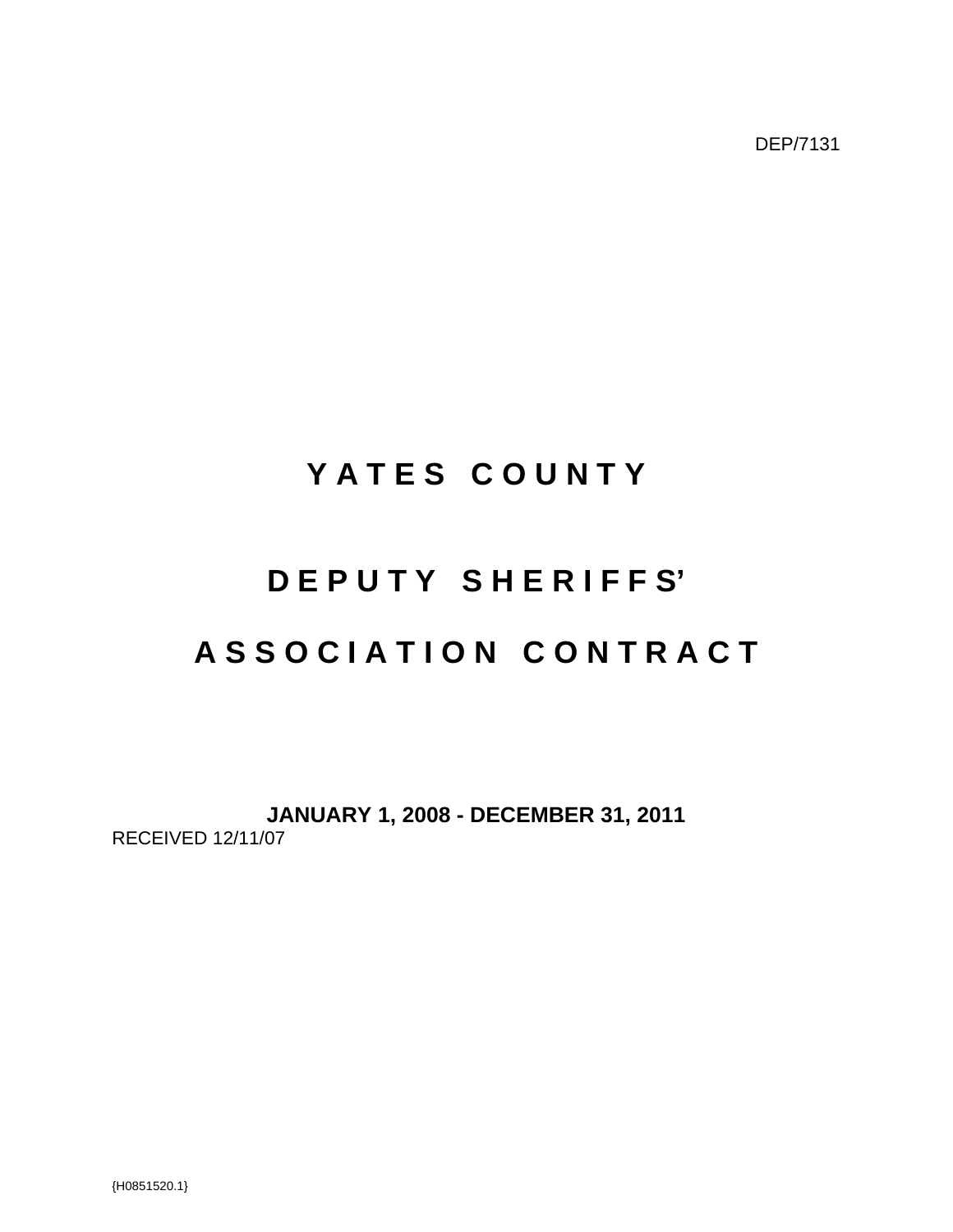## **TABLE OF CONTENTS**

| <b>ARTICLE 1</b>  |                                                                                                      |  |
|-------------------|------------------------------------------------------------------------------------------------------|--|
| <b>ARTICLE 2</b>  |                                                                                                      |  |
| <b>ARTICLE 3</b>  |                                                                                                      |  |
| <b>ARTICLE 4</b>  |                                                                                                      |  |
| <b>ARTICLE 5</b>  |                                                                                                      |  |
| <b>ARTICLE 6</b>  |                                                                                                      |  |
| <b>ARTICLE 7</b>  |                                                                                                      |  |
| <b>ARTICLE 8</b>  |                                                                                                      |  |
| <b>ARTICLE 9</b>  |                                                                                                      |  |
| <b>ARTICLE 10</b> |                                                                                                      |  |
| <b>ARTICLE 11</b> |                                                                                                      |  |
| <b>ARTICLE 12</b> |                                                                                                      |  |
| <b>ARTICLE 13</b> |                                                                                                      |  |
| <b>ARTICLE 14</b> |                                                                                                      |  |
| <b>ARTICLE 15</b> |                                                                                                      |  |
| <b>ARTICLE 16</b> |                                                                                                      |  |
| <b>ARTICLE 17</b> |                                                                                                      |  |
| <b>ARTICLE 18</b> |                                                                                                      |  |
| <b>ARTICLE 19</b> |                                                                                                      |  |
| <b>ARTICLE 20</b> |                                                                                                      |  |
| <b>ARTICLE 21</b> |                                                                                                      |  |
| <b>ARTICLE 22</b> |                                                                                                      |  |
| <b>ARTICLE 23</b> |                                                                                                      |  |
| <b>APPENDIX A</b> | Memorandum of Understanding between YCDSA, County<br>And Sheriff - Mandatory Overtime Assignments 43 |  |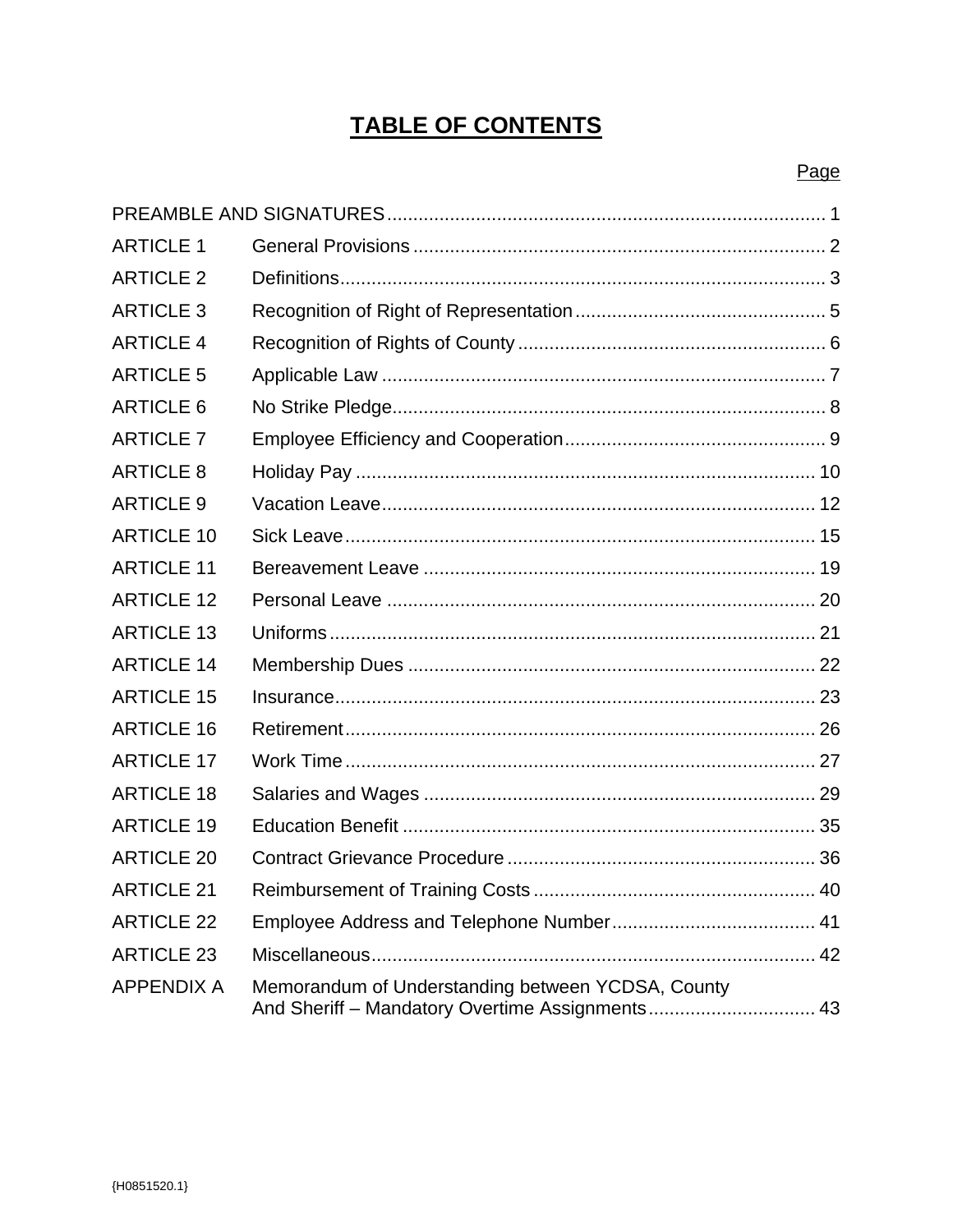#### **PREAMBLE AND SIGNATURES**

**THIS AGREEMENT** made and entered into at Penn Yan, New York by and between the COUNTY OF YATES, New York, a municipal corporation, herein referred to as the "COUNTY", first party; and the YATES COUNTY SHERIFF, herein referred to as the "SHERIFF", second party; and the YATES COUNTY DEPUTY SHERIFFS' ASSOCIATION, an organization representing the employees, herein referred to as the "YCDSA", third party.

WHEREAS, the parties to this Agreement have engaged in collective bargaining as provided for by the Public Employees' Fair Employment Act as amended.

NOW, THEREFORE, in consideration of the mutual covenants and promises hereinafter set forth, the parties herein agree with each other in accordance with the provisions hereof effective as hereinafter set forth.

IN WITNESS WHEREOF, the COUNTY, the SHERIFF and the YCDSA have caused five (5) duplicate originals of this Agreement to be executed by their duly authorized officials.

|       | YATES COUNTY DEPUTY<br><b>SHERIFFS' ASSOCIATION</b> | <b>COUNTY OF YATES, NEW YORK</b> |                                                                                                                                                                                                                                |  |
|-------|-----------------------------------------------------|----------------------------------|--------------------------------------------------------------------------------------------------------------------------------------------------------------------------------------------------------------------------------|--|
| By:   | President                                           | By:                              | Chairman, Yates County<br>Legislature                                                                                                                                                                                          |  |
|       |                                                     |                                  |                                                                                                                                                                                                                                |  |
| By:   | Secretary                                           | By:                              | County Administrator                                                                                                                                                                                                           |  |
|       |                                                     |                                  | Date: the contract of the contract of the contract of the contract of the contract of the contract of the contract of the contract of the contract of the contract of the contract of the contract of the contract of the cont |  |
|       | <b>YATES COUNTY SHERIFF</b>                         |                                  |                                                                                                                                                                                                                                |  |
| By:   |                                                     |                                  |                                                                                                                                                                                                                                |  |
| Date: |                                                     |                                  |                                                                                                                                                                                                                                |  |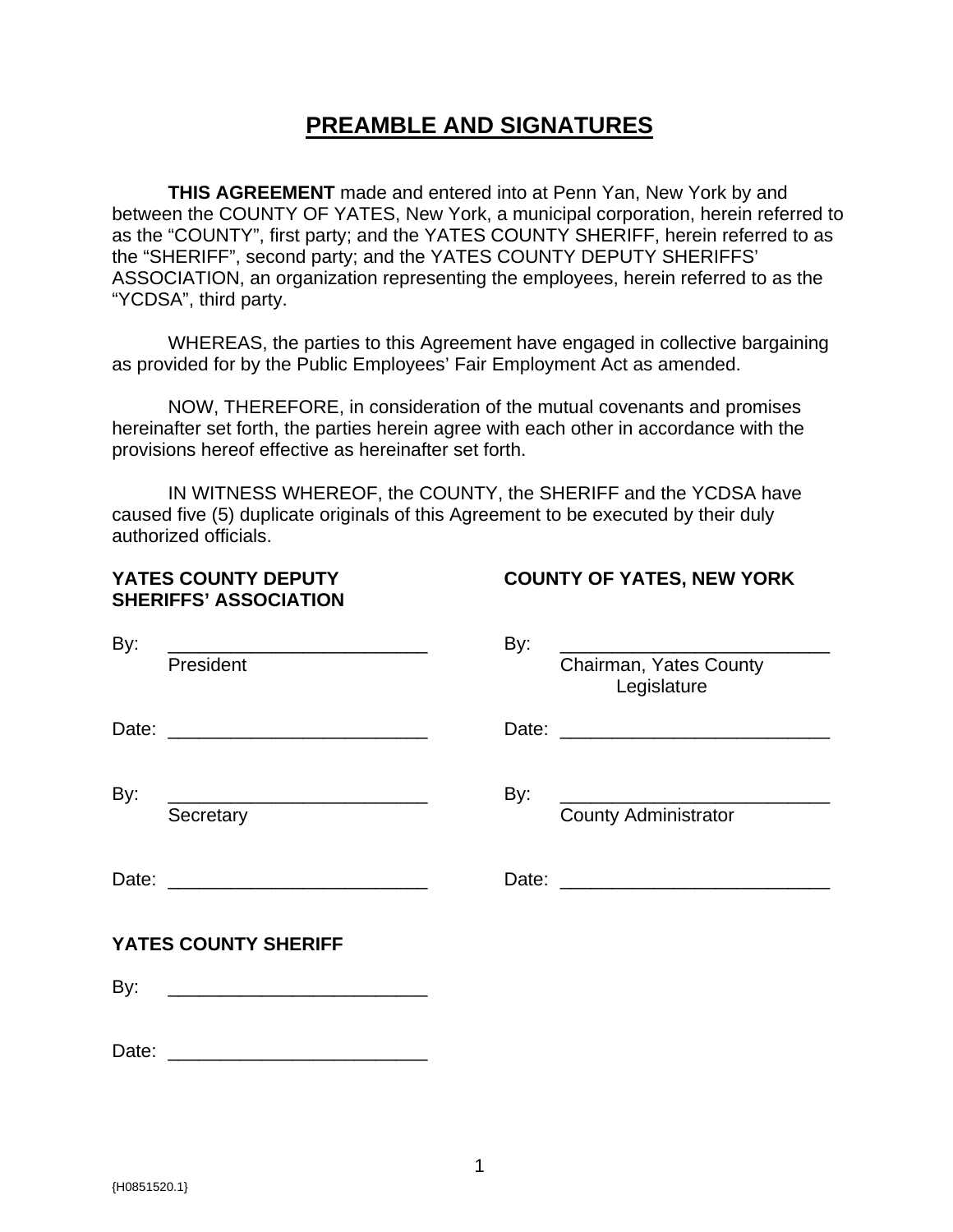#### **GENERAL PROVISIONS**

This Agreement, including appendices, constitutes the entire agreement between the County, the Sheriff and the YCDSA, and no verbal statement shall supersede any of its provisions.

Collective bargaining negotiations for amendments, deletions and additions to the provisions of this Agreement shall be commenced by the County, the Sheriff and the YCDSA during August 2011. Through such negotiations the County and the YCDSA shall attempt to come to an agreement, in writing before October 1, 2011, on changes and/or amendments to become effective on January 1, 2012. Until the new contract is executed, the County, the Sheriff and the YCDSA shall continue to be regulated by the provisions of this Agreement.

This Agreement shall take effect on January 1, 2008.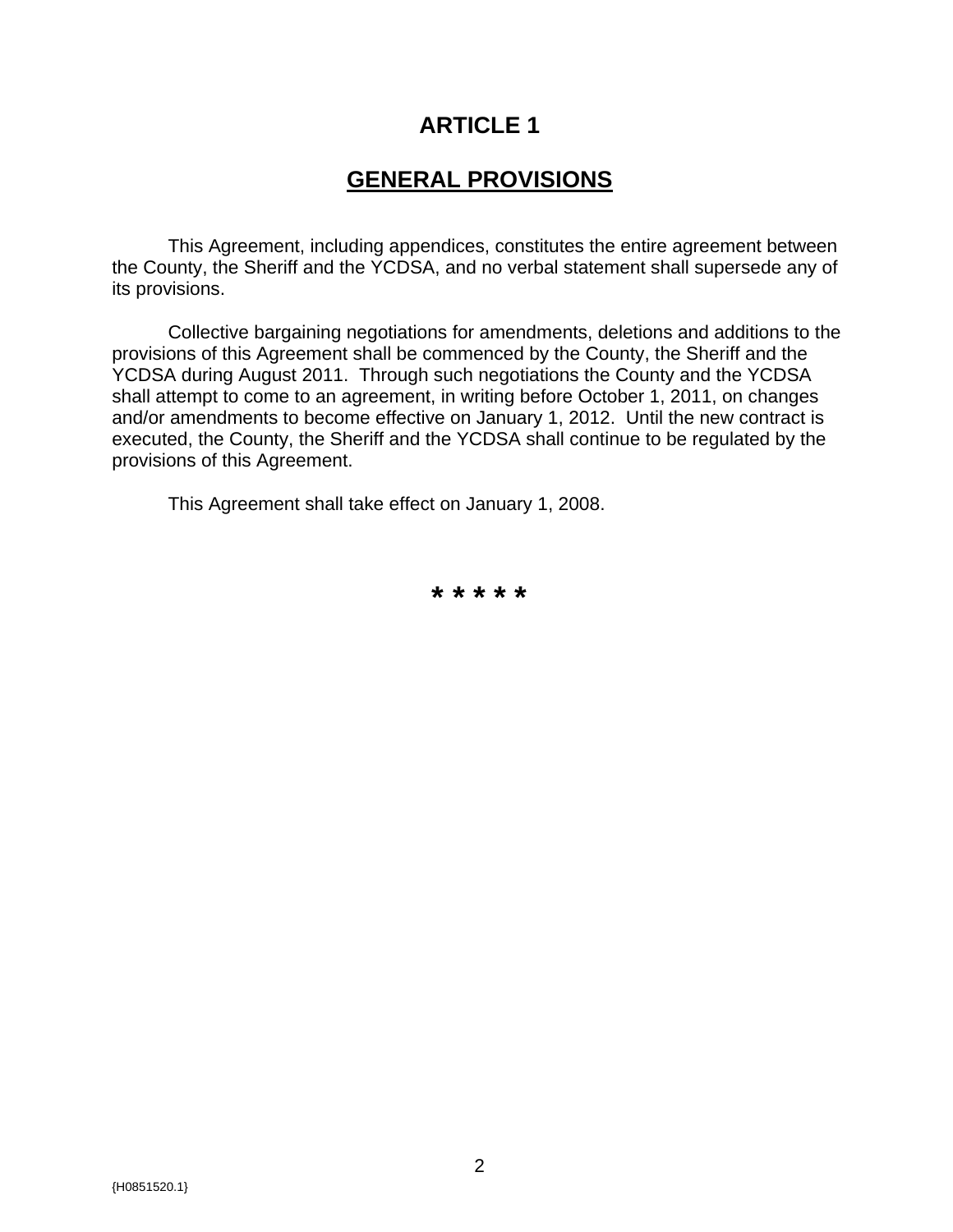#### **DEFINITIONS**

Unless in the context it is clearly indicated otherwise, wherever used in this contract the following words and phrases shall have the following meanings:

- 1. "Call-Back-Work" Shall apply to all employees and shall mean work by an employee resulting from that employee being called back to work after his/her normal work day has ended and he/she has left the job.
- 2. "Compensable Disability" Illness or injury in respect to which the employee is compensated under the provisions of the Workers' Compensation Law, the Employees Disability Benefits Law or any similar law or statute.
- 3. "Compensatory Time" Hours during which an employee is not working, which are counted as hours worked during the applicable workweek or other work period for purposes of overtime compensation, and for which the employee is compensated at the employee's hourly pay rate in effect at the time compensatory time is taken.
- 4. "Continuous Employment" By attendance at work for the County by an employee each work day commencing with the first day of full-time employment, excepting excused absences.
- 5. "County" The Yates County Legislature.
- 6. "Employee" Whether singular or plural, shall mean any employee of the Yates County Sheriff's Office, excluding, however, the Sheriff, the Undersheriff, Confidential Assistant to the Sheriff, Chief Dispatcher, Chief Deputy, and part-time and temporary help.
- 7. "Excused Absence" The non-attendance by an employee at his/her job during any one (1) or more of his work days, which non-attendance is the result of vacation leave, holiday leave, sick leave, bereavement leave, personal leave or absence from work due to a compensable disability.
- 8. "Involuntary Termination of Employment" An employee whose employment with the Sheriff's Office ends in any manner not constituting a voluntary termination of employment.
- 9. "Other Authorized Leave ('OAL')" Leave from an employee's regular duties as may be authorized by the Sheriff for basic training, and any overnight training, seminars, conferences or accolade; or compensatory time authorized by the Sheriff.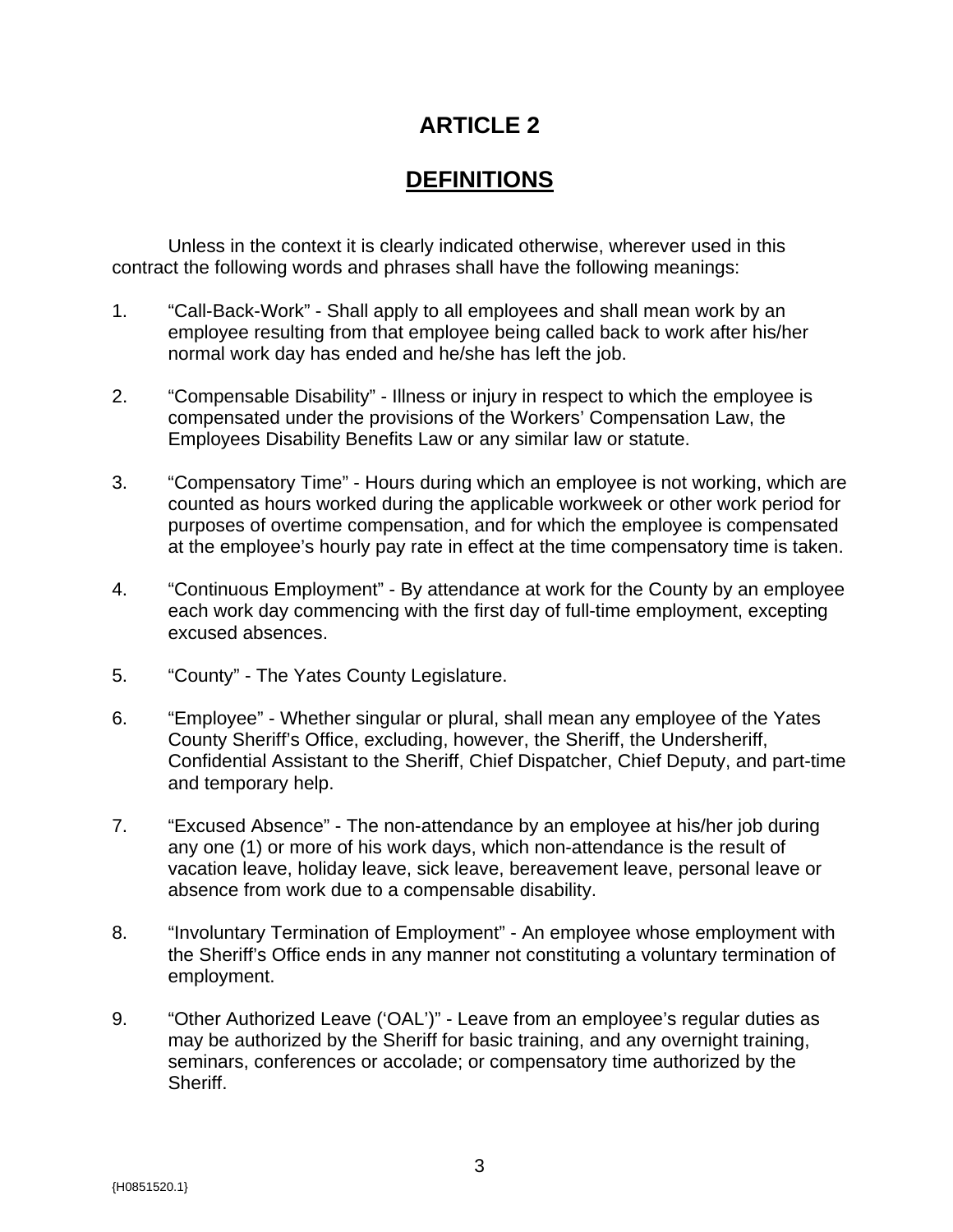10. "Overtime Work" - Shall mean time worked by any employee in excess of forty (40) hours per week. Overtime shall not include call-back work, but shall include all leaves and holidays as authorized by this contract.

Overtime shall be calculated as follows: for every hour worked by an employee in excess of the regular eight (8) hour or ten (10) hour work shift as determined by Article 17, the employee shall be compensated at one and one-half (1½) of the regular hourly rate, provided the employee is credited for having worked a minimum of forty (40) hours per week during the week in which the overtime occurs.

If an employee works on a holiday, the employee shall receive regular holiday pay plus one and one-half (1½) of the regular hourly rate for all the hours worked on the holiday, regardless of the employee's schedule for the rest of the work week. Only the hours actually worked shall apply toward overtime.

In the event an employee elects to use accrued leave on a holiday, only eight (8) hours shall count toward overtime.

- 11. "Unexcused Absence" The non-attendance by an employee at his/her job during all or part of any one or more of his/her work days, for any reason other than an excused absence.
- 12. "Voluntary Termination of Employment" An employee, upon his/her own initiative and at a time when he/she is not involved in a grievance procedure, ends his/her employment with the Sheriff's Office.
- 13. "Week" A period of seven (7) consecutive days beginning midnight Sunday and ending midnight the following Sunday.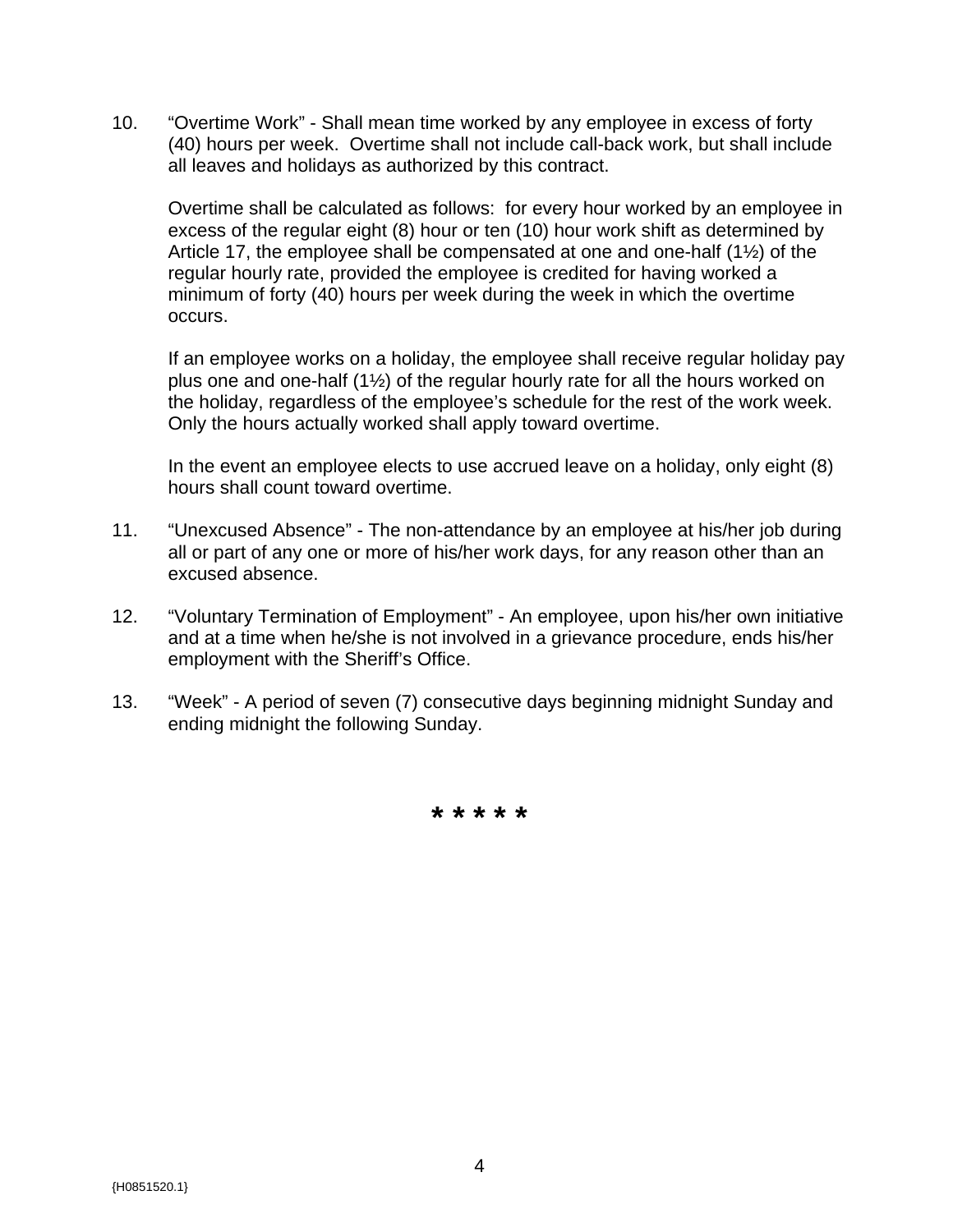#### **RECOGNITION OF RIGHT OF REPRESENTATION**

- 1. The County recognizes the YCDSA as the sole representative and negotiation agent for all employees who are members of the YCDSA for the purposes of negotiation and collective bargaining with respect to rates of pay, hours of work, working conditions and other terms and conditions of employment.
- 2. The YCDSA represents and warrants that it has been designated by said employees as their sole representative and negotiating agent in conformance with provisions of Article 14, Civil Service Law, and it is authorized to make this Agreement on behalf of said employees.
- 3. The County agrees to recognize, for purposes of the administration of this Agreement, a YCDSA representative, to be appointed by the YCDSA or its members in any manner they see fit. The representative shall be given sufficient time during working hours, should unusual circumstances require such time, to fulfill his/her duties of representation without interference from the County.
- 4. When such representative leaves his/her assigned tasks to carry on YCDSA business, he/she shall notify the Sheriff of his/her time of leaving and time of return to his/her assigned job.
- 5. The president, vice president or his/her designee, of the YCDSA shall be allowed up to four (4) days of paid leave per year to attend the New York State Deputies Association meetings during scheduled working hours. The County's total obligation is four (4) paid days per year.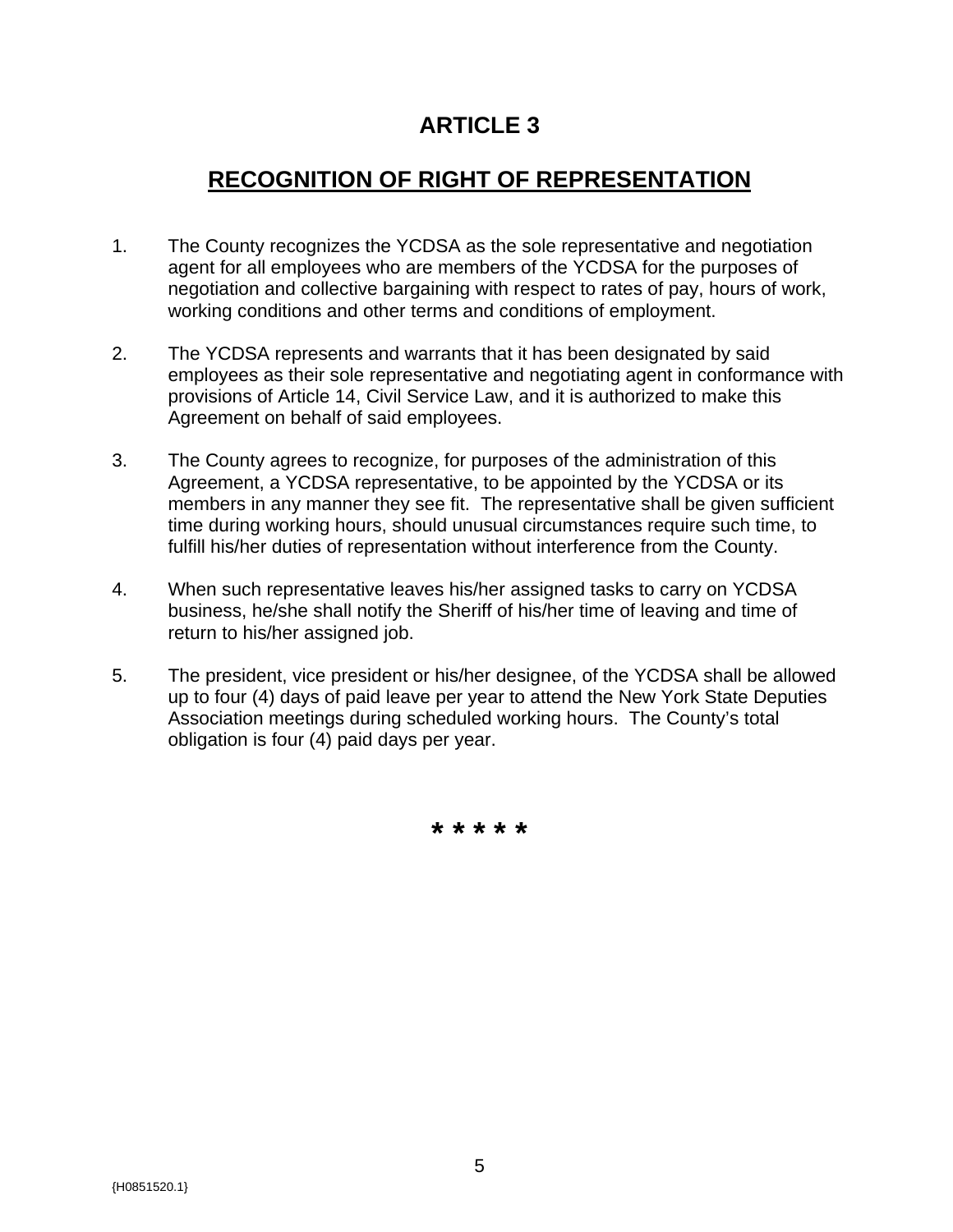#### **RECOGNITION OF RIGHTS OF COUNTY**

- 1. The operation of the Yates County Sheriff's Office and the direction of the working employees are, subject to the terms of this Agreement, solely vested in the County and its officers. This includes, but is not limited to, the establishment of policy, working schedules, the right to hire, promote, suspend or discharge for cause employees, and to transfer employees from one duty to another.
- 2. The County and Sheriff shall have the right to: (a) establish job descriptions for the various positions held by Sheriff's Office employees; (b) establish different rates of pay for different jobs; (c) define the various jobs held by such employees; and (d) establish new and different positions. The establishment of various jobs for the employees shall not, however, result in the reduction of pay rate in accordance with the rate of pay schedule for any person who is an employee as of the effective date of this Agreement.
- 3. If the County and Sheriff shall change the job descriptions for existing positions or establish new and different positions, the YCDSA shall have the right to negotiate with the County in respect to different rates of pay for such positions during the term of this Agreement. Nothing contained in this Agreement shall be construed as limiting the right of the YCDSA to so negotiate.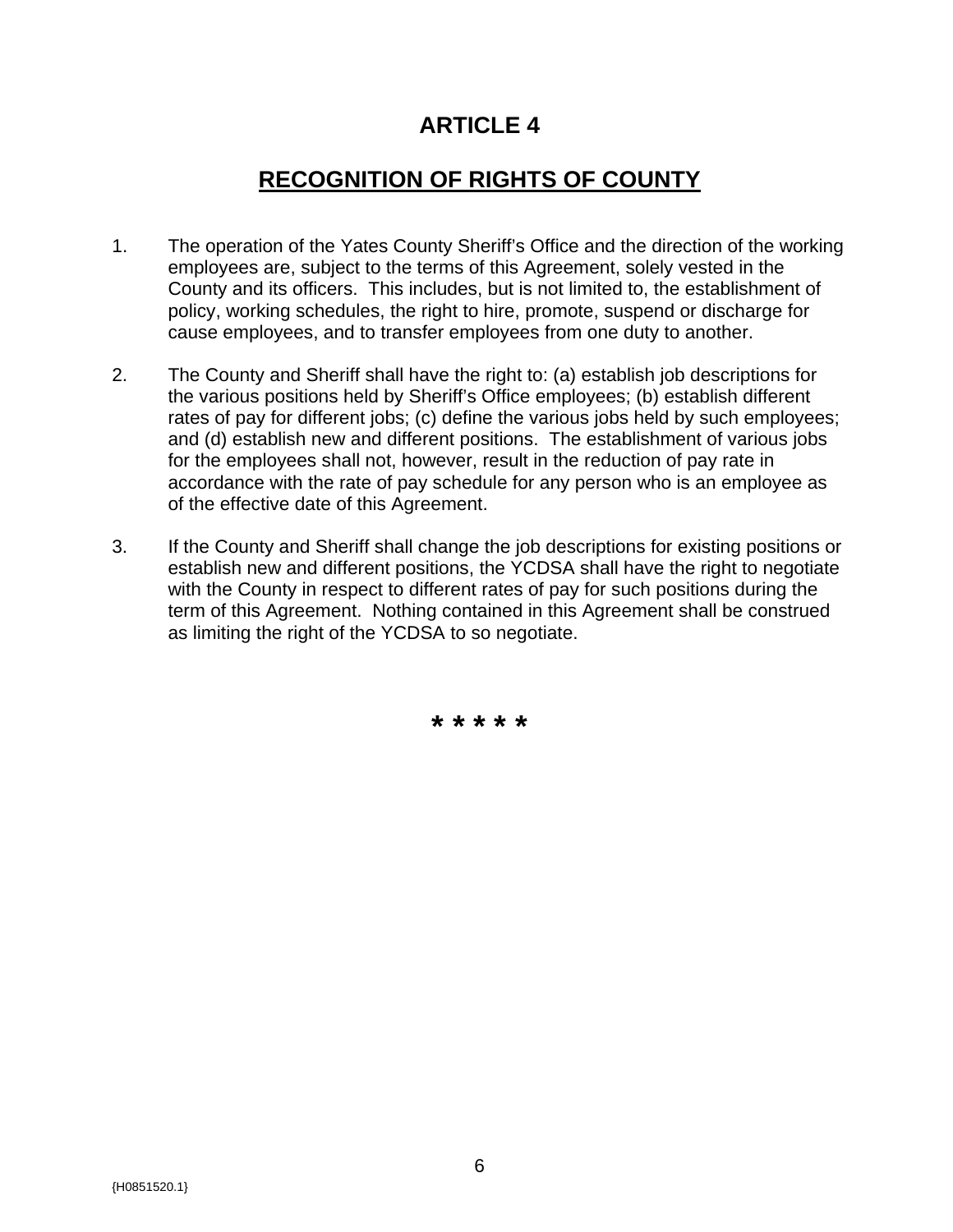#### **APPLICABLE LAW**

- 1. This Agreement shall be governed by the United States Constitution, Federal statutes, applicable Federal rules and regulations, the Constitution of the State of New York, the statutes of the State of New York and the applicable State rules and regulations. In the event any provisions of this Agreement are inconsistent with the foregoing, such provisions of this Agreement, to the extent they are so inconsistent, shall be without effect.
- 2. This Agreement shall also be governed by regulations, ordinances and local laws of the County of Yates, not inconsistent with the Civil Service Law of the State of New York or with this Agreement.
- 3. IT IS AGREED BY AND BETWEEN THE PARTIES THAT ANY PROVISION OF THIS AGREEMENT REQUIRING LEGISLATIVE ACTION TO PERMIT ITS IMPLEMENTATION BY AMENDMENT OF LAW OR BY PROVIDING THE ADDITIONAL FUNDS THEREFOR, SHALL NOT BECOME EFFECTIVE UNTIL THE APPROPRIATE LEGISLATIVE BODY HAS GIVEN APPROVAL.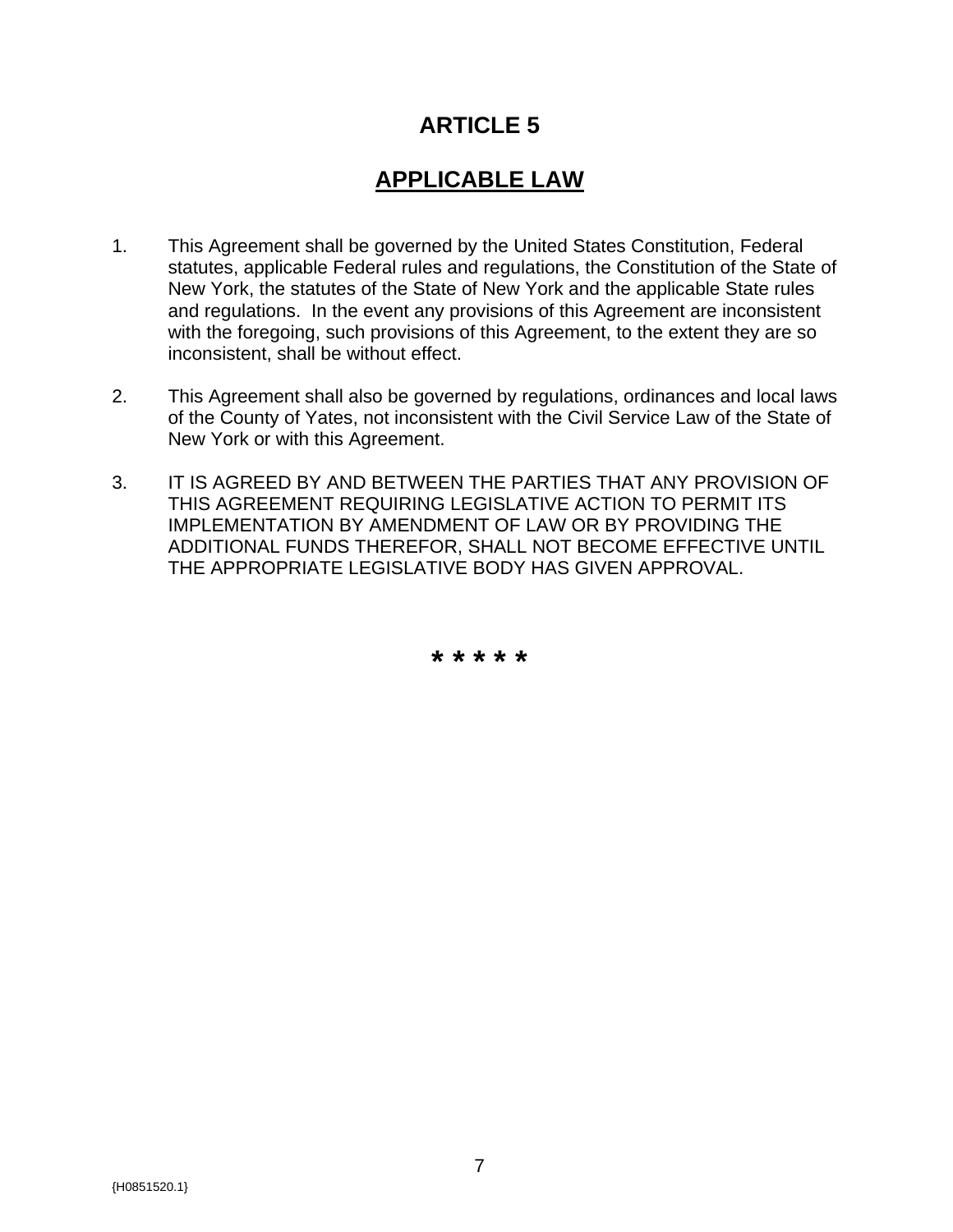#### **NO STRIKE PLEDGE**

- 1. Pursuant to Section 210, subdivision 1, of the Public Employees' Fair Employment Act, the YCDSA hereby affirms that it does not have, and will not assert, the right to strike against the County, to assist or participate in any such strike, or to impose any obligation upon its membership to conduct, assist or participate in any such strike.
- 2. A strike by any employee shall constitute interruption of the continuous employment of such employee.

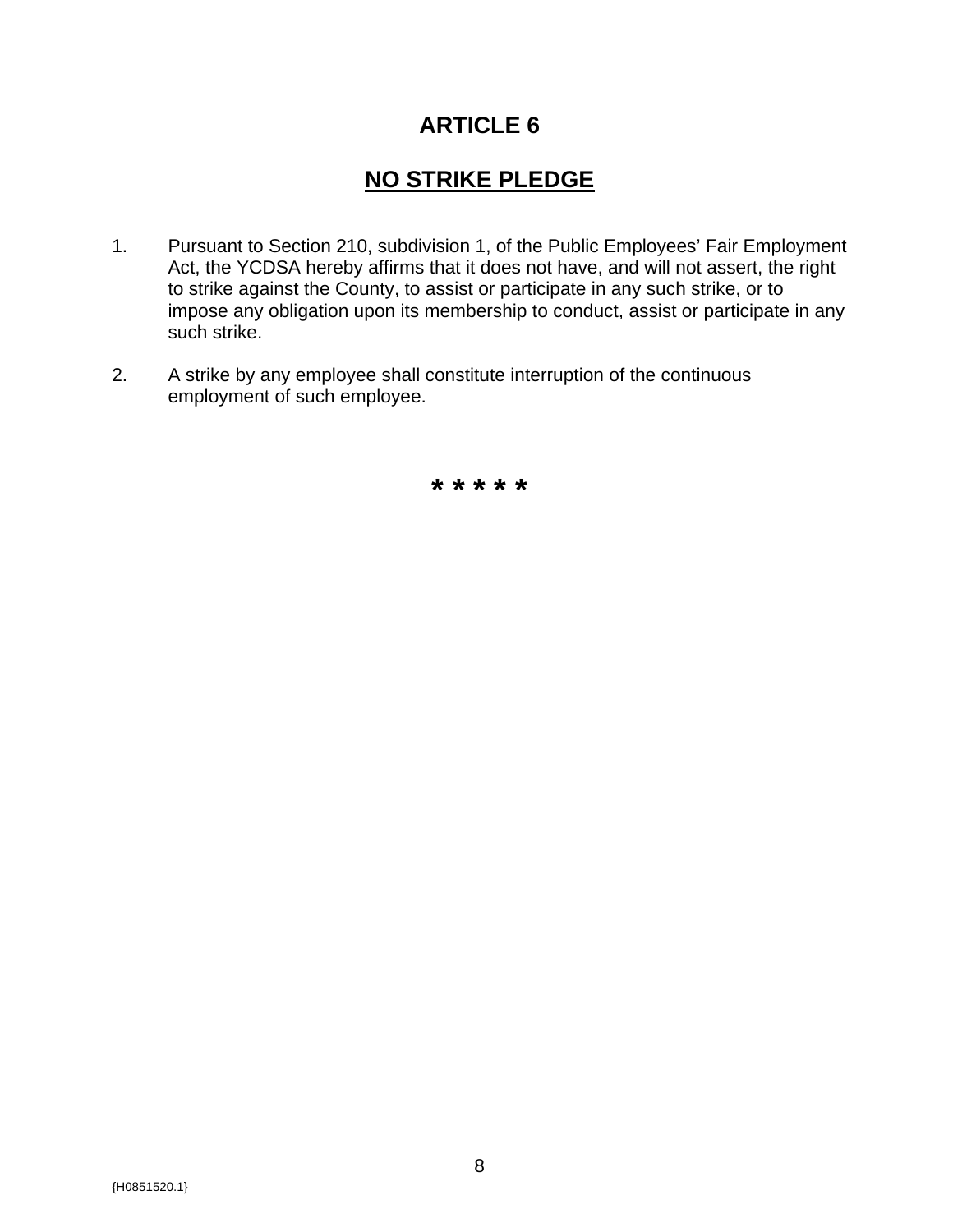#### **EMPLOYEE EFFICIENCY AND COOPERATION**

- 1. The YCDSA recognizes that the County has the right to require from each employee efficient and economical service in the performance of his/her duties. The YCDSA undertakes that its officers, agents and members will not oppose or interfere, directly or indirectly, with the efforts of the County to train employees and to improve skill and ability. All employees shall individually and collectively perform faithful and efficient work to the best of their ability and cooperate with the County, the Sheriff and with the employees of their own and other groups or departments in promoting and advancing the welfare of the County at all times.
- 2. The County recognizes the desirability of providing vehicles which have less than 100,000 miles of usage. The County agrees to make all reasonable efforts, taking into consideration its other budget obligations, to provide such vehicles.
- 3. The Sheriff shall not implement a formal employee performance evaluation system for non-probationary employees. Nothing herein shall preclude the Sheriff from pursuing disciplinary action pursuant to applicable provisions of law, such as Section 75 of the New York State Civil Service Law, where applicable. In the event that the Sheriff begins a Section 75 proceeding, the Sheriff agrees to appoint only those hearing officers: (a) that are licensed to practice law in the State of New York; (b) that are not employed by the state, federal, or Yates County government; and (c) that charge, for purposes of service as a Section 75 hearing officer, a usual, reasonable and customary hourly fee not in excess of the then current county court assigned counsel rate. In the event the Sheriff is unable to secure hearing officers who meet all the above criteria, the YCDSA may suggest names of hearing officers meeting the above criteria, subject to the review and approval of the Sheriff. The Sheriff shall not be bound by any suggestion of a hearing officer made by the YCDSA. If the Sheriff agrees to appoint a hearing officer suggested by the Association, whose per hour fee exceeds the then current county court assigned counsel rate, the YCDSA agrees to pay the difference between the actual per hour fee and the above rate for all hours billed to the Sheriff.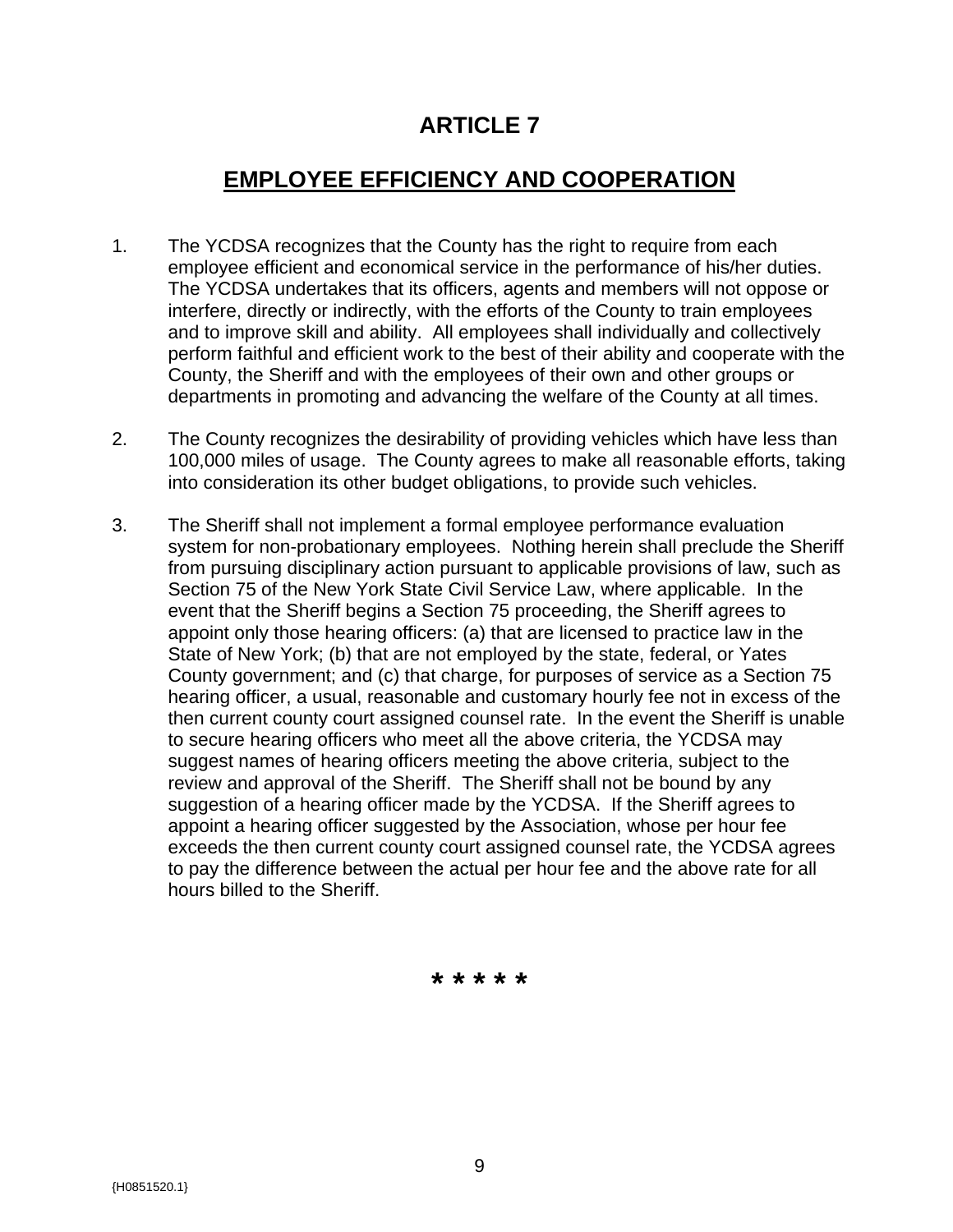#### **HOLIDAY PAY**

1. All employees shall be entitled to "holiday pay" with respect to each of the following holidays:

New Year's Day **Independence Day** Thanksgiving Day Presidents' Day Columbus Day Christmas Day Memorial Day **Veterans Day** 

Martin Luther King Day Labor Day Friday after Thanksgiving

- 2. If all or a majority of the County offices located in the County Building, Liberty Street, Penn Yan, New York, are closed for any day or part of any day, for reasons other than reasons set forth in the next sentence, then such day or part of such day shall be considered as an additional holiday or part-holiday. Reasons for closing which do not constitute an additional holiday or part-holiday are the following: (a) an emergency; (b) Saturday or Sunday; (c) one of the holidays listed above; or (d) a holiday not listed above specifically provided for in the Yates County Civil Service Employees Association contract with the County.
- 3. Holiday pay if the holiday is not worked: shall be an amount equal to the employee's regular hourly pay rate, multiplied by the number of hours in the employee's work day paid on actual holiday or celebrated business holiday if the holiday is on a Saturday or Sunday.

Holiday pay if holiday worked: shall be holiday pay, plus one and one-half (1½) of the employee's regular hourly rate multiplied by the number of hours worked, not to exceed seven (7), eight (8) or ten (10) hours as determined by Article 17 except for the following holidays: New Year's Day, Memorial Day, Fourth of July, Labor Day, Thanksgiving and Christmas.

With respect to the major holidays, i.e., New Year's Day, Memorial Day, Fourth of July, Labor Day, Thanksgiving and Christmas, holiday pay if holiday worked: shall be two and one-half (2½) of the employee's regular hourly rate multiplied by the number of hours worked on any such holiday, inclusive of overtime.

4. Overtime pay shall apply only if the employee has in excess of forty (40) hours "time worked" during the work week including the holiday. In other words, if the employee works more than eight (8) hours on a major holiday but does not work more than forty (40) hours, inclusive of leave time, in the work week during which the holiday falls, the rate of pay for the hours worked beyond eight (8) hours on the major holiday will be the employee's regular rate of pay.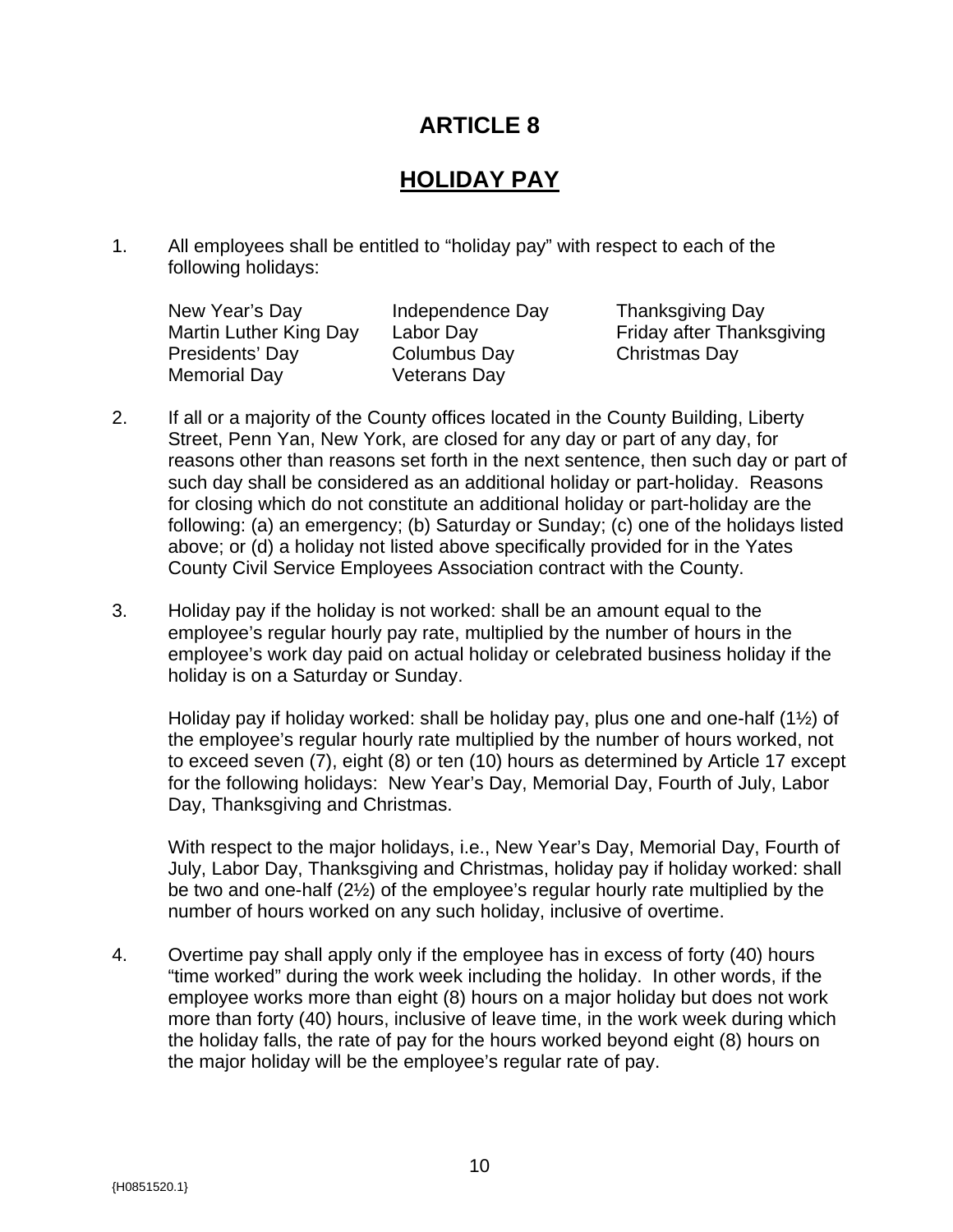- 5. If an employee who is scheduled to work on any holiday calls in sick, the rate of pay will be eight (8) hours of regular pay for the holiday, and eight (8) hours of regular pay for sick leave.
- 6. If an employee is called back to work on a major holiday, the rate of pay for such time shall be two and one-half (2½) times the employee's regular rate of pay.
- 7. Stop DWI pay on all holidays shall be one and one-half (1½) times the employee's regular rate of pay.
- 8. Upon request of an employee, with the consent of the Sheriff, the employee may be granted a day off on the holiday or within thirty (30) days immediately following any of said holidays, which day off will be in lieu of the holiday pay for that holiday. Notwithstanding this, if a holiday falls on a Saturday, an employee may, subject to the Sheriff's discretion, be granted a day off with pay on the Friday immediately preceding the holiday in lieu of the holiday pay for that holiday. Furthermore, and notwithstanding anything to the contrary in this paragraph, for those employees in the Civil Office who work a Monday through Friday workweek, holidays which fall on Saturday will be observed the day before on Friday and holidays which fall on Sunday will be observed the day after on Monday.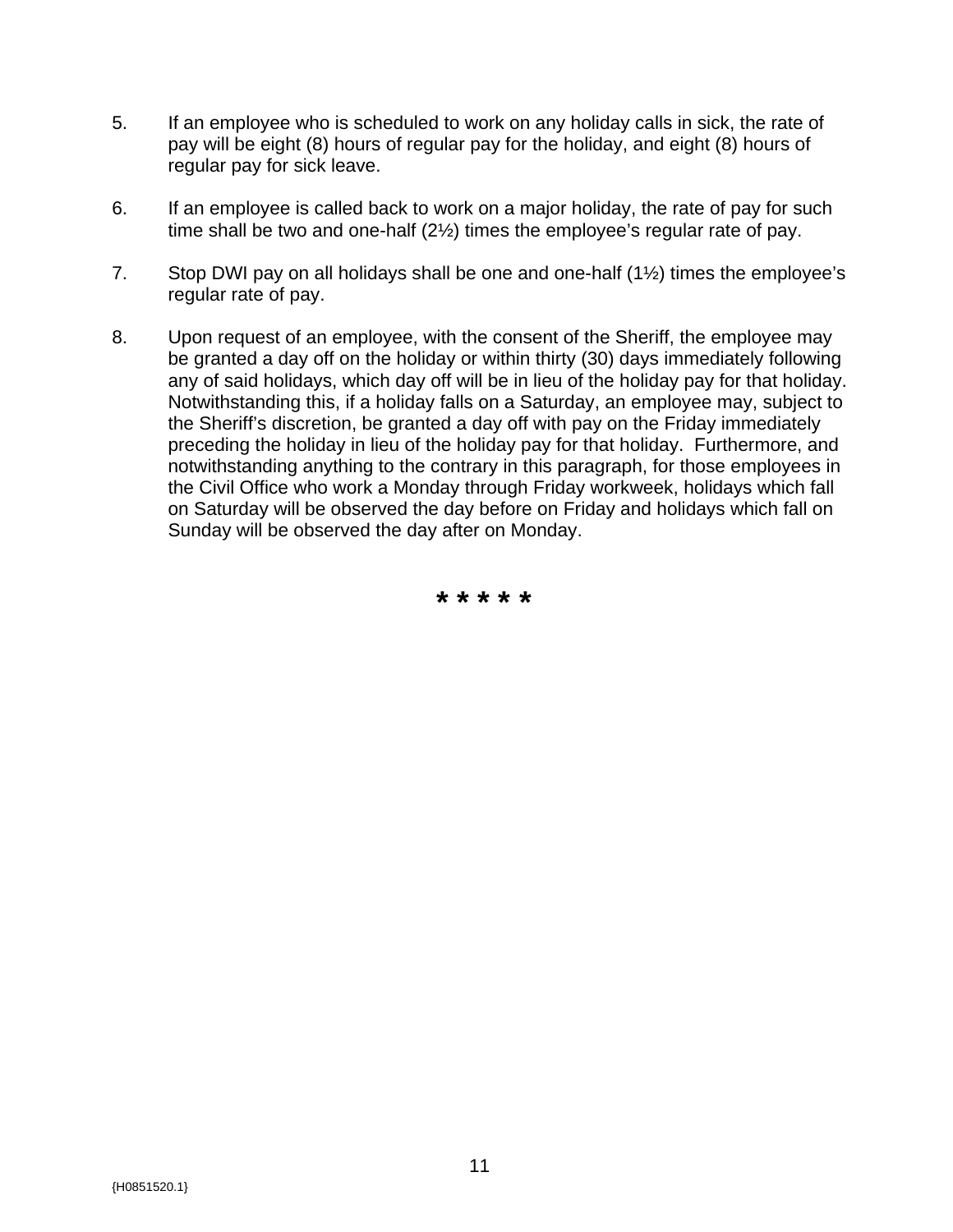## **VACATION LEAVE**

- 1. With one exception, each employee shall have earned and be entitled to vacation leave upon each annual anniversary date following the date on which the employee commenced employment with the Sheriff's Office. The exception is that an employee shall have earned and become entitled to one (1) week of vacation leave after the first six (6) months of continuous employment. Such week shall be taken between the sixth and twelfth months of such continuous employment.
- 2. If an employee's employment with the Sheriff's Office is interrupted or discontinued, and later the employee is rehired by the Sheriff, the annual anniversary date shall be figured from the date on which the employee last commenced employment with the Sheriff's Office. However, if an employee is employed with the Sheriff's Office on a part-time, non-unit basis and is appointed on or after November 7, 2007 to a full-time position within the bargaining unit, then the employee shall receive credit on a pro rata basis for part-time service immediately preceding such full-time appointment for the purpose of determining the employee's "annual anniversary date" for vacation accrual purposes.
- 3. The vacation leave to which an employee becomes entitled on an annual anniversary date of his/her employment shall be taken by the employee within twelve (12) months immediately following such annual anniversary date except as hereinafter provided. It is expected that vacation leave will normally be used in full day units of 7, 8, or 10 hours, as determined by Article 17. However, the Sheriff shall have the discretion to permit vacation leave to be taken in one-half (½) hour increments.
- 4. Vacation leave shall be with pay at the employee's regular rate that would have been paid had the employee worked that period.
- 5. Employees shall become entitled to vacation leave as follows:

One (1) week after completion of six (6) months continuous employment with the Sheriff's Office.

One (1) week on the first anniversary date of continuous employment with the Sheriff's Office.

Two (2) weeks on the second, third, fourth, fifth and sixth anniversary dates of continuous employment with the Sheriff's Office.

Three (3) weeks on the seventh, eighth, ninth, tenth, eleventh, twelfth and thirteenth anniversary dates of continuous employment with the Sheriff's Office.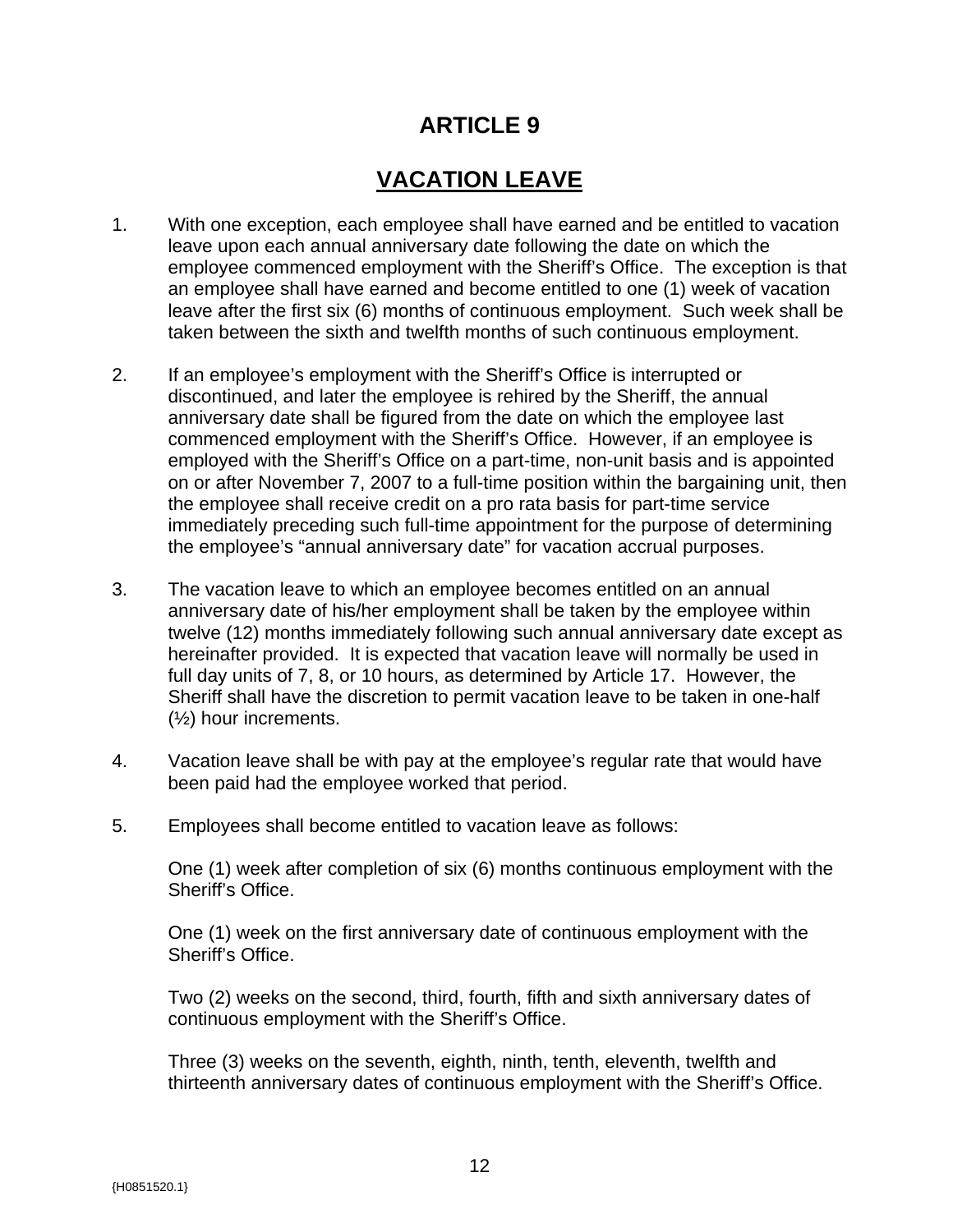Four (4) weeks on the fourteenth, fifteenth, sixteenth, seventeenth, eighteenth and nineteenth anniversary dates of continuous employment with the Sheriff's Office.

Five (5) weeks on the twentieth anniversary date of continuous employment with the Sheriff's Office, and five (5) weeks on each anniversary date thereafter of continuous employment with the Sheriff's Office.

6. No vacation leave, or part thereof, may be accumulated unless the employee's workload makes it impossible for the employee to take vacation leave, in part or in full, within twelve (12) months immediately following the annual anniversary date on which the employee became entitled thereto or within six (6) months of the vacation leave of one (1) week after completion of six (6) months continuous employment with the Sheriff's Office. No carry-over of more than forty (40) hours will be granted unless applied for, in writing, by the employee to the Sheriff and unless such application is approved by the Sheriff. Application for carry-over must be made at least fourteen (14) days before the end of the period in which the employee would normally be required to take his/her vacation leave.

The fourteen (14) day time limitation shall not apply if the carry-over is initially requested by the Sheriff rather than by the employee.

- 7. No employee shall be entitled to vacation leave subsequent to the effective date of his/her voluntarily terminating his/her employment with the Sheriff's Office even though he/she would otherwise be entitled to such vacation.
- 8. Any employee whose employment with the Sheriff's Office is voluntarily terminated, for example, by reason of resignation, death, layoff or retirement, in addition to any other sums payable to the employee, shall be entitled to an amount equal to the unused vacation leave accrued at the time of termination of his/her employment multiplied by the employee's regular hourly rate. An employee whose employment with the Sheriff's Office is involuntarily terminated shall not be eligible for the payment of unused vacation leave upon termination of employment.
- 9. Vacation leave shall, so far as possible, be granted when desired by the individual employee, but the final right to designation of vacation is reserved to the Sheriff in order to insure the orderly operation of the Sheriff's Office.
- 10. Except for emergencies, all requests for vacation must be submitted in writing and approved in advance. Requests for vacation leave in excess of two (2) days must be submitted to the Sheriff in writing at least fourteen (14) days in advance of the beginning of the requested leave. Requests for vacation leave of up to two (2) days must be submitted to the Sheriff in writing at least two (2) days in advance of the beginning of the requested leave.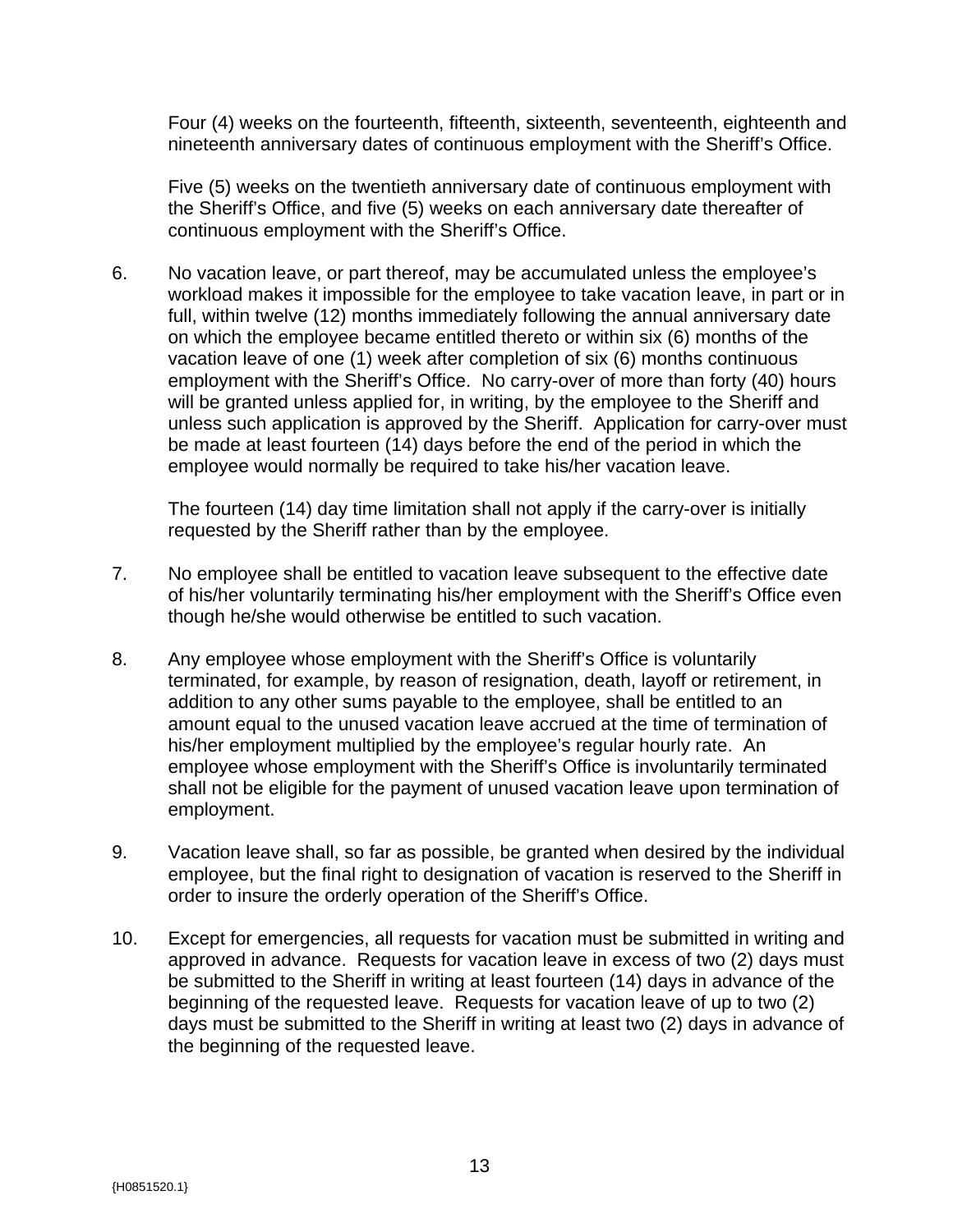11. If an employee shall complete any given number of years of continuous employment by the end of the last day of the year (December 31), then the completion of such continuous employment shall be considered to have occurred in that year.

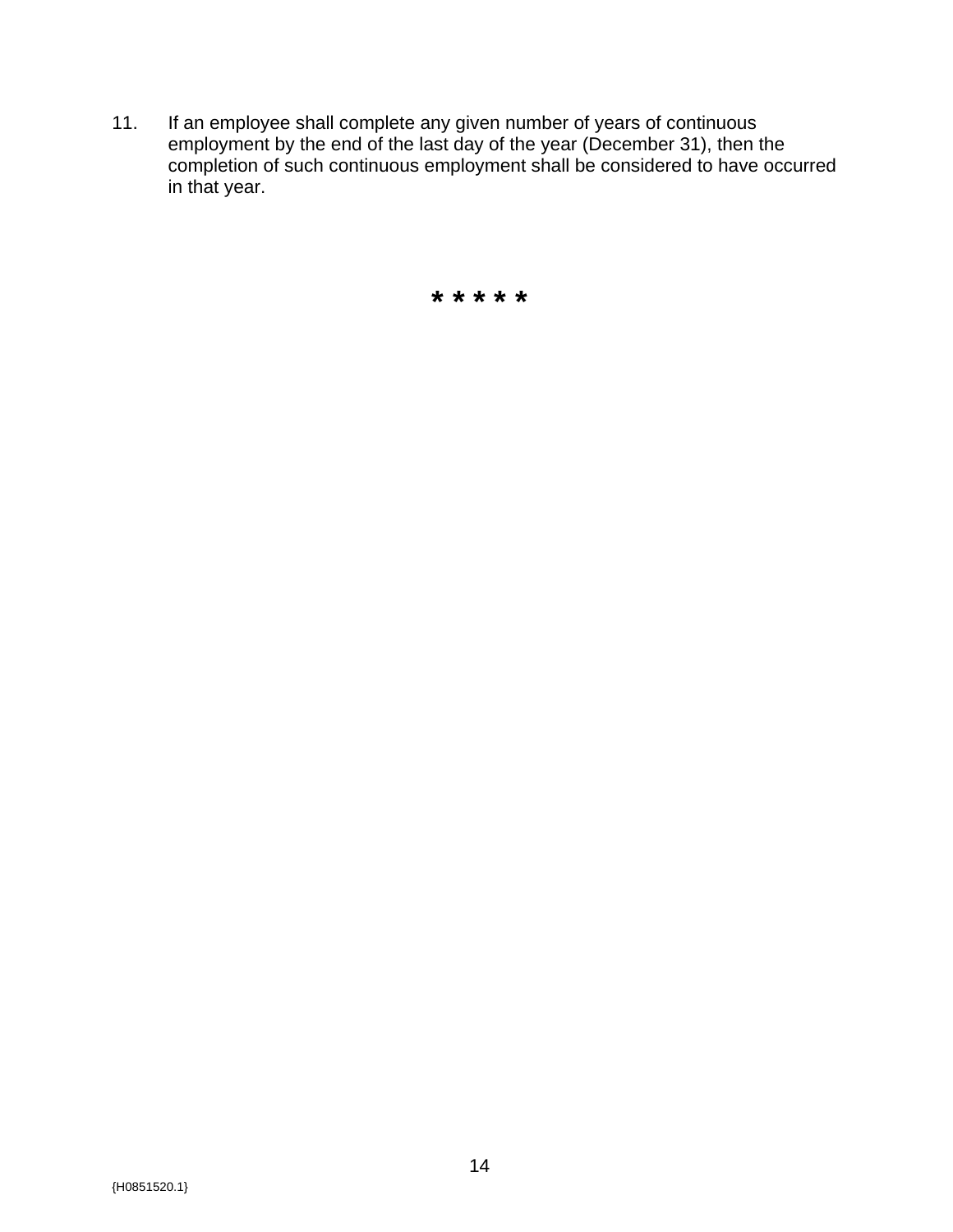## **SICK LEAVE**

- l. Except as provided in this Article, no employee shall be entitled to payment of wages or salary while absent from work by reason of the employee's sickness or injury, or illness in the employee's immediate family as defined in paragraph 3 below.
- 2. On the last day of each month of continuous employment, each employee shall be credited with earned sick leave at the rate of seven (7) or eight (8) hours as determined by Article 17. Earned sick leave shall be kept to the employee's credit for future sick leave with pay and may be accumulated to a total not to exceed one hundred seventy-five (175) days.
- 3. If an employee is absent from work by reason of his/her sickness or injury, other than a "compensable disability," the employee shall be entitled to sick leave with pay. An employee absent on sick leave may elect to draw accrued sick leave credits in one-half (1/2) hour segments for part or all of his/her absence. The pay for the time taken shall be based upon the employee's hourly rate that would have been in effect had the employee actually worked those hours. In addition to sick leave used for illness of the employee, sick leave may also be used in one-half (1/2) hour segments for illness in the employee's immediate family which requires the employee's care and attendance, but not to exceed fifteen (15) sick days per year. For purposes of this Article, "immediate family" shall be defined as the employee's: (i) current spouse; (ii) biological, adopted or foster child; (iii) stepchild; (iv) legal ward; or (v) biological or step parent.
- 4. If an employee is absent from work because he/she is isolated or quarantined as a result of exposure to a communicable disease, the employee's absence shall be considered an excused absence.
- 5. If an employee's absence is due to a compensable disability, the employee shall not be entitled to sick leave and any other leaves and holidays as authorized by the terms of this Agreement for such absence.
- 6. The time during which an employee is absent from work by reason of his/her sickness or injury, including "compensable disability," shall not be considered an interruption of the employee's continuous employment, provided the employee has not engaged in other employment. In the event of termination of an employee's employment other than retirement, his/her accumulated earned sick leave credit shall be canceled and not paid for.
- 7. Whenever an employee is absent from work due to sickness, injury or compensable disability, the Sheriff may require the employee to file with the Sheriff a physician's certificate regarding the employee's condition.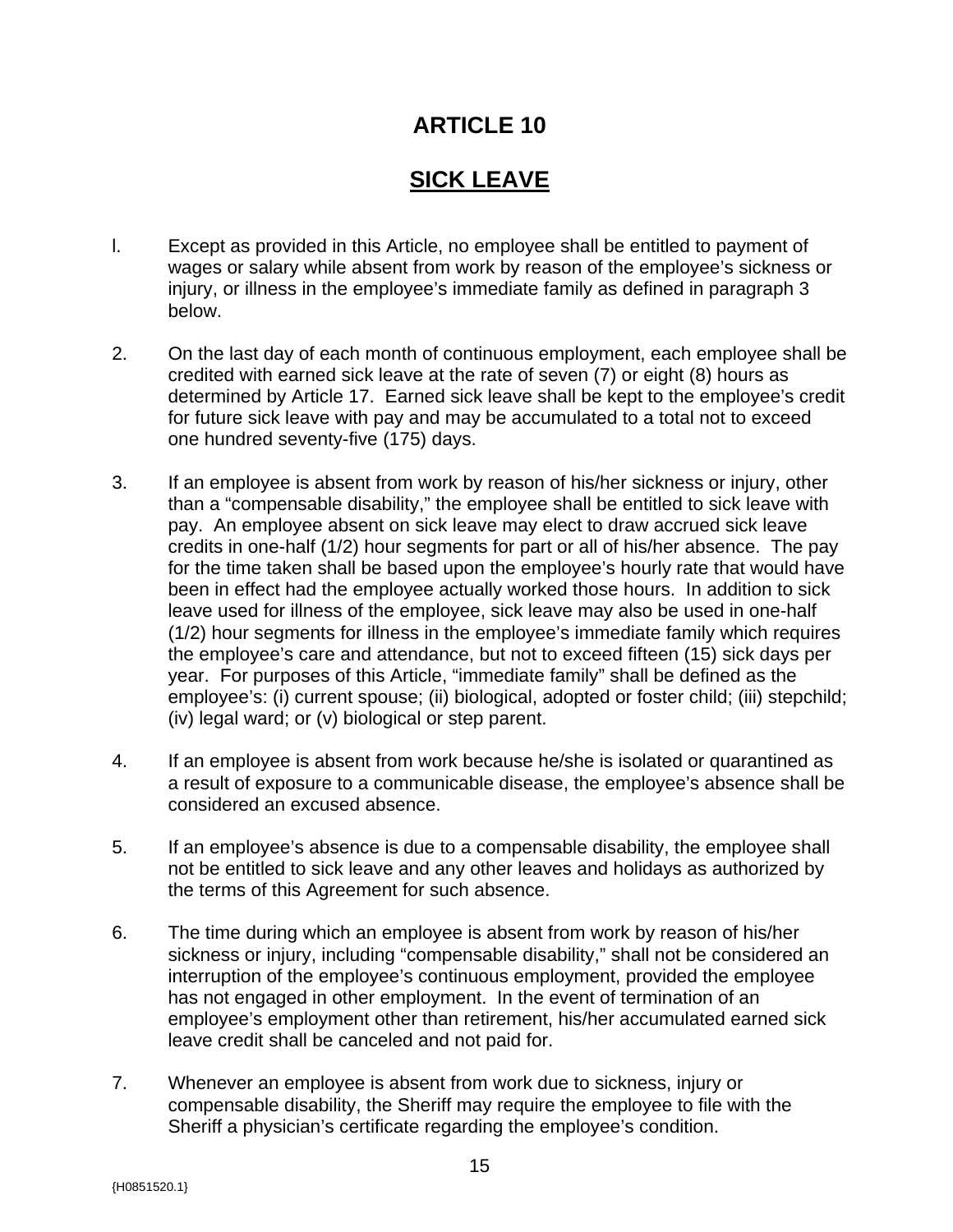- 8. When absence from work due to sickness, injury or compensable disability shall equal or exceed nine (9) continuous days, the employee must file with the Sheriff a physician's certificate each nine (9) days during the employee's absence. In any case where the employee has been absent from work for such cause, the Sheriff may require the employee to have a medical examination by a physician of the employee's choice and require the employee to provide the Sheriff with any other reasonable medical records regarding the cause of absence. If the documentation submitted by the employee's physician is deemed insufficient by the Sheriff, the Sheriff may require the employee to go to an appropriate health care professional of the Sheriff's choice for an appropriate medical examination. A medical examination required by the Sheriff, other than the nine (9) days and physician's certificate previously referred to, shall be an expense of the County.
- 9. It shall be the duty of the Sheriff to make a written report for the Yates County Personnel Officer, prior to the payment of each payroll, setting forth the names of employees whom the Sheriff determines to be entitled to sick leave with pay and the names of the employees who are absent from work as a result of a compensable disability, including the dates of such absence and the illness or injury involved.
- 10. It shall also be the duty of the Sheriff to make a written report to the Yates County Personnel Officer, prior to the payment of each payroll, setting forth the names of the employees who were absent from work for any other cause whether excused or unexcused, including the dates of such absences and the reason therefor.
- 11. In any case where the employee is absent from work due to sickness or injury on a day immediately preceding or a day immediately succeeding a day when the employee is absent from work on holiday, vacation, personal or bereavement leave, the Sheriff may require the employee to have a medical examination by a physician of the Sheriff's choice and to authorize the physician to report to the Sheriff on the employee's physical or mental condition necessitating leave from work. If the physician determines that the employee is not able to work, the examination shall be at the County's expense. If the physician determines that the employee is able to work, the examination shall be at the employee's expense.
- 12. A sick leave bank shall be established and its operation shall be conducted by a five (5) member committee, two (2) members of which shall be appointed by the Chairman of the County Legislature and three (3) appointed by the Yates County Deputy Sheriffs' Association President.

Employees who wish to participate in the bank shall be allowed to contribute three (3) days accumulated sick leave time, as determined by Article 17 hours, to the bank. Additional contributions may be requested from time to time by the committee as it deems necessary.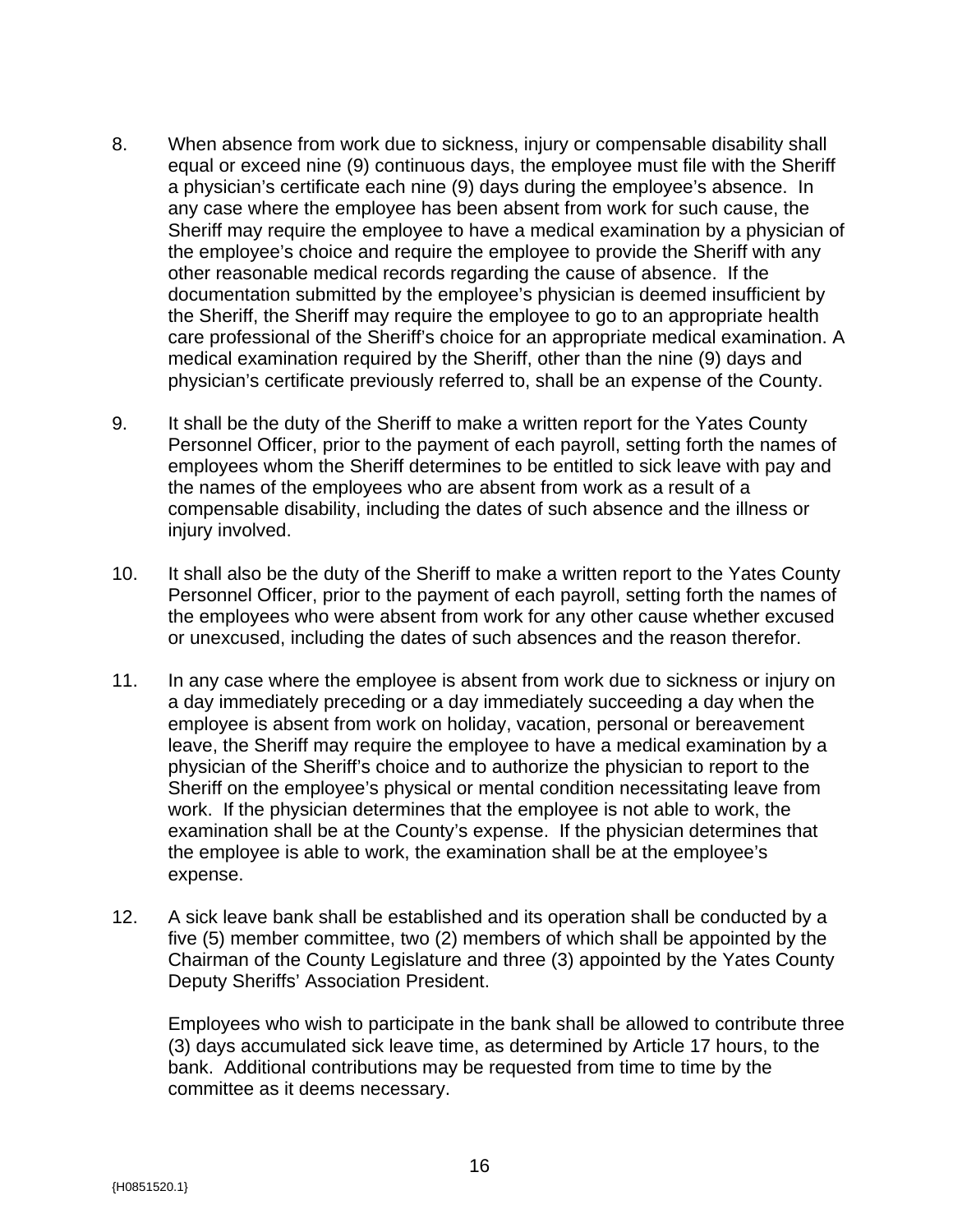Participating employees may withdraw sick leave from the bank, subject to a majority vote of the committee, whose consent shall not be unreasonably withheld. To withdraw days from the bank, the following conditions must be met:

(a) The employee has contributed days to the bank;

(b) All of his/her personal accruals have been exhausted;

 (c) The illness or injury for which banked days are to be used is of thirty (30) days or longer duration;

 (d) The employee agrees to a schedule acceptable to the committee to repay the days withdrawn from the bank, upon his/her return to work;

 (e) The employee must have completed at least one (1) year of service with the Sheriff's Department;

 (f) The employee must be continuously unable to perform the essential functions of his/her regular job, with or without reasonable accommodation, due to a non-work related serious health condition. For purposes of the sick leave bank, a "serious health condition" means a non-work related illness, injury, impairment, or physical or mental condition regarded as such by the medical profession and which involves either: (i) in-patient care in a hospital, hospice, or residential medical care facility, or (ii) continuing treatment by a health care provider; and

(g) The employee must have served a continuous four (4) week waiting period from the onset of the serious health condition. The waiting period can be satisfied by any combination of authorized paid and/or unpaid time off.

All requests to utilize withdrawals from the sick leave bank shall be accompanied by a medical certificate of need.

In the event the employee cannot return to work or repay the days in excess of his/her contribution, the bank shall be reduced by the amount of the unpaid days. Once an employee reaches the maximum accumulation of sick leave days, any additional days credited to such an employee shall be credited to the employee's account in the sick leave bank, for use by that employee only.

 The employee's application for sick leave bank benefits must be made on a standard form promulgated by the County. The application must be accompanied by a certification issued by a licensed doctor of medicine or osteopathy to support the employee's request for sick bank usage. The employee must bear any costs associated with obtaining the certification. Certification will be sufficient only if it lists: (i) the date the condition began, (ii) its probable duration, (iii) appropriate medical facts, (iv) an assertion that the employee is unable to perform the essential functions of the employee's regular job due to a non-work related serious health condition, (v) the dates on which treatment is expected, (vi) a statement of medical necessity for continuing work absence and the expected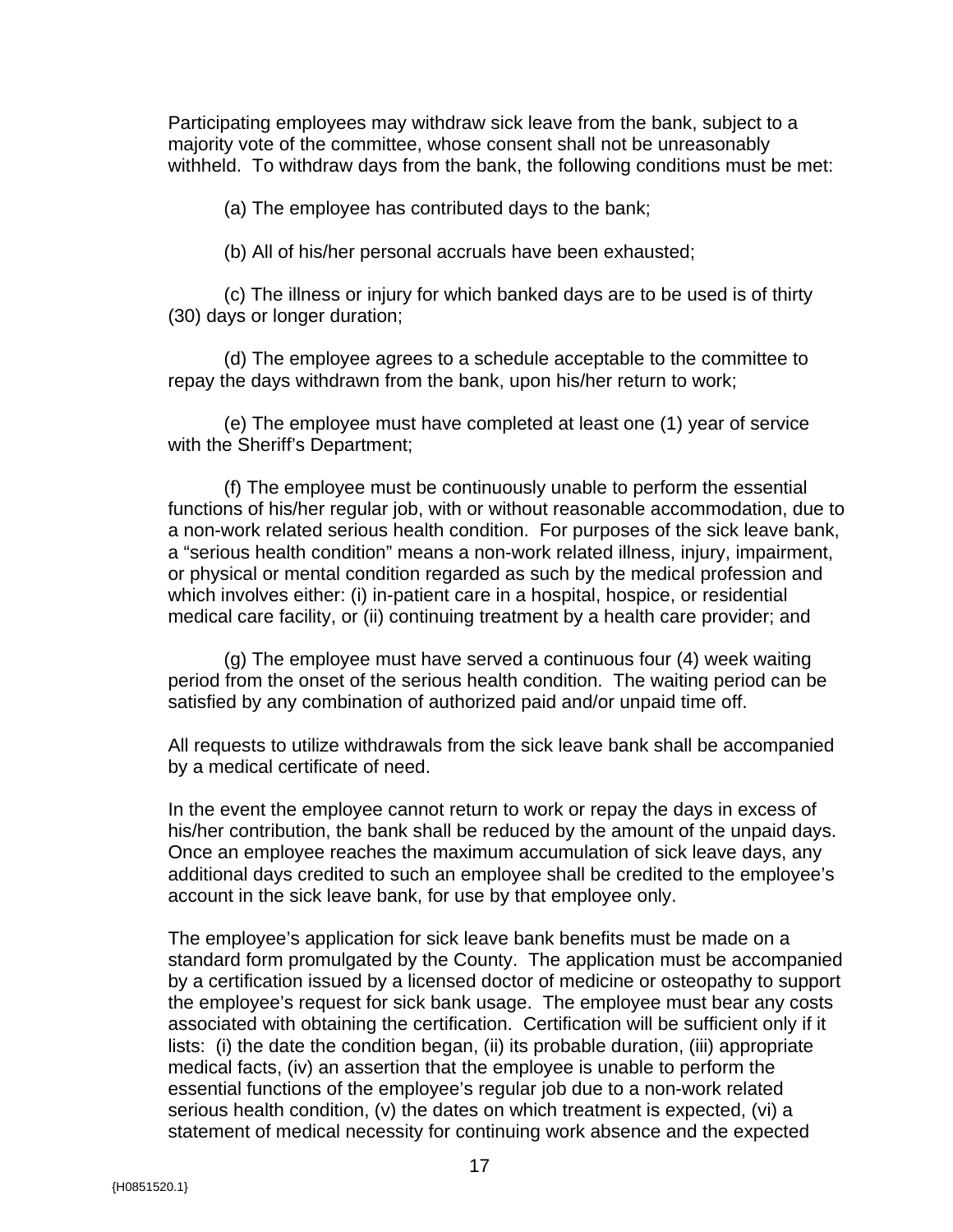duration of such absence. The sick bank committee shall have the right to request additional medical information as it deems necessary as well as the right to have the employee examined at the County's expense by a licensed doctor of medicine or osteopathy selected solely by the committee. The employee may also be required by the committee to authorize a release of his/her relevant medical records to the committee as a condition for processing his/her application. All actions and decisions of the sick bank committee shall be final and binding, and not subject to review under the grievance and arbitration procedure of this agreement or in any other legal forum.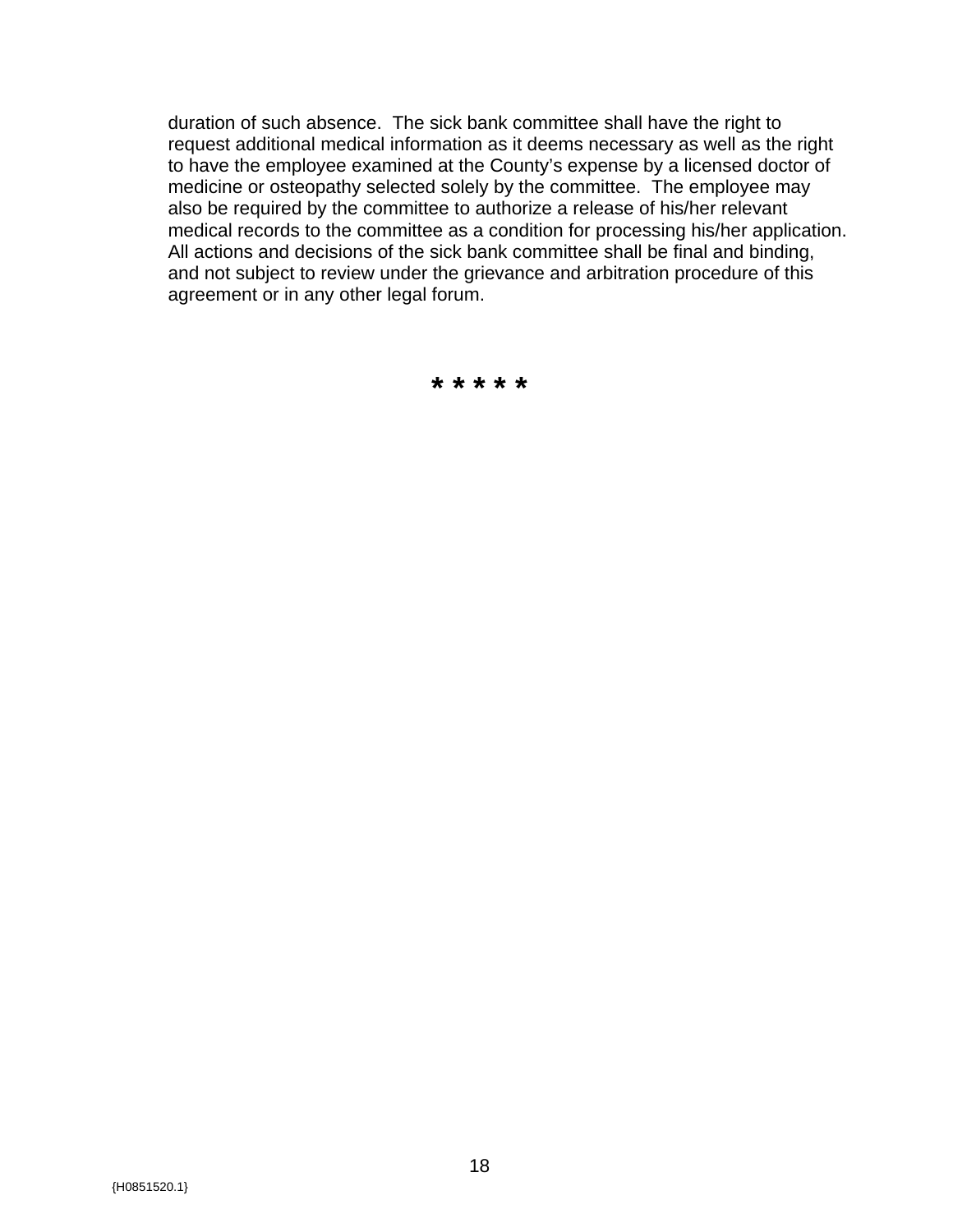#### **BEREAVEMENT LEAVE**

- 1. On each occasion of a death in his/her immediate family, each employee shall be entitled to three (3) days, as determined by Article 17, bereavement leave with pay at his/her regular hourly rate in effect at the time. The term "immediate family" shall mean parent, spouse, child, brother, sister, mother-in-law, father-in-law, sister-in-law, brother-in-law, step-parent, grandparent, grandchild and step-child. It shall also include any deceased relative who was a member of the employee's household at the time of such person's death.
- 2. On the occasion of a death of an uncle or aunt, step-brother or step-sister, an employee, at the discretion of and with the written consent of the Sheriff, may be granted one (1) day bereavement leave with pay at his/her regular hourly day rate as determined by Article 17, or work day rate in effect at the time.
- 3. Bereavement leave may not be accumulated.
- 4. Bereavement leave shall not constitute an interruption of the employee's continuous employment.

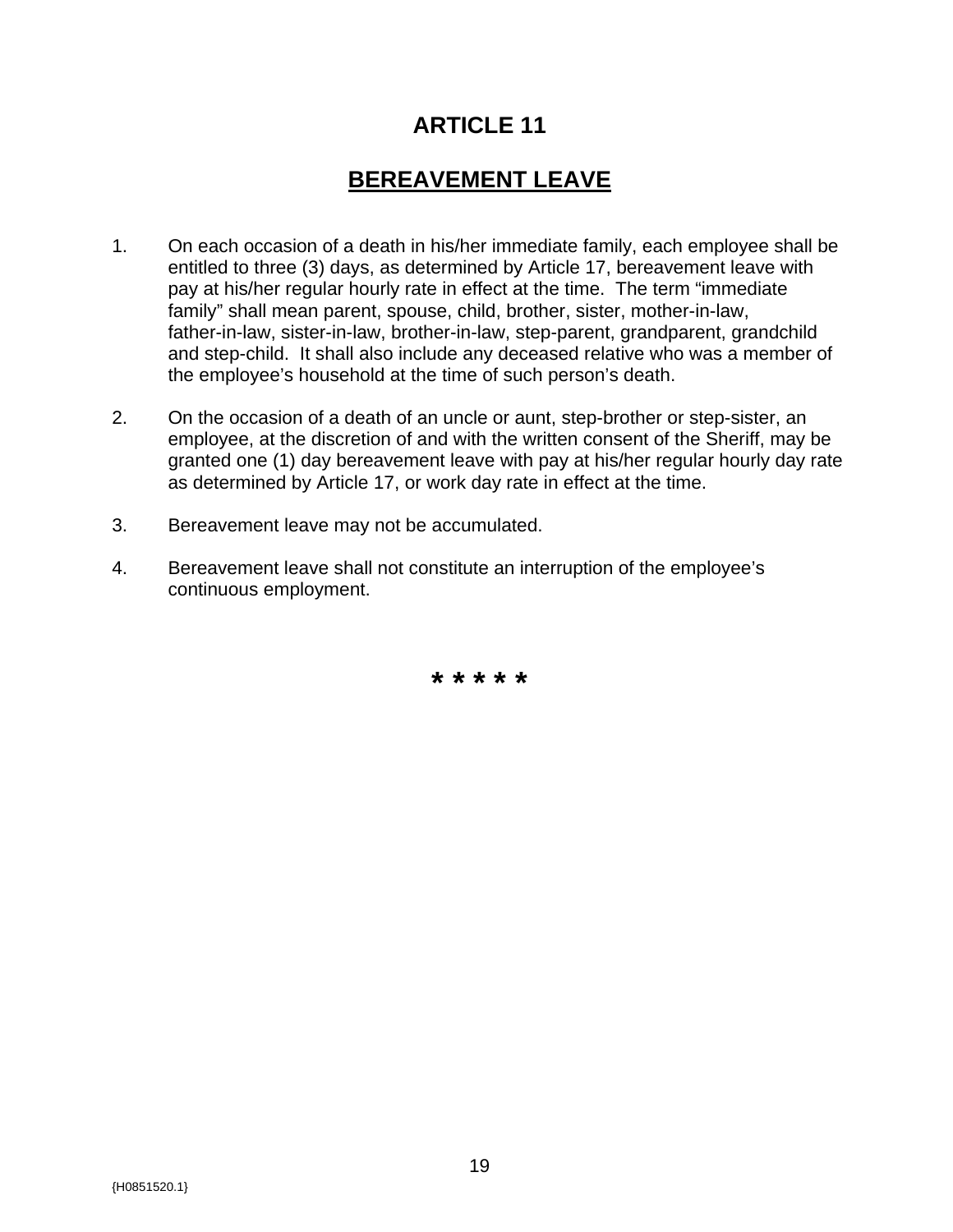#### **PERSONAL LEAVE**

- 1. Each employee shall be entitled to personal leave with pay at his/her regular hourly pay rate in effect at the time, not exceeding three (3) days in any calendar year. An employee absent on personal leave may elect to draw accrued personal leave in one-half (1/2) hour increments for part or all of his/her absence. The pay for the time taken shall be based upon the employee's hourly rate that would have been in effect had the employee actually worked those hours. Except in case of an emergency, the employee shall give the Sheriff at least two (2) working days' notice subject to approval prior to the taking of personal leave. Personal leave shall not be unduly denied; however, the Sheriff shall have the right to limit the number of employees on personal leave according to work requirements.
- 2. Personal leave may not be accumulated. Unused personal leave, at the end of any year, shall be credited to the employee's accumulated sick leave.
- 3. An employee shall not be entitled to personal leave with pay until he/she has completed six (6) months of continuous employment with the Sheriff's Office. Upon such employee completing six (6) months of continuous employment, the employee shall be entitled to three (3) days, as determined by Article 17, personal leave between such date and the end of the calendar year.
- 4. An employee shall not be entitled to personal leave on a day immediately preceding or immediately succeeding a holiday or a vacation day without the express consent of the Sheriff.
- 5. Personal leave shall not constitute an interruption of the employee's continuous employment.
- 6. An employee who voluntarily separates from the County and has used personal leave before actually earning it is required to pay back the County for the leave taken. For example, a deduction may be made from the employee's final paycheck based on the following calculation: one-half (½) day per each twomonth period subsequent to the departure and the end of the calendar year.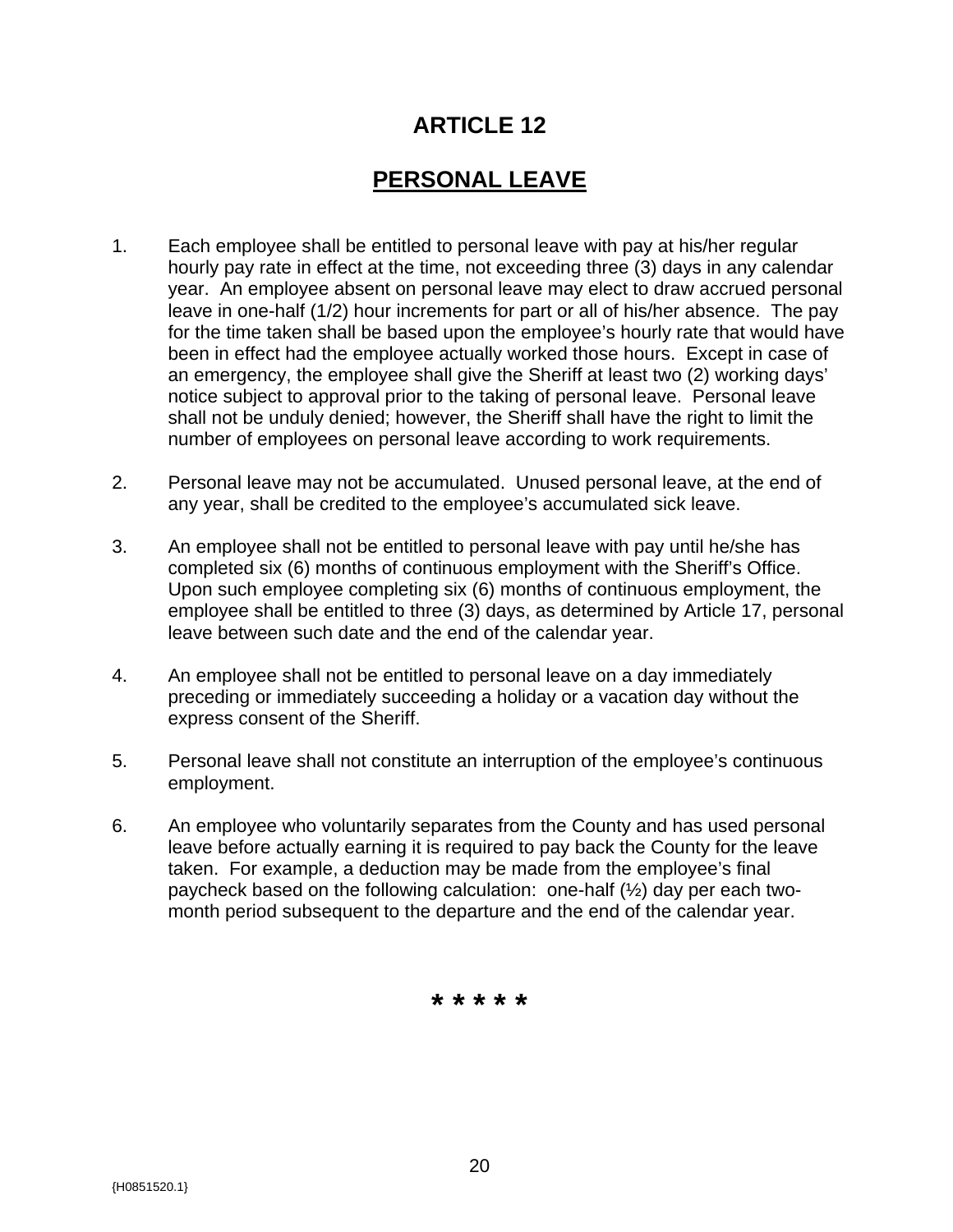#### **UNIFORMS**

- 1. The County agrees to furnish any uniform, including shoes, which the Sheriff determines to be required to be worn by an employee on his/her job. The design and purchase of such uniforms shall be specified by the Sheriff. Worn out or damaged uniforms must be returned to the Sheriff before replacements will be issued. Upon termination, employees shall return all uniforms supplied by the County, or be liable for the value of such items.
- 2. The dry cleaning of uniforms shall be at the County's expense.

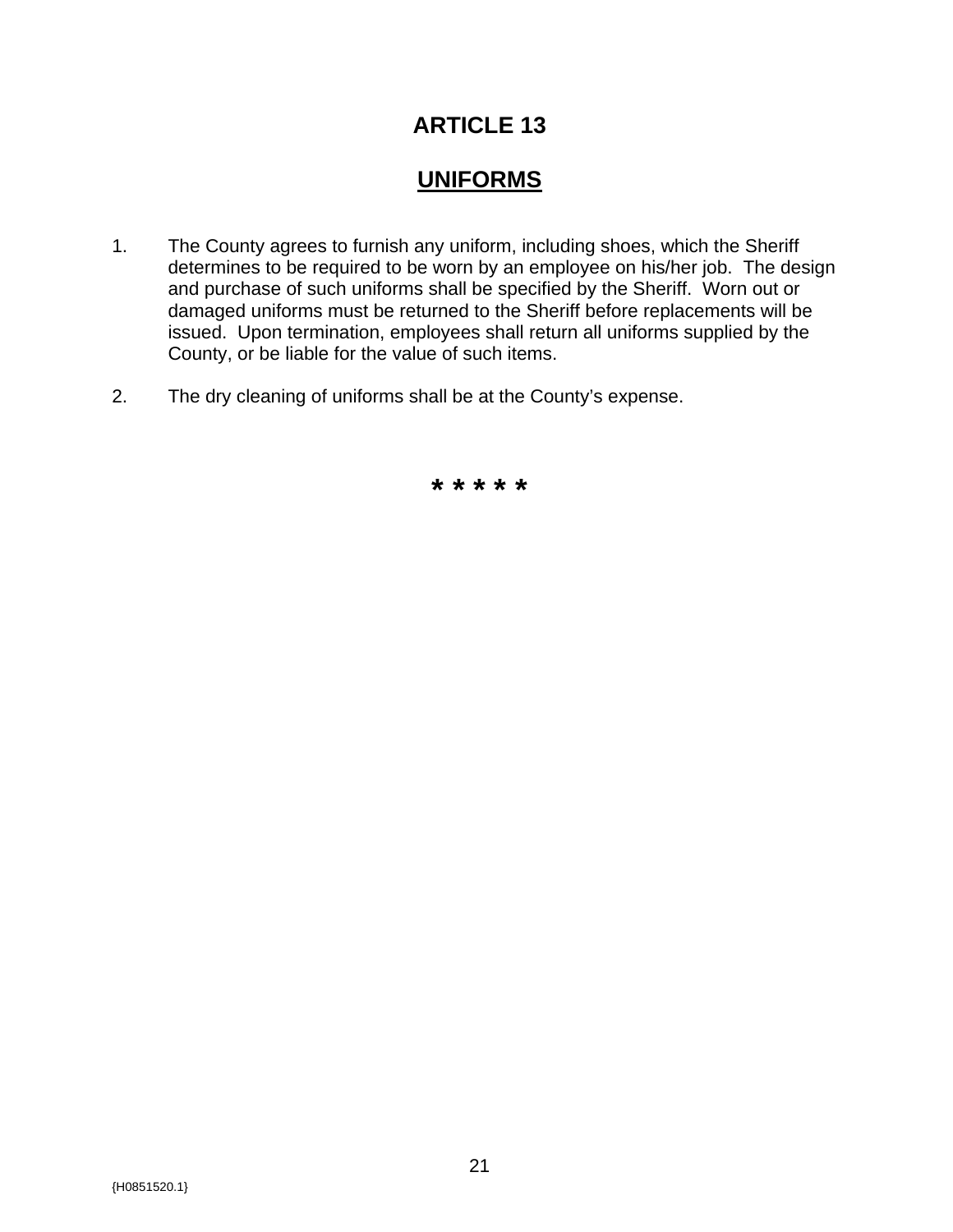#### **MEMBERSHIP DUES**

- 1. The County agrees to deduct regular membership dues for YCDSA membership for each employee who shall have filed with the Yates County Treasurer a dues deduction authorization card permitting such deduction.
- 2. The County agrees to remit such deductions periodically to the YCDSA. Such deductions shall continue in respect to each employee until the deduction authorization card shall be withdrawn by the employee.
- 3. The YCDSA shall indemnify the County and the Sheriff and hold them harmless against any and all claims, demands, suits or other forms of liability that may arise out of, or by reason of, any action taken by the County and/or Sheriff in good faith for the purpose of complying with the provisions of this Article.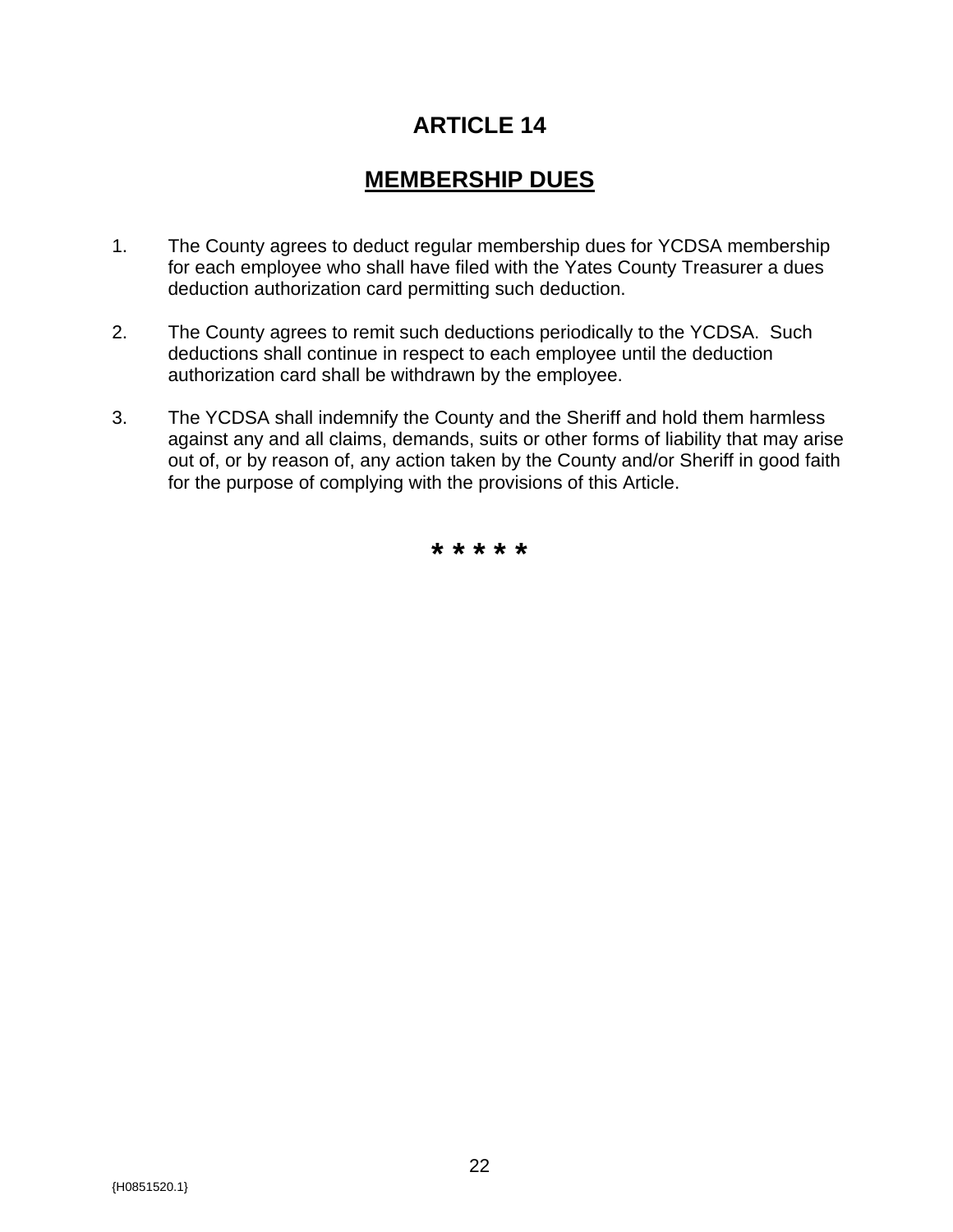#### **INSURANCE**

1. The County shall continue to provide eligible employees, and their eligible dependents, the option of enrolling in one of the following health plans: (a) Blue Healthy Choices B; or (b) Blue EPO Option I. In the event that either of these plans is no longer offered to the County by the insurer, then the County and the YCDSA shall reopen negotiations for the purpose of selecting a replacement plan.

Furthermore, the County will not be responsible for changes unilaterally imposed by an insurance provider, other than the County, or HMO, in benefits, co-payment provisions or deductibles so long as the County uses its best efforts to minimize changes by incumbent insurance providers and HMOs from one plan year to another.

The County and the YCDSA shall also reopen negotiations on the issue of health insurance in the event that Yates County determines to participate in a health care consortium of other counties and municipalities.

2. The County shall pay a portion of the premium cost for individual and dependent medical coverage such that the employee contribution shall be as follows:

| During year one of employment:   | $25%$ co-pay             |
|----------------------------------|--------------------------|
| During year two of employment:   | 20% co-pay               |
| During year three of employment: | 15% co-pay               |
| During year four of employment:  | 12% co-pay               |
| After four years of employment:  | continue with 12% co-pay |

- 3. All premium co-pays required under the terms of this Agreement shall be deducted before taxes from the employee's paycheck, unless the employee elects otherwise.
- 4. If, upon retirement from the Department, an employee does NOT elect to apply unused accumulated sick leave as credit toward additional retirement benefits under the New York State Retirement and Social Security Law, then such employee may elect to have the dollar value of such unused accumulated sick leave used for the continuation of his/her insurance coverage, from the date of his/her retirement, for a period of time until said dollar value is exhausted. If such employee elects to continue said insurance coverage, he/she must deliver written notice of such election to the office of the Yates County Treasurer within twenty (20) calendar days preceding the effective date of the employee's retirement. The dollar value of the employee's unused accumulated sick leave shall be the result of multiplying the number of hours of unused accumulated sick leave by the employee's regular hourly pay rate in effect in his/her last work week immediately preceding retirement.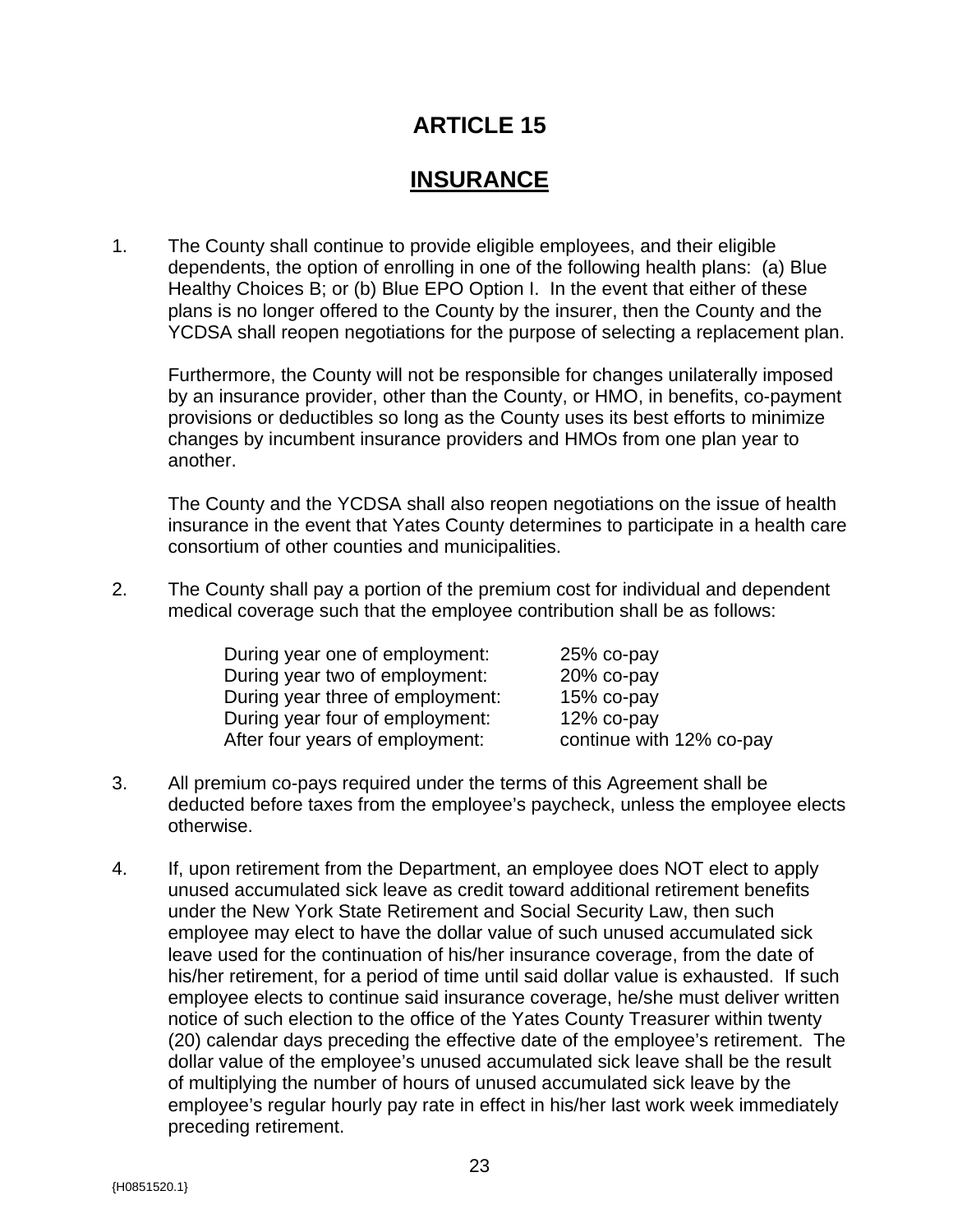- 5. The County shall continue to make available to eligible employees flexible spending accounts for unreimbursed medical and dependent care expenses.
- 6. The extent of coverage under the benefit plans, including any HMOs and/or insured plans referred to in this Agreement, shall be governed by the terms and conditions set forth in said policies or plans. Any questions or disputes concerning benefit claims shall be resolved in accordance with the claims resolution procedures set forth in said policies and shall not be subject to the grievance procedure set forth in this Agreement. The failure of any insurance carrier(s) or plan administrator(s) to pay any claim for which it is contracted or obligated shall result in no liability to the County or the Sheriff, nor shall such failure be considered a breach by the County or the Sheriff of any obligation undertaken under this or any other agreement. However, nothing in this Agreement shall be construed to relieve any insurance carrier(s) or plan administrator(s) from any liability it may have to the Sheriff, the County, its employees or beneficiaries of any employees.
- 7. Each employee covered by this Agreement, who elects in writing during the annual open enrollment period to decline participation in the County's health insurance program for the immediately succeeding full calendar year, will receive an annual stipend of twenty percent (20%) of the County's share of the Blue EPO I premium which would be paid by the County if the employee chose to receive such insurance. Such stipend shall be payable in equal installments throughout the opt-out year, provided the employee produces written proof of alternate health insurance coverage from another source. Such payments shall be subject to the County's Internal Revenue Code Section 125 plan.

The employee will have the right to return to County coverage, pursuant to the particular health plan's rules, regulations, restrictions and conditions concerning same, either: (a) if the employee loses his/her alternate coverage due to death, divorce or loss of insurance for other qualifying reasons beyond the employee's control; or (b) during the County's open enrollment periods. Opt-out payments shall cease upon the employee's return to County coverage.

8. Dental Benefits. Effective as soon as practical following the ratification of this Agreement, the County shall provide the Smile Saver I dental plan, or an equivalent plan of dental insurance or self-insurance, to unit employees with the employees bearing the full premium cost of said plan through payroll deduction.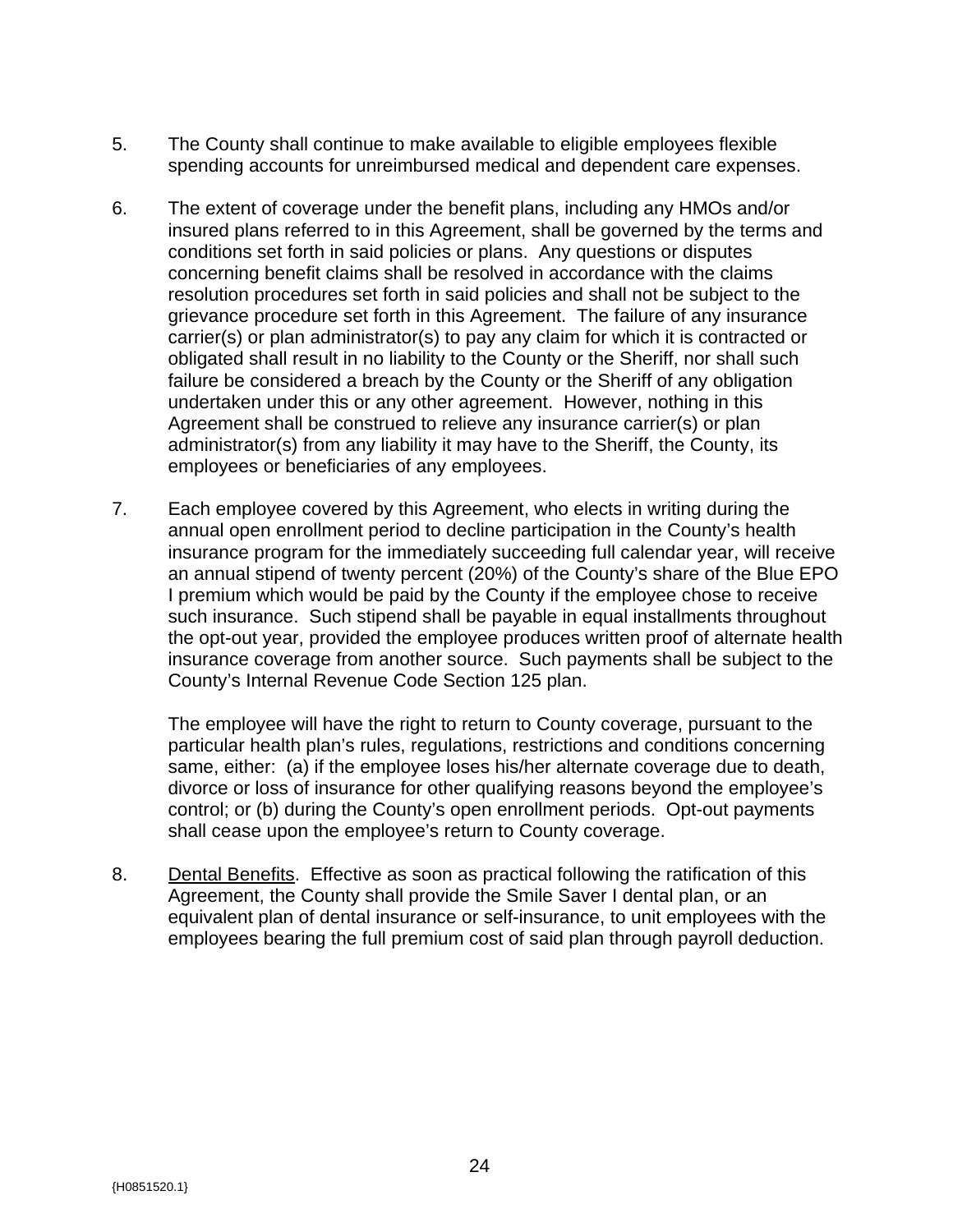- 9. Disability Insurance. Effective as soon as practical following the ratification of this Agreement, the County shall afford unit employees the option of purchasing, through payroll deduction, group disability insurance through a single insurer to be selected from time-to-time by the YCDSA. The employee shall bear the full premium cost for such insurance coverage.
- 10. Unit members and their eligible dependents shall not be eligible for multiple coverage at any time under the County's health insurance plans. For example, the employee may not be covered as both an individual and dependent at the same time under the County's health insurance plans.

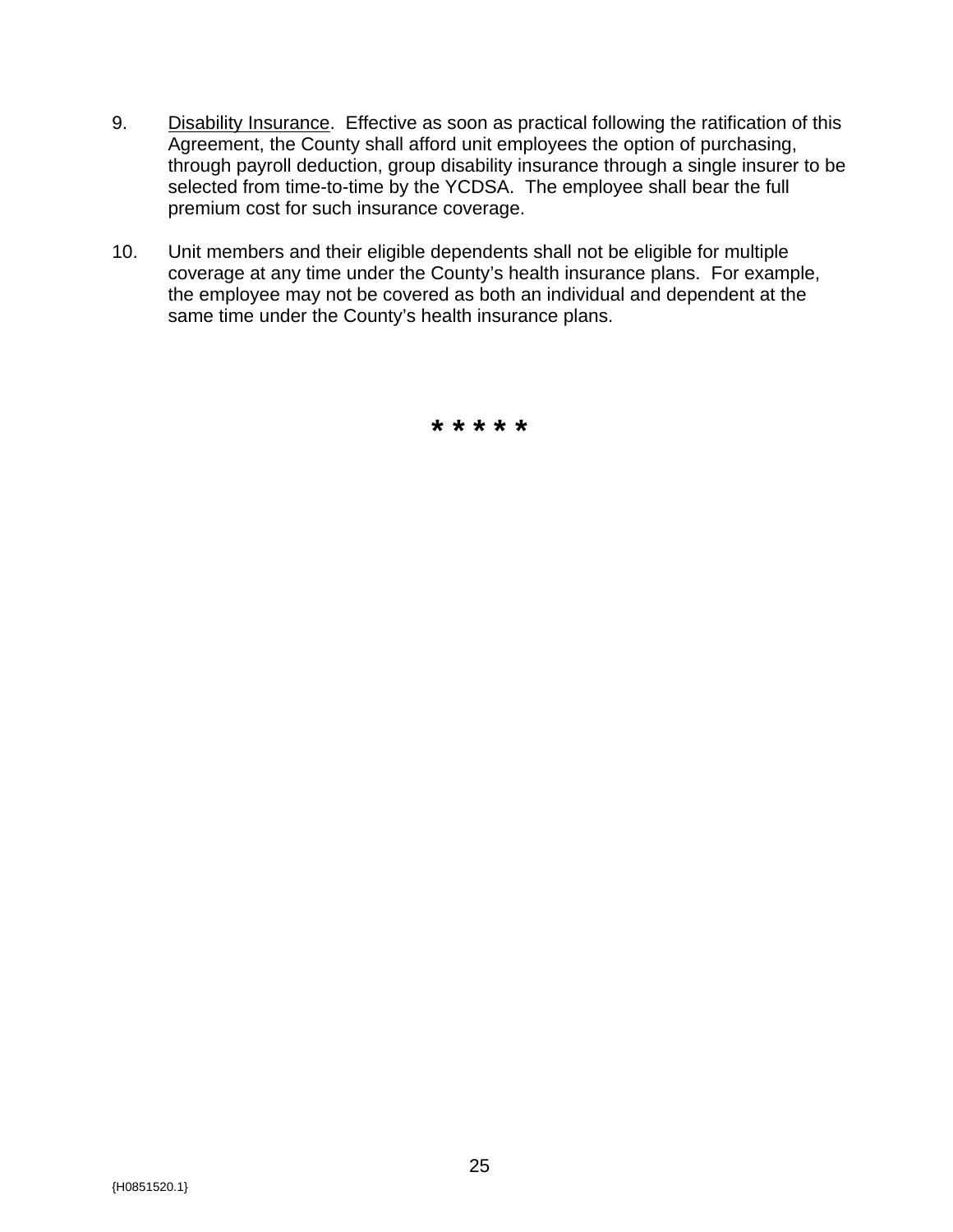#### **RETIREMENT**

1. The County agrees to continue to provide the benefits of Section 89-b, Section 89-p, Article 14, Article 14-b and Article 15 of the New York State Retirement and Social Security Law, whichever plan is appropriate based upon the employee's individual status and eligibility criteria, for those employees covered by this Agreement. The County further agrees to continue to provide the benefits of Section 41(j) of the New York State Retirement and Social Security Law on a noncontributory basis for those Retirement System members covered by this Agreement who are eligible for such benefits. Section 41(j) allows for unused sick leave credits to be applied as additional service credit upon retirement.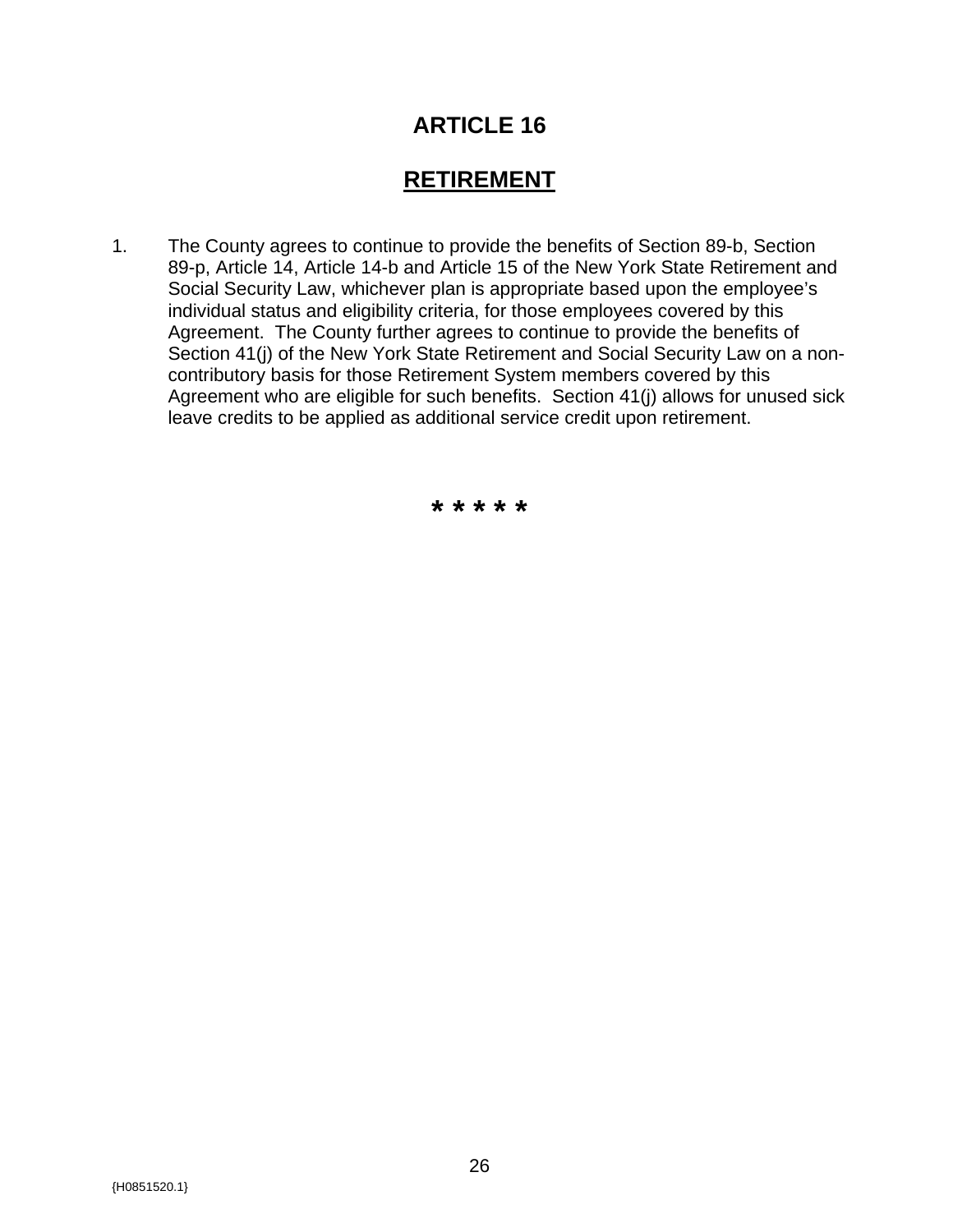#### **WORK TIME**

- 1. The work day and the work week for Cook or Head Cook shall be such times as is necessary for them to properly carry out the duties of their positions.
- 2. The work day for the positions of Typist, Account Clerk-Typist, Senior Typist, Senior Communications Mechanic and Secretary to the Sheriff shall consist of seven (7) hours and shall be consistent with the requirements of Section 206(2) of the New York State County Law. However, when necessary to cover the Sheriff's Office because of absence of other employees, the Sheriff may increase the work day of any such position to eight (8) hours.
- 3. The work week for the Sheriff's Secretary, Typist, Account Clerk-Typist, Senior Communications Mechanic and Senior Typist shall consist of five (5) consecutive work days to be scheduled from Monday through Friday.
- 4. The regular work week for all employees, with the exception of the Sheriff's Secretary, Typist, Account-Clerk Typist, Senior Typist, Senior Communications Mechanic, Cook and Head Cook, shall be forty (40) hours in a seven (7) consecutive day period. The normal work day will consist of either eight (8) or ten (10) hours, as the case may be, including one-half  $(\frac{1}{2})$  hour for a meal (which shall be eaten while the employee continues on the job) based on those nontraditional scheduling practices in effect prior to the effective date of this Agreement. There shall be at least two (2) pass days during any particular seven (7) day work week. Commencement and termination of the working day for such employees shall be as determined by the Sheriff.
- 5. In the event an employee's work shift is to be changed, the Sheriff agrees to give the employee six (6) hours advance notice of such change, except in emergency conditions, or sickness.
- 6. The Sheriff shall designate the individual employee(s) assigned to the eight (8) or ten (10) hour shifts by indicating same on the payroll certification form which is delivered by the Sheriff to the Treasurer and Personnel Officer bi-weekly.
- 7. This Article may be revised in accordance with the provisions of paragraph "8" of this Article 17.
- 8. If and when it shall appear necessary to revise the provisions of this Article 17 with respect to either the number of work days in any week, or the number of work days in any period of six (6) consecutive weeks, or both, a Committee shall be formed to undertake such revision. The Committee shall be promptly formed upon written request by the Sheriff, or the County or an officer of the YCDSA, made to others. The Committee shall consist of five (5) members, namely: the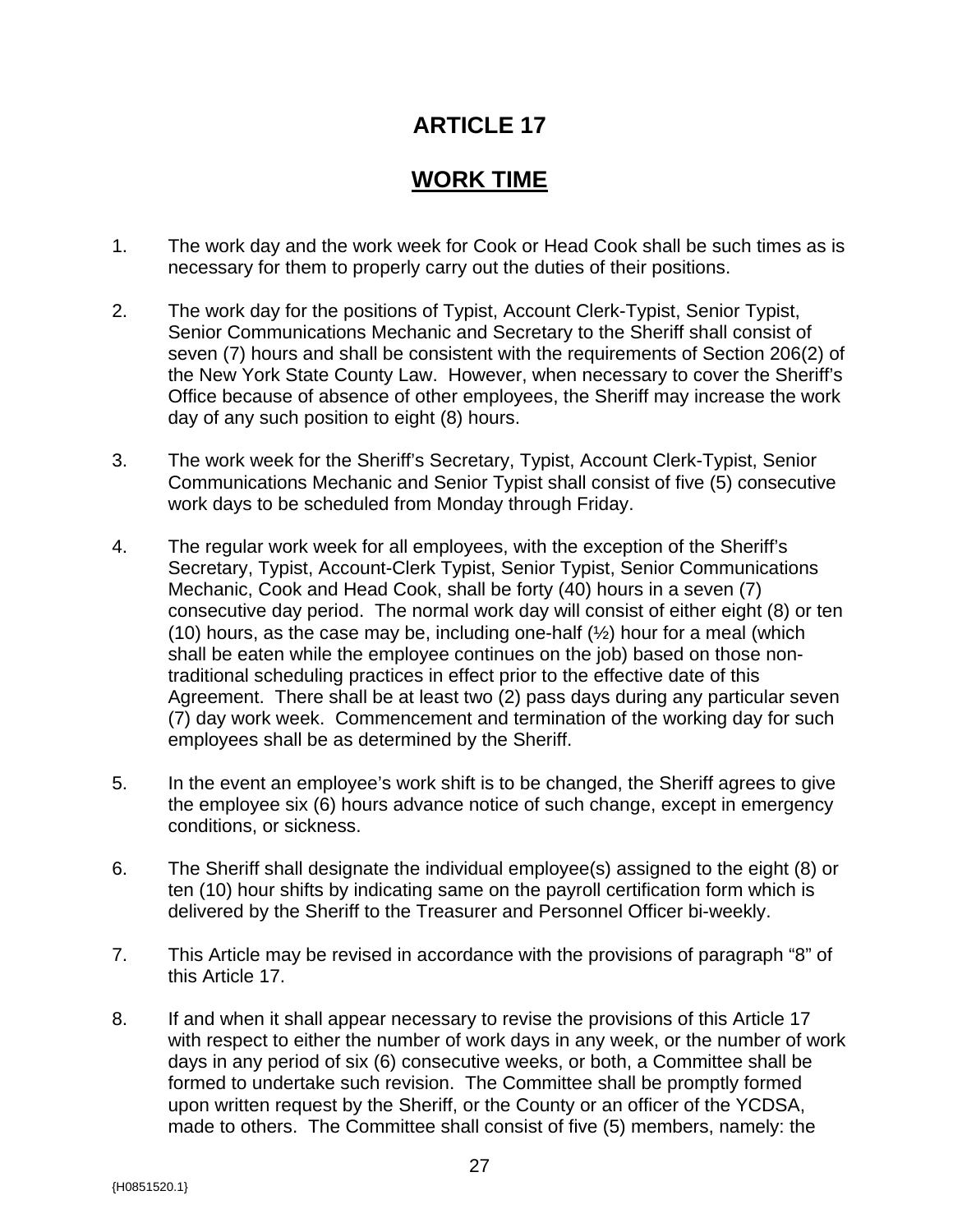Sheriff, two (2) members appointed by the Chairman of the County Legislature; two (2) members selected by the YCDSA. A committee meeting shall be held and all members shall use their best efforts to agree upon a revision acceptable to the entire Committee. If the entire Committee agrees upon a revision, it shall be presented to the County Legislature and the YCDSA. If the proposed revision is approved by the Legislature and the YCDSA, then a written copy of the revision, signed by all members of the Committee and identified as "Addendum to Article 17," shall be attached to this Agreement, and such revision shall become effective as provided for in the addendum. If any provision of Article 17 and any other related language shall be inconsistent with the provisions of the addendum, then the provisions of the addendum shall be controlling.

9. Leave, as it relates to work time, will accrue as follows: Vacation, Sick, Personal, Holiday and Bereavement accrue at seven (7) hours for those employees regularly scheduled to work seven (7) hours per day. All other employees accrue leave time at the rate of eight (8) hours per day. The only exception shall be Bereavement Leave for those employees regularly scheduled to work ten (10) hours per day. Those employees may take Bereavement Leave up to ten (10) hours per day.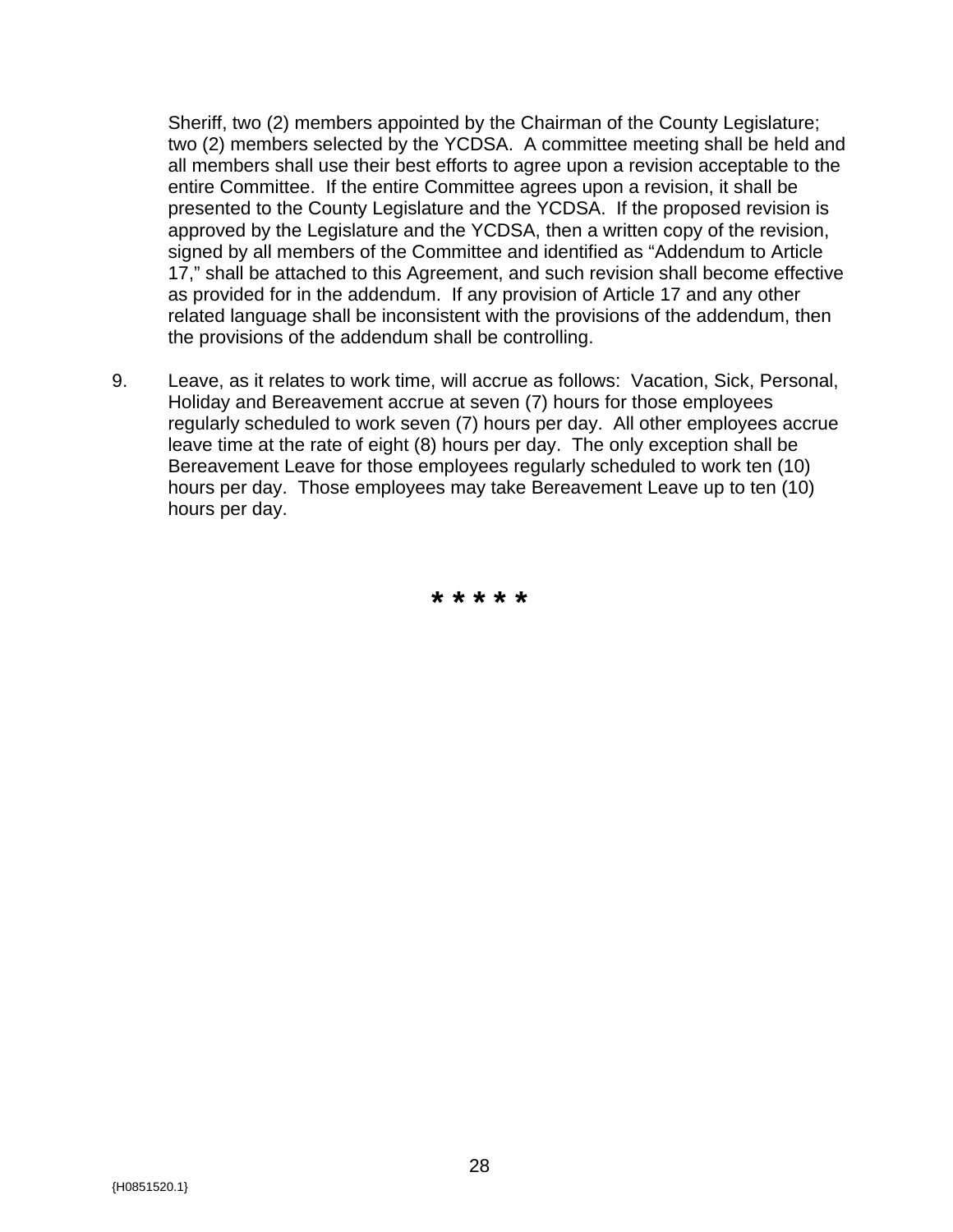#### **SALARIES AND WAGES**

| <b>GROUP</b> | <b>JOB TITLE</b>                                                                              |
|--------------|-----------------------------------------------------------------------------------------------|
|              | Cook                                                                                          |
| Ш            | <b>Typist</b>                                                                                 |
| Ш            | Senior Typist; Account Clerk-Typist; Head Cook                                                |
| IV           | Secretary to the Sheriff                                                                      |
| V            | <b>Dispatcher; Senior Communications Mechanic</b>                                             |
| VI           | <b>Correction Officer</b>                                                                     |
| VII          | Senior Dispatcher                                                                             |
| VIII         | Deputy Sheriff; Civil Deputy Sheriff                                                          |
| IX           | <b>Correction Officer/Court Security</b>                                                      |
| $\mathsf{X}$ | <b>Correction Sergeant</b>                                                                    |
| XI           | Deputy Sheriff-Youth Officer                                                                  |
| XII          | Deputy Sheriff-Sergeant; Senior Civil Deputy Sheriff;<br>Deputy Sheriff-Criminal Investigator |
| XIII         | <b>Correction Lieutenant</b>                                                                  |
| XIV          | <b>Deputy Sheriff Lieutenant</b>                                                              |

For all hourly employees covered by the YCDSA contract, steps shall be determined and applied as follows:

- Start First twelve (12) months of continuous employment
	- 1 After one (1) year of continuous employment
- 2 After two (2) years of continuous employment
- 3 After three (3) years of continuous employment
- 4 After four (4) years of continuous employment
- 9 After nine (9) years of continuous employment
- 14 After fourteen (14) years of continuous employment
- 19 After nineteen (19) years of continuous employment<br>24 After twenty-four (24) years of continuous employme
- After twenty-four  $(24)$  years of continuous employment
- 1. Effective the first pay period after January 1, 2008, four percent (4%) on schedule for all Groups.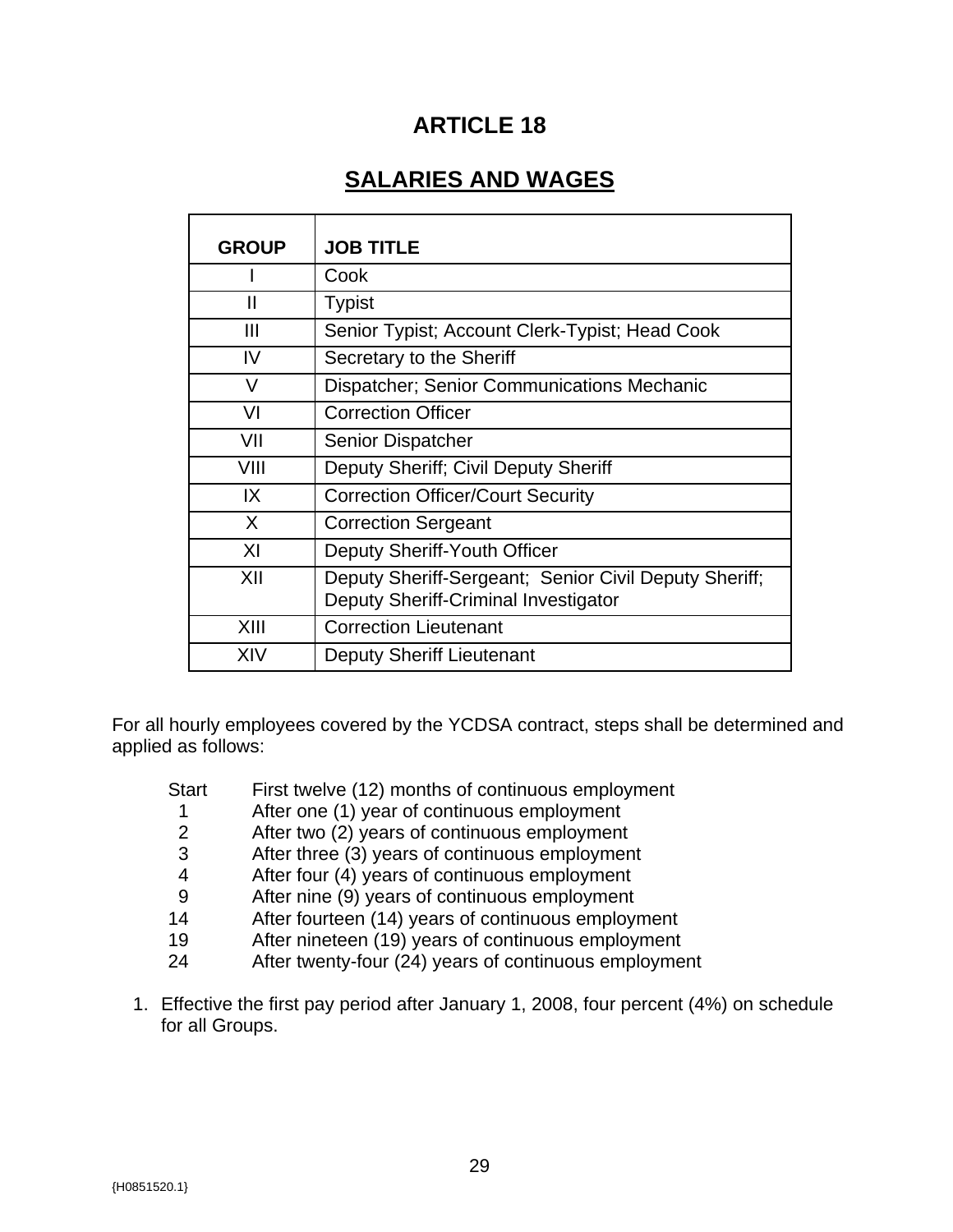| <b>GROUP</b> | <b>START</b> | STEP <sub>1</sub> | STEP <sub>2</sub> | STEP <sub>3</sub> | STEP 4 | STEP <sub>9</sub> | STEP <sub>14</sub> | STEP <sub>19</sub> | <b>STEP 24</b> |
|--------------|--------------|-------------------|-------------------|-------------------|--------|-------------------|--------------------|--------------------|----------------|
|              | 11.49        | 11.76             | 12.05             | 12.28             | 12.56  | 13.00             | 13.44              | 13.89              | 14.34          |
| Ш            | 13.53        | 13.78             | 14.06             | 14.32             | 14.58  | 15.04             | 15.45              | 15.92              | 16.34          |
| Ш            | 14.32        | 14.58             | 14.86             | 15.12             | 15.39  | 15.86             | 16.29              | 16.72              | 17.18          |
| IV           | 15.09        | 15.36             | 15.65             | 15.92             | 16.19  | 16.63             | 17.05              | 17.50              | 17.93          |
| V            | 17.05        | 17.40             | 17.77             | 18.13             | 18.50  | 18.92             | 19.36              | 19.78              | 20.21          |
| VI           | 17.77        | 18.11             | 18.48             | 18.82             | 19.18  | 19.59             | 20.02              | 20.47              | 20.90          |
| VII          | 17.93        | 18.29             | 18.64             | 19.38             | 19.75  | 20.17             | 20.59              | 21.05              | 21.50          |
| VIII         | 17.93        | 18.84             | 19.15             | 19.48             | 21.67  | 22.12             | 22.56              | 23.07              | 23.54          |
| IX           | 18.65        | 19.00             | 19.31             | 19.67             | 20.26  | 20.70             | 21.13              | 21.59              | 22.04          |
| X.           | 19.07        | 19.53             | 19.96             | 20.36             | 20.82  | 21.28             | 21.70              | 22.14              | 22.62          |
| ΧI           | 19.07        | 19.53             | 19.96             | 20.36             | 22.47  | 22.95             | 23.44              | 23.90              | 24.39          |
| XII          | 19.69        | 20.11             | 20.55             | 20.96             | 23.36  | 23.83             | 24.26              | 24.74              | 25.22          |
| XIII         | 19.96        | 20.36             | 20.82             | 21.28             | 21.70  | 22.14             | 22.62              | 23.02              | 23.45          |
| XIV          | 20.95        | 21.37             | 21.82             | 22.27             | 24.74  | 25.26             | 25.72              | 26.22              | 26.69          |

#### **2008 HOURLY RATES**

2. Effective the first pay period after January 1, 2009, three percent (3%) on schedule for all Groups.

| <b>GROUP</b> | <b>START</b> | STEP <sub>1</sub> | STEP <sub>2</sub> | STEP <sub>3</sub> | STEP 4 | STEP <sub>9</sub> | STEP 14 | STEP <sub>19</sub> | <b>STEP 24</b> |
|--------------|--------------|-------------------|-------------------|-------------------|--------|-------------------|---------|--------------------|----------------|
|              | 11.83        | 12.11             | 12.41             | 12.65             | 12.94  | 13.39             | 13.84   | 14.31              | 14.77          |
| Ш            | 13.94        | 14.19             | 14.48             | 14.75             | 15.02  | 15.49             | 15.91   | 16.40              | 16.83          |
| Ш            | 14.75        | 15.02             | 15.31             | 15.57             | 15.85  | 16.34             | 16.78   | 17.22              | 17.70          |
| IV           | 15.54        | 15.82             | 16.12             | 16.40             | 16.68  | 17.13             | 17.56   | 18.03              | 18.47          |
| V            | 17.56        | 17.92             | 18.30             | 18.67             | 19.06  | 19.49             | 19.94   | 20.37              | 20.82          |
| VI           | 18.30        | 18.65             | 19.03             | 19.38             | 19.76  | 20.18             | 20.62   | 21.08              | 21.53          |
| VII          | 18.47        | 18.84             | 19.20             | 19.96             | 20.34  | 20.78             | 21.21   | 21.68              | 22.15          |
| VIII         | 18.47        | 19.41             | 19.72             | 20.06             | 22.32  | 22.78             | 23.24   | 23.76              | 24.25          |
| IΧ           | 19.21        | 19.57             | 19.89             | 20.26             | 20.87  | 21.32             | 21.76   | 22.24              | 22.70          |
| X            | 19.64        | 20.12             | 20.56             | 20.97             | 21.44  | 21.92             | 22.35   | 22.80              | 23.30          |
| XI           | 19.64        | 20.12             | 20.56             | 20.97             | 23.14  | 23.64             | 24.14   | 24.62              | 25.12          |
| XII          | 20.28        | 20.71             | 21.17             | 21.59             | 24.06  | 24.54             | 24.99   | 25.48              | 25.98          |
| XIII         | 20.56        | 20.97             | 21.44             | 21.92             | 22.35  | 22.80             | 23.30   | 23.71              | 24.15          |
| <b>XIV</b>   | 21.58        | 22.01             | 22.47             | 22.94             | 25.48  | 26.02             | 26.49   | 27.01              | 27.49          |

## **2009 HOURLY RATES**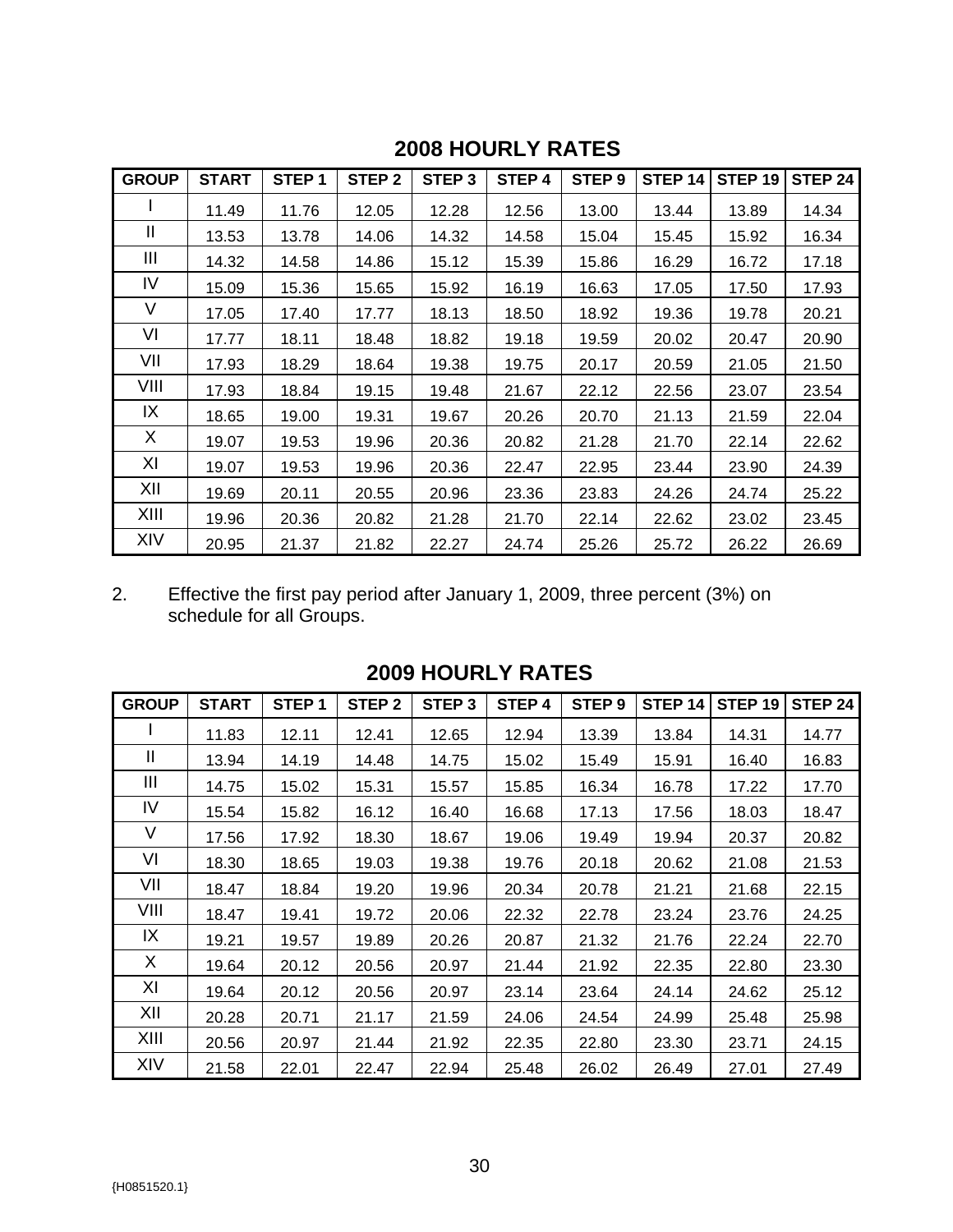3. Effective the first pay period after January 1, 2010, three and one-half percent (3.5%) on schedule for all Groups.

| <b>GROUP</b> | <b>START</b> | STEP <sub>1</sub> | STEP <sub>2</sub> | STEP <sub>3</sub> | STEP 4 | STEP <sub>9</sub> | STEP <sub>14</sub> | <b>STEP 19</b> | <b>STEP 24</b> |
|--------------|--------------|-------------------|-------------------|-------------------|--------|-------------------|--------------------|----------------|----------------|
|              | 12.24        | 12.53             | 12.84             | 13.09             | 13.39  | 13.86             | 14.32              | 14.81          | 15.29          |
| Ш            | 14.43        | 14.69             | 14.99             | 15.27             | 15.55  | 16.03             | 16.47              | 16.97          | 17.42          |
| Ш            | 15.27        | 15.55             | 15.85             | 16.11             | 16.40  | 16.91             | 17.37              | 17.82          | 18.32          |
| IV           | 16.08        | 16.37             | 16.68             | 16.97             | 17.26  | 17.73             | 18.17              | 18.66          | 19.12          |
| V            | 18.17        | 18.55             | 18.94             | 19.32             | 19.73  | 20.17             | 20.64              | 21.08          | 21.55          |
| VI           | 18.94        | 19.30             | 19.70             | 20.06             | 20.45  | 20.89             | 21.34              | 21.82          | 22.28          |
| VII          | 19.12        | 19.50             | 19.87             | 20.66             | 21.05  | 21.51             | 21.95              | 22.44          | 22.93          |
| VIII         | 19.12        | 20.09             | 20.41             | 20.76             | 23.10  | 23.58             | 24.05              | 24.59          | 25.10          |
| IX.          | 19.88        | 20.25             | 20.59             | 20.97             | 21.60  | 22.07             | 22.52              | 23.02          | 23.49          |
| X            | 20.33        | 20.82             | 21.28             | 21.70             | 22.19  | 22.69             | 23.13              | 23.60          | 24.12          |
| XI           | 20.33        | 20.82             | 21.28             | 21.70             | 23.95  | 24.47             | 24.98              | 25.48          | 26.00          |
| XII          | 20.99        | 21.43             | 21.91             | 22.35             | 24.90  | 25.40             | 25.86              | 26.37          | 26.89          |
| XIII         | 21.28        | 21.70             | 22.19             | 22.69             | 23.13  | 23.60             | 24.12              | 24.54          | 25.00          |
| XIV          | 22.34        | 22.78             | 23.26             | 23.74             | 26.37  | 26.93             | 27.42              | 27.96          | 28.45          |

#### **2010 HOURLY RATES**

4. Effective the first pay period after January 1, 2011, three and one-half percent (3.5%) on schedule for all Groups.

| <b>GROUP</b> | <b>START</b> | STEP <sub>1</sub> | STEP <sub>2</sub> | STEP <sub>3</sub> | STEP 4 | STEP <sub>9</sub> | STEP <sub>14</sub> | STEP <sub>19</sub> | STEP 24 |
|--------------|--------------|-------------------|-------------------|-------------------|--------|-------------------|--------------------|--------------------|---------|
|              | 12.67        | 12.97             | 13.29             | 13.55             | 13.86  | 14.35             | 14.82              | 15.33              | 15.83   |
| Ш            | 14.94        | 15.20             | 15.51             | 15.80             | 16.09  | 16.59             | 17.05              | 17.56              | 18.03   |
| Ш            | 15.80        | 16.09             | 16.40             | 16.67             | 16.97  | 17.50             | 17.98              | 18.44              | 18.96   |
| IV           | 16.64        | 16.94             | 17.26             | 17.56             | 17.86  | 18.35             | 18.81              | 19.31              | 19.79   |
| V            | 18.81        | 19.20             | 19.60             | 20.00             | 20.42  | 20.88             | 21.36              | 21.82              | 22.30   |
| VI           | 19.60        | 19.98             | 20.39             | 20.76             | 21.17  | 21.62             | 22.09              | 22.58              | 23.06   |
| VII          | 19.79        | 20.18             | 20.57             | 21.38             | 21.79  | 22.26             | 22.72              | 23.23              | 23.73   |
| VIII         | 19.79        | 20.79             | 21.12             | 21.49             | 23.91  | 24.41             | 24.89              | 25.45              | 25.98   |
| IX           | 20.58        | 20.96             | 21.31             | 21.70             | 22.36  | 22.84             | 23.31              | 23.83              | 24.31   |
| X            | 21.04        | 21.55             | 22.02             | 22.46             | 22.97  | 23.48             | 23.94              | 24.43              | 24.96   |
| ΧI           | 21.04        | 21.55             | 22.02             | 22.46             | 24.79  | 25.33             | 25.85              | 26.37              | 26.91   |
| XII          | 21.72        | 22.18             | 22.68             | 23.13             | 25.77  | 26.29             | 26.77              | 27.29              | 27.83   |
| XIII         | 22.02        | 22.46             | 22.97             | 23.48             | 23.94  | 24.43             | 24.96              | 25.40              | 25.88   |
| XIV          | 23.12        | 23.58             | 24.07             | 24.57             | 27.29  | 27.87             | 28.38              | 28.94              | 29.45   |

#### **2011 HOURLY RATES**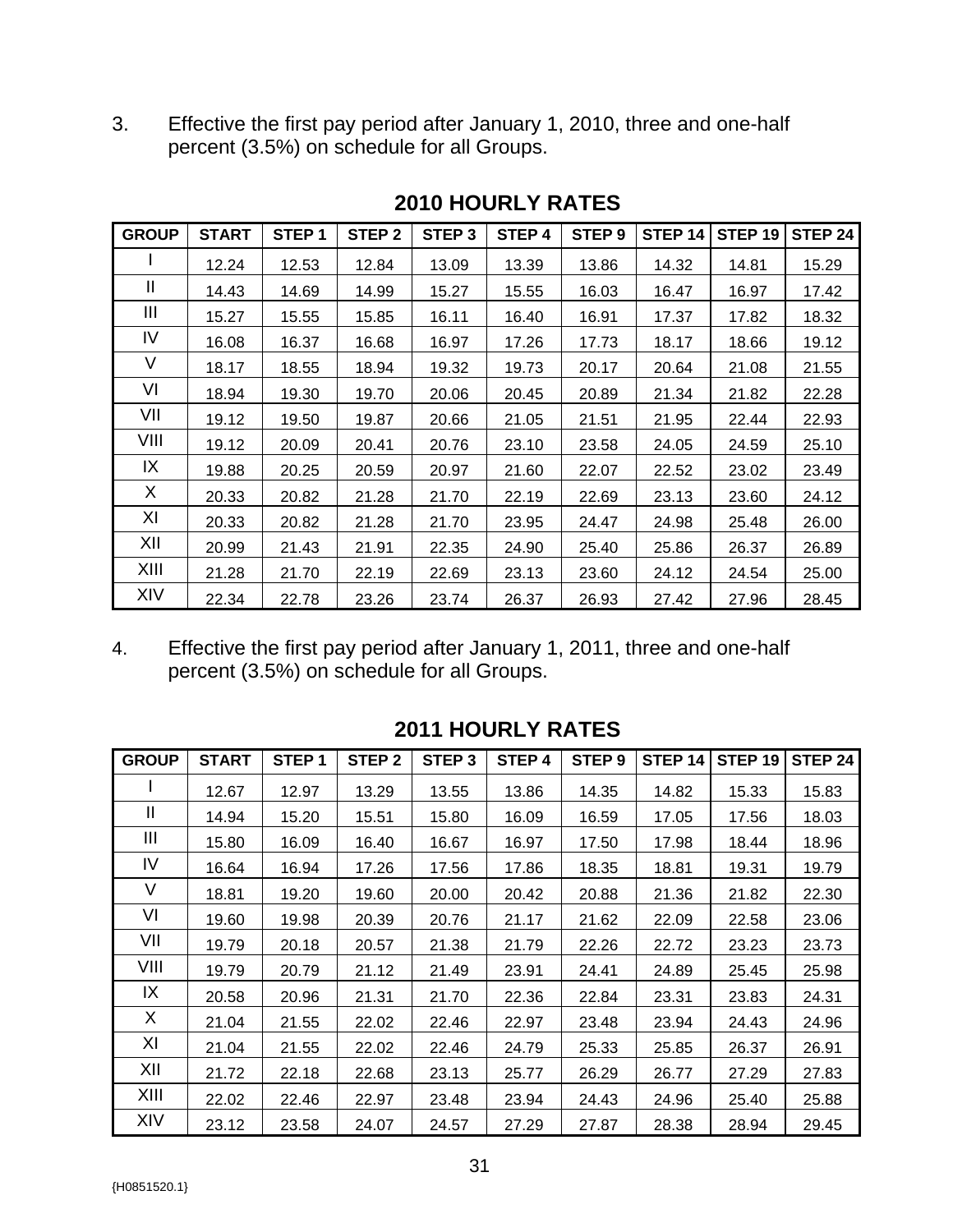- 5. The probationary term for every permanent appointment to a Deputy Sheriff position shall be no more than seventy-eight (78) weeks. The probationary term for every permanent appointment to the position of Correction Officer or Dispatcher shall be no more than fifty-two (52) weeks.
- 6. When an employee works the majority of hours between the hours of 3:00 p.m. of one day and 7:00 a.m. of the following day, such work shall be referred to as "night shift work." The hourly pay rate for the employee while performing night shift work shall be the regular hourly pay rate plus forty cents (\$.40).
- 7. The hourly pay rate for overtime work performed by an employee shall be one and one-half (1½) times his/her regular hourly pay rate.
- 8. "Officer-In-Charge" Pay For each hour an employee covered by this Agreement is designated as the Officer-In-Charge, he/she shall receive a premium payment of fifty cents (\$.50) per hour in addition to his/her regular hourly pay rate, provided, however, that said designation is for a majority of the employee's regular shift. Further, the employee must actually perform the duties associated with the Officer-In-Charge designation to be eligible for said pay.
- 9. The hourly pay rate for "call-back work" performed by an employee shall be one and one-half (1½) times his/her regular hourly pay rate. Such compensation shall be referred to as "call-back pay." Call-back pay shall NOT be included in any calculation determining overtime pay, holiday pay or any regular hourly pay rate regarding vacation leave, sick leave, bereavement leave or personal leave. Each time an employee who is not on duty and who has departed his/her last duty station is called back to work, he/she shall be entitled to a minimum of three (3) hours call-back pay whether or not such employee works for three (3) hours during such call-back, with the exception of an employee called back within two (2) hours prior to his/her scheduled shift. Unless otherwise stipulated by the Sheriff, such employee shall continue on to the regular shift and shall be paid according to the overtime terms of this Agreement.
- 10. Compensatory time: employees may elect to take compensatory time in lieu of overtime pay subject to the following accumulation and use caps: 42 hours per year for all deputy positions, 84 hours per year for all corrections positions, and 120 hours per year for all other positions. Any employee with accrued, unused compensatory time at the end of his/her work day on December 31 of each year shall receive payment for this time calculated on the basis of the employee's hourly rate of pay in effect on December 31 of each year. This payment shall be made by the Yates County Treasurer's Office as soon as practicable after December 31 of each year and shall be a payment separate from the regular paycheck.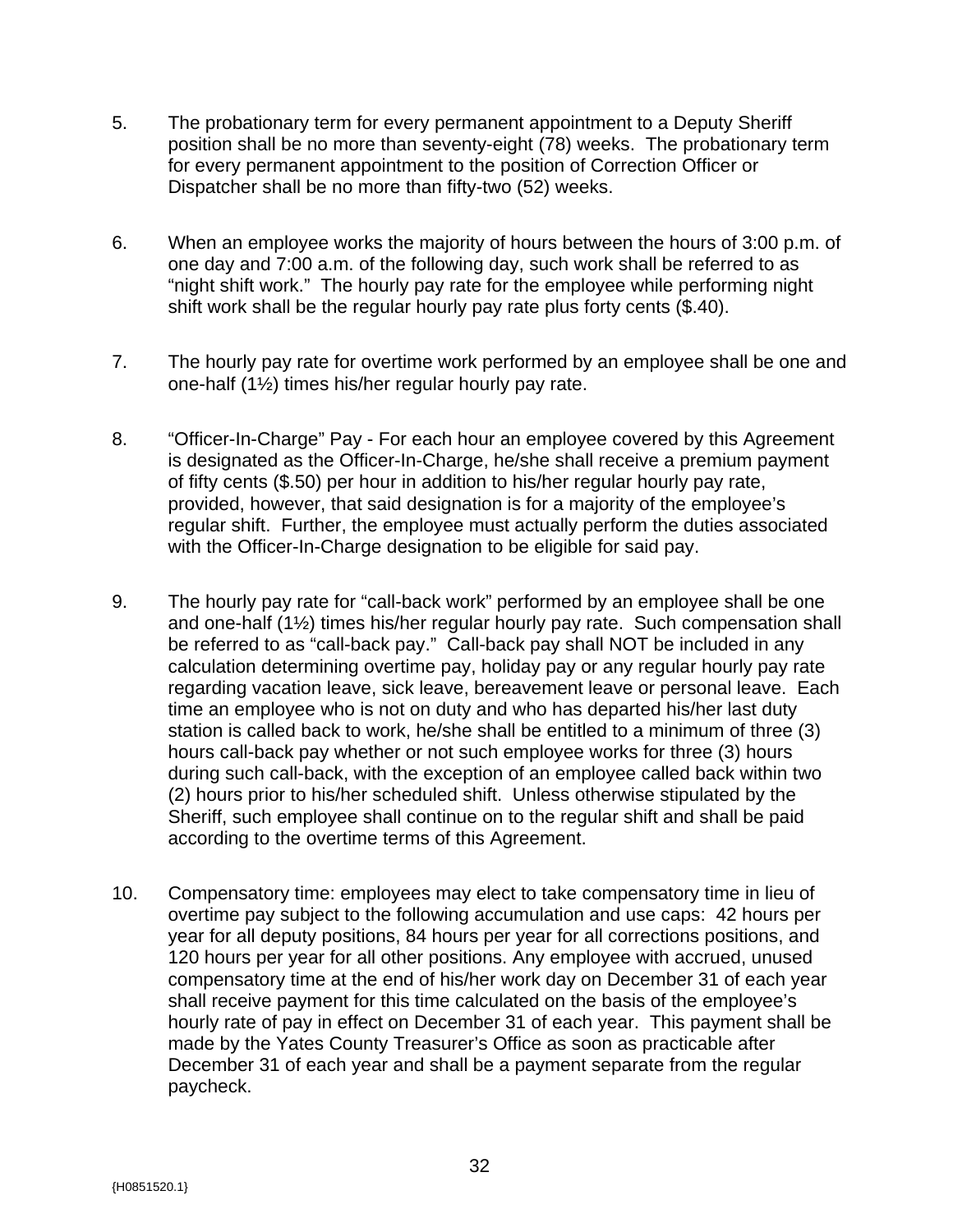All use of compensatory time shall be scheduled subject to the Sheriff's approval. Such compensatory time is credited at a rate of one and one-half (1½) hours for each authorized overtime hour worked. With the exception of the abovereferenced payment for the year-end balance, the hourly pay rate in effect at the time compensatory time is taken shall be used in determining payment to the employee for the compensatory time.

- 11. Members of the YCDSA may, at their option, participate in the Yates County Deferred Compensation Plan.
- 12. When a Correction Officer covered by this Agreement is assigned by the Sheriff, or his/her designee, to perform intermittent court security duties, he/she will receive a premium payment of fifty cents (\$.50) per hour in addition to his/her regular pay rate for time actually worked in said capacity. The Sheriff, or his/her designee, shall have the discretion to make the assignment.
- 13. Canine Unit Compensation. The County shall compensate by cash, and cash only, each employee dog handler for a maximum of five (5) hours per week for the normal care and maintenance of his/her assigned police dog, exclusive of time which may be spent by the canine handler on specialized police canine training. The five (5) hours per week is calculated on the basis of one-half  $(\frac{1}{2})$  hour per regularly scheduled workday regardless of whether the canine handler worked such day or not and one (1) hour on each of the canine handler's pass days. The parties acknowledge that this is a fair, reasonable and realistic estimate of the amount of time normally required for such activity.

Said compensation shall be paid at straight time or time and one-half  $(1\frac{1}{2})$  as the case may be. The Sheriff shall have the discretion to schedule the aforementioned work time as part of, or in addition to, the canine handler's regularly scheduled workday. Said compensation is intended to include all care of the assigned dog, including but not limited to the feeding, bathing, brushing, routine training, exercise, grooming and related cleaning of the dog's kennel and transport vehicle(s), as well as similar activities performed by the canine handler at home on work days as well as on days off-duty or during vacation or other leave periods. Said compensation shall also cover all time spent administering drugs or medicine for illness as well as any compensable time worked transporting the dog to and from an animal hospital or veterinarian.

The parties further recognize that there may be occasions when additional work time is required to be spent by the canine handler for care and maintenance of a police dog outside of normal duty hours. In such event, the canine handler shall be permitted to request additional compensation for such time. Such request shall not be unreasonably denied, but the canine handler shall be expected to submit the same for approval in writing from the Sheriff, or his/her designee, before the additional work is performed.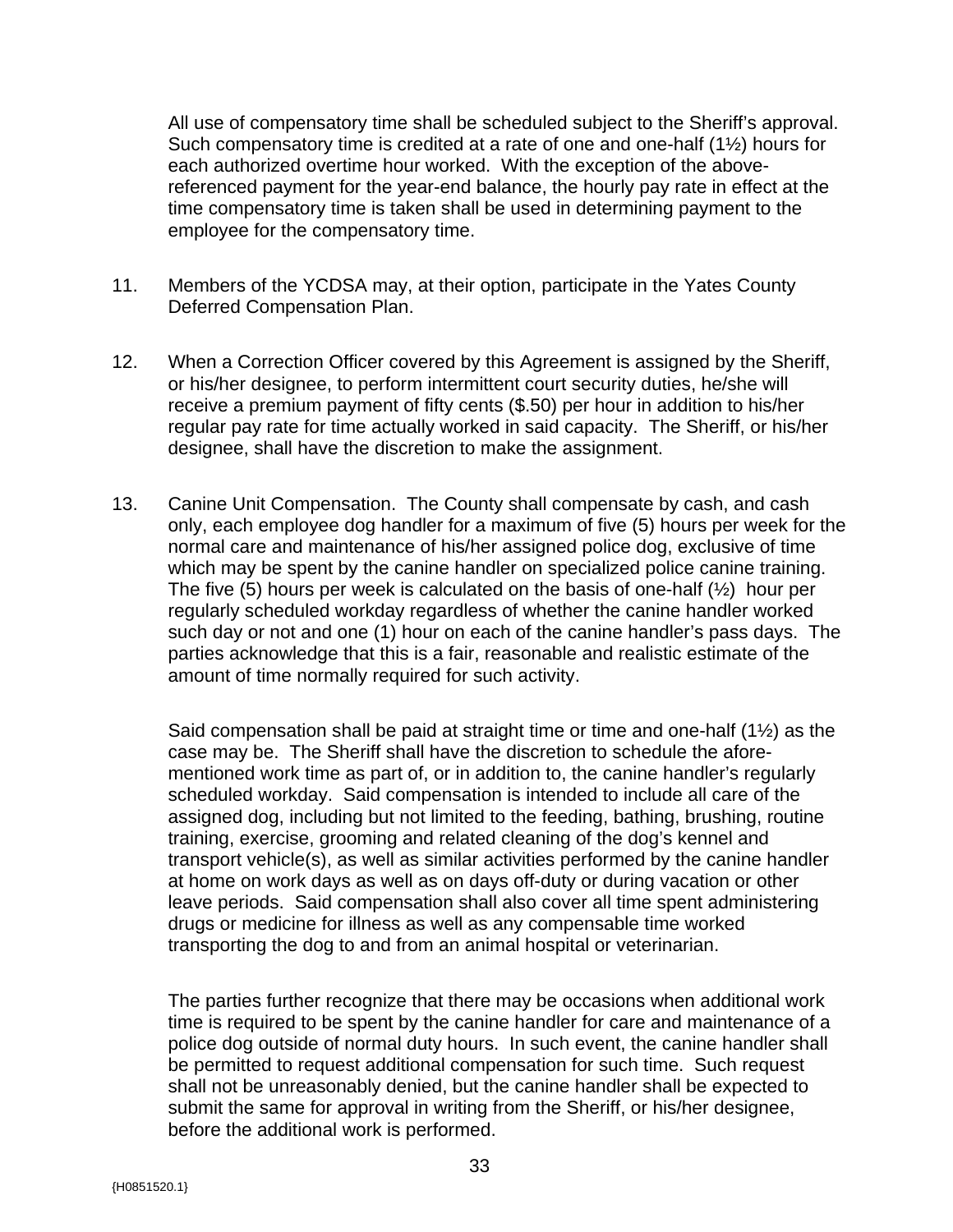The Sheriff shall have the sole discretion to determine the number of dogs, and canine handlers, if any, to be assigned to the canine unit.

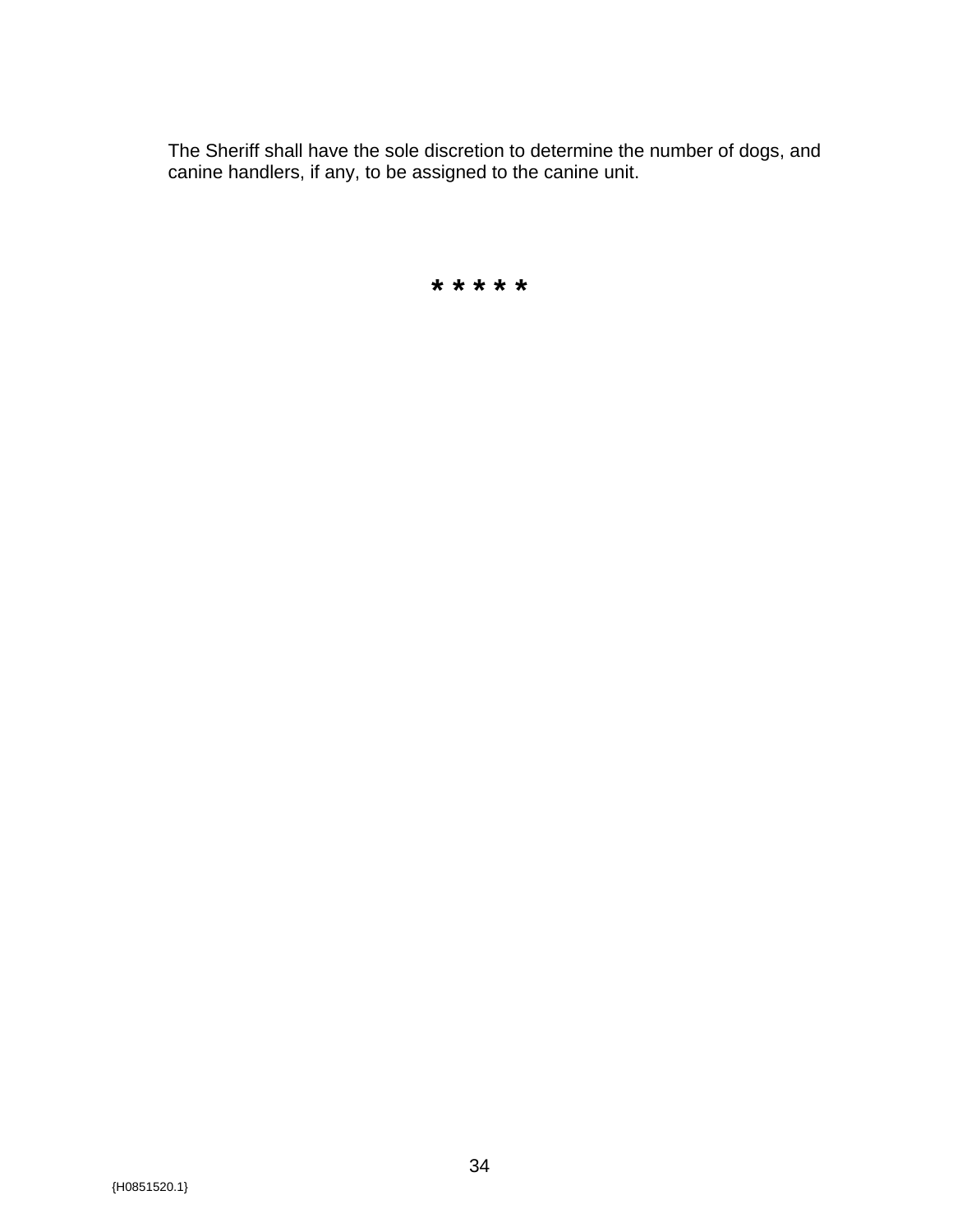## **EDUCATION BENEFIT**

- 1. On the first pay day in each December while this Agreement is in effect, any employee who has completed four (4) years or more of continuous employment with the Department and is the holder of an Associate Degree in Police Science, Criminal Justice or Corrections, shall be paid a bonus of Two Hundred Dollars (\$200.00).
- 2. On the first pay day in each December while this Agreement is in effect, any employee who has completed four (4) years or more of continuous employment with the Department and is the holder of a Bachelor's Degree in Police Science, Criminal Justice or Corrections, shall be paid a bonus of Four Hundred Dollars (\$400.00).
- 3. In the year in which an employee first becomes entitled to the educational bonus, he/she must file proof with the Yates County Treasurer, prior to December 1 of that year, that he/she is the holder of either an Associate Degree or Bachelor's Degree in Police Science, Criminal Justice or Corrections. Thereafter, the employee shall be entitled to payment of the bonus with respect to the applicable degree without again filing proof of holding such degree.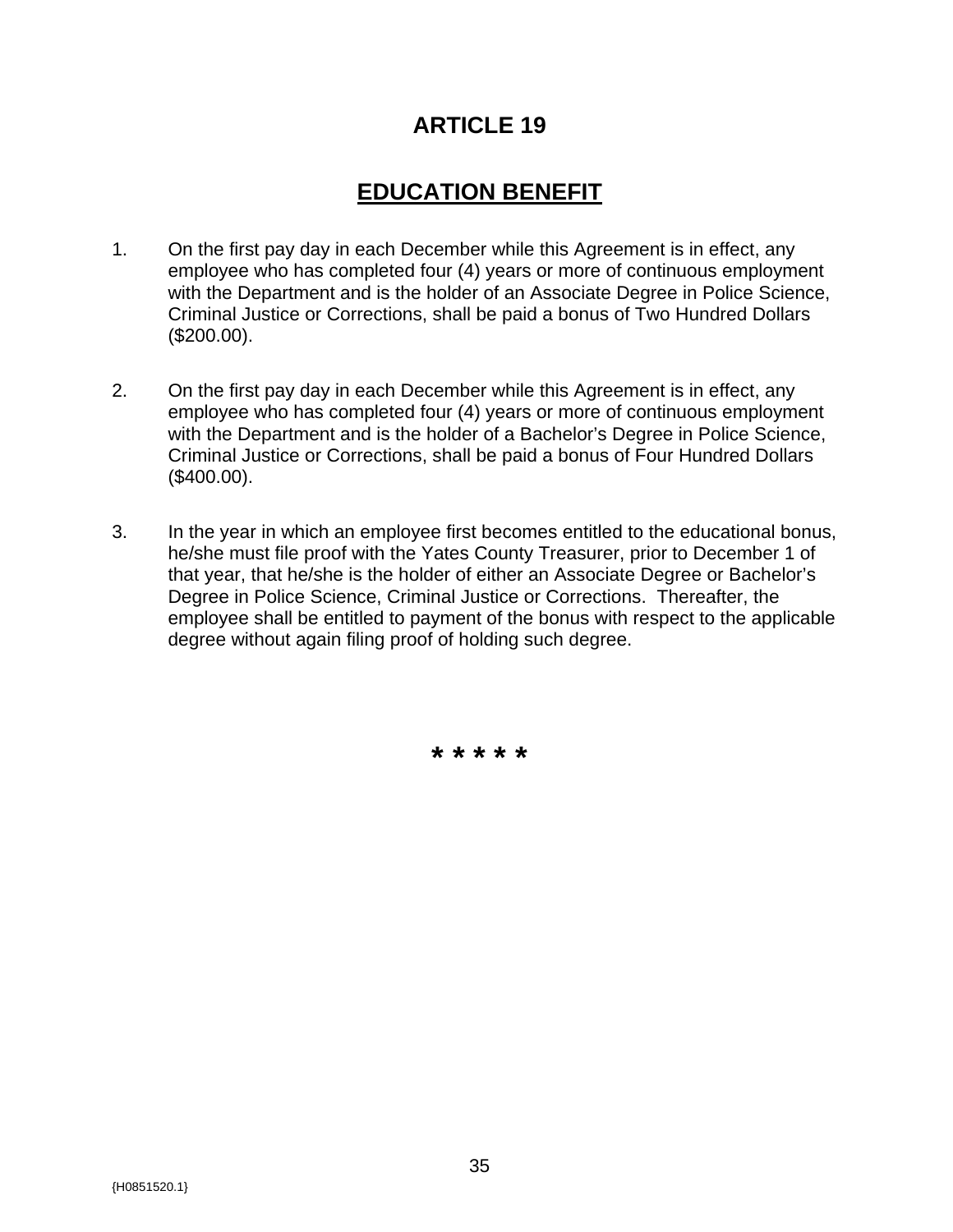## **CONTRACT GRIEVANCE PROCEDURE**

#### **PURPOSE:**

This procedure is intended to resolve a dispute between one or more employees and the County with regard to the interpretation of this employment contract. Such dispute shall be known as a "contractual grievance" and shall NOT include disputes involving "disciplinary grievances." If more than one employee shall file a contractual grievance at approximately the same time, involving the same contractual dispute, for purposes of this procedure the grievance shall be treated as one and processed as a unit.

#### **DEFINITIONS:**

The term "EMPLOYEE" shall mean any person employed by the County who is covered by this Agreement.

The term "EMPLOYER" shall mean the County of Yates.

The term "DEPARTMENT HEAD" shall mean the Sheriff.

The term "GRIEVANCE HEARING COMMITTEE" shall mean a committee consisting of not less than three (3) members of the Yates County Legislature, appointed from time to time, for the purpose of hearing grievances in accordance with this procedure.

The term "REPRESENTATIVE," unless otherwise indicated, shall mean any person selected by the employee to appear with or on behalf of any employee in regard to any grievance, and shall include, but not be limited to, an attorney at law or a representative of any negotiating agent recognized by the County of Yates to represent such employee. No provision of this Article or of this Agreement shall be interpreted to require the YCDSA to represent any employee at any stage of this procedure if the YCDSA considers the grievance to be without prevention or in contradiction of any law or regulations.

#### **PROCEDURE - Step 1:**

The employee shall present his/her grievance to the Department Head within fifteen (15) working days of the time at which such event became known to the employee, or should reasonably have become known to the employee, whichever is later. The Department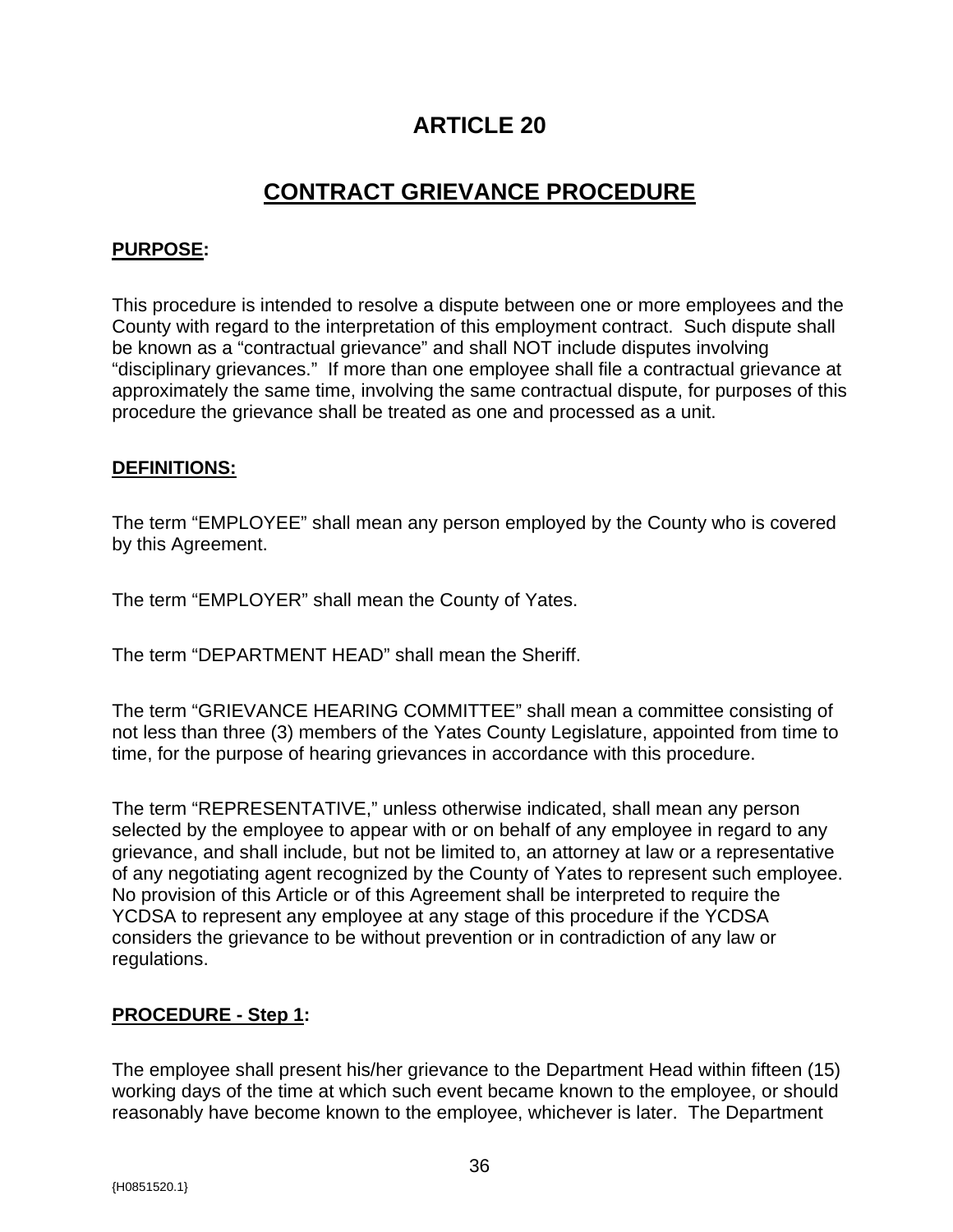Head shall consult with the employee and permit the employee to consult with any higher ranking supervisors within the department.

Presentation, discussion and attempted resolution of a grievance in Step 1 shall be on an oral basis. At Step 1, group grievances shall be presented to the lowest ranking supervisor common to all employees in the grieving group. Within ten (10) days of the presentation of the grievance, the Department Head shall make a written determination and provide a copy to the employee, his/her representative and the Chairman of the Grievance Hearing Committee. If such grievance is not satisfactorily resolved at Step 1, the employee or employees may proceed to Step 2.

#### **PROCEDURE - Step 2:**

Step 2 shall consist of a request, by the employee and/or his/her representative, for a review by the Grievance Hearing Committee of the determination under Step 1. The employee's request shall be in writing, and shall include a statement of the specific nature of the grievance and the facts relating thereto. Such request shall be made jointly or severally by the employee and the Department Head. The request shall be presented to the Grievance Hearing Committee by mail or personal delivery to the Clerk of the Yates County Legislature within three (3) working days of the conclusion of Step 1. The Clerk of the Legislature shall promptly advise the Chairman of the Grievance Hearing Committee of such request and within ten (10) working days of receipt of the request by the Clerk, the Grievance Hearing Committee shall conduct an informal hearing, at which all concerned parties shall be notified to appear and be allowed to testify. The Grievance Hearing Committee shall render a determination, in writing, within five (5) working days of the conclusion of the hearing. A copy of such decision shall be mailed to the employee and his/her representative, if any, and to the Department Head. Such mailing shall constitute the completion of Step 2. The Chairman of the Grievance Hearing Committee shall promptly supply the Chairman of the County Legislature with a copy of the determination.

If the employee is dissatisfied with the determination of the Hearing Committee, then the employee may proceed to Step 3.

#### **PROCEDURE - Step 3:**

The YCDSA, and only the YCDSA, shall have the right to submit the grievance to advisory arbitration within seven (7) working days following the completion of Step 2. Within said seven (7) days, the YCDSA shall give written notice of such fact, which shall be mailed or delivered to the Clerk of the Yates County Legislature.

The Clerk shall promptly notify the Chairman of the County Legislature of the receipt of such notice. Promptly thereafter the Chairman of the Yates County Legislature and the YCDSA shall request the New York State Public Employment Relations Board (PERB),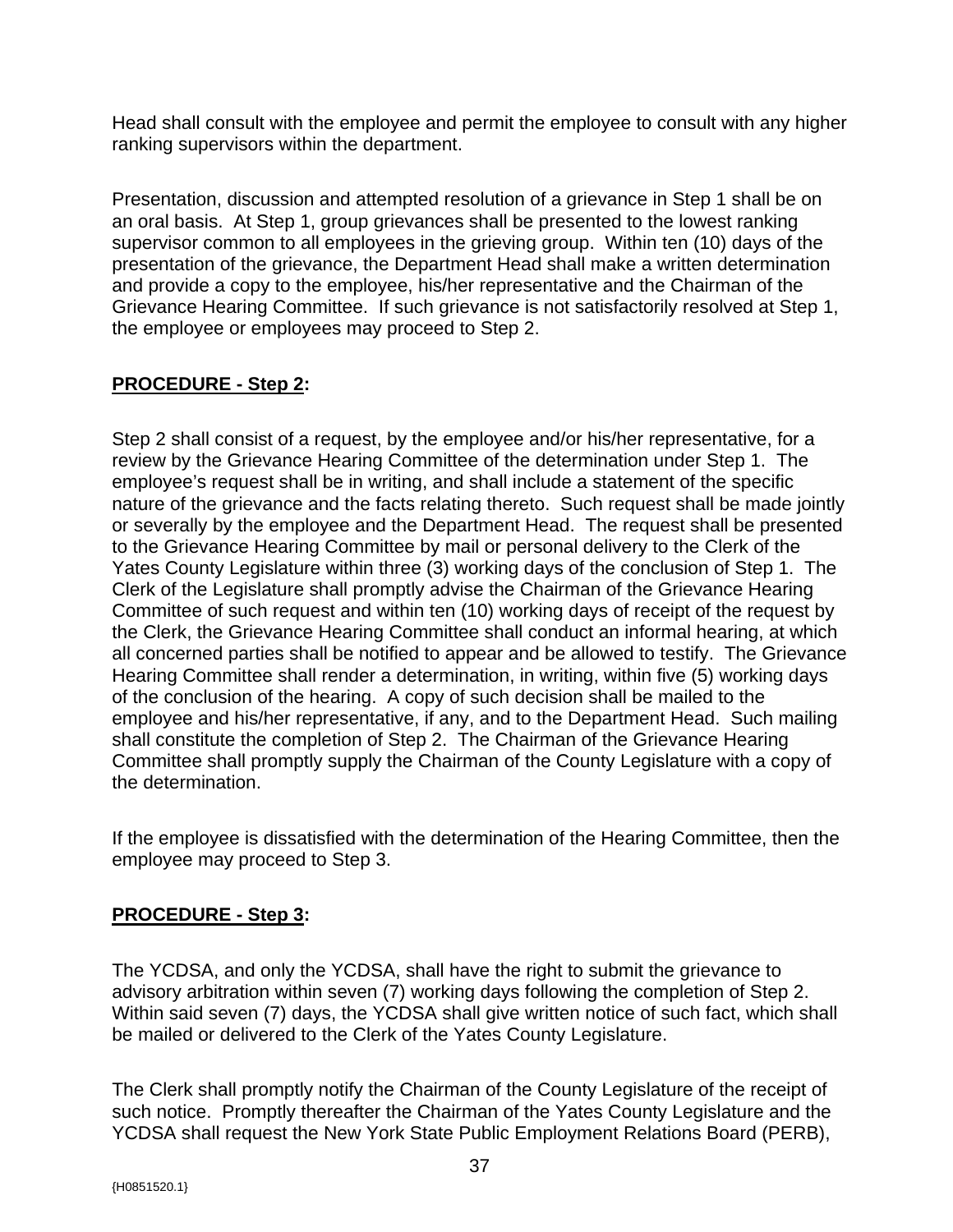from its Panel of Arbitrators, to forward to the parties the names of five (5) suitable arbitrators available for advisory arbitration. The Chairman, or his/her designee, and the YCDSA shall alternately cross off one name until only one name remains. Such person shall be the advisory arbitrator. On the first occasion when a grievance proceeds to this step, the Chairman, or his/her representative, shall first cross off a name. Upon a second grievance proceeding to Step 3, the YCDSA shall first cross off a name; and the first to cross off a name shall alternate thereafter for each grievance proceeding to Step 3.

The arbitrator shall promptly hear the grievance and render his/her advisory opinion, in writing, to all the interested parties within fifteen (15) days of the date of the hearing. The County and the YCDSA shall share equally the cost of arbitration.

If the County does not agree to the advisory opinion, or if the County accepts the advisory opinion and the employee is dissatisfied with the opinion, then the employee may proceed to Step 4.

#### **PROCEDURE - Step 4:**

Step 4 shall consist of a written request by the employee, and/or his/her representative, for a review of the decision of the Grievance Hearing Committee by the Yates County Legislature. Such request shall state the nature of the grievance and the remedial action desired, and such request shall be mailed or delivered to the Clerk of the Yates County Legislature within five (5) working days of the conclusion of Step 3. The Clerk shall promptly forward one (1) copy of the request to the Chairman of the County Legislature and one (1) copy to the Chairman of the Grievance Hearing Committee.

Thereupon, the Chairman of the County Legislature shall, within fifteen (15) working days of the receipt by the Clerk of the written request of the employee, conduct a hearing by the Yates County Legislature, at least a quorum being present, at which all concerned parties shall be notified to appear and be allowed to testify. The hearing may be adjourned from time to time.

Within five (5) working days of the conclusion of the hearing, the Yates County Legislature shall make a written determination, which shall include findings of fact and a decision. A copy of such determination shall be mailed to the employee and his/her representative, if any, and to the Department Head. Such mailing shall constitute the completion of Step 4.

#### **OTHER PROVISIONS:**

The employee and his/her representative shall be allowed such time off from his/her regular duties as may be necessary and reasonable for the processing of the employee's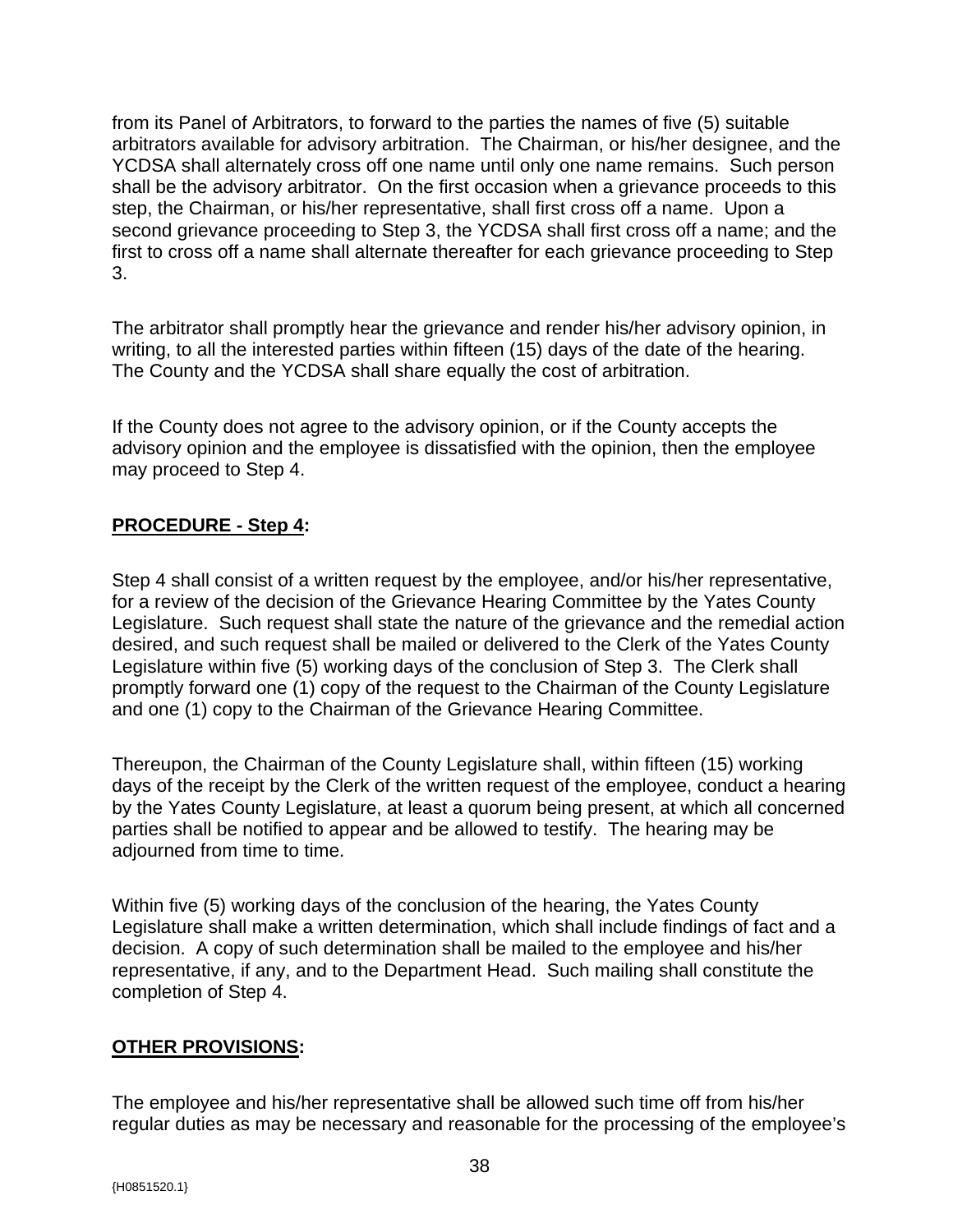grievance. Such time off shall be without loss of pay and any other benefit to which the employee and his/her representative would otherwise be entitled under this Agreement.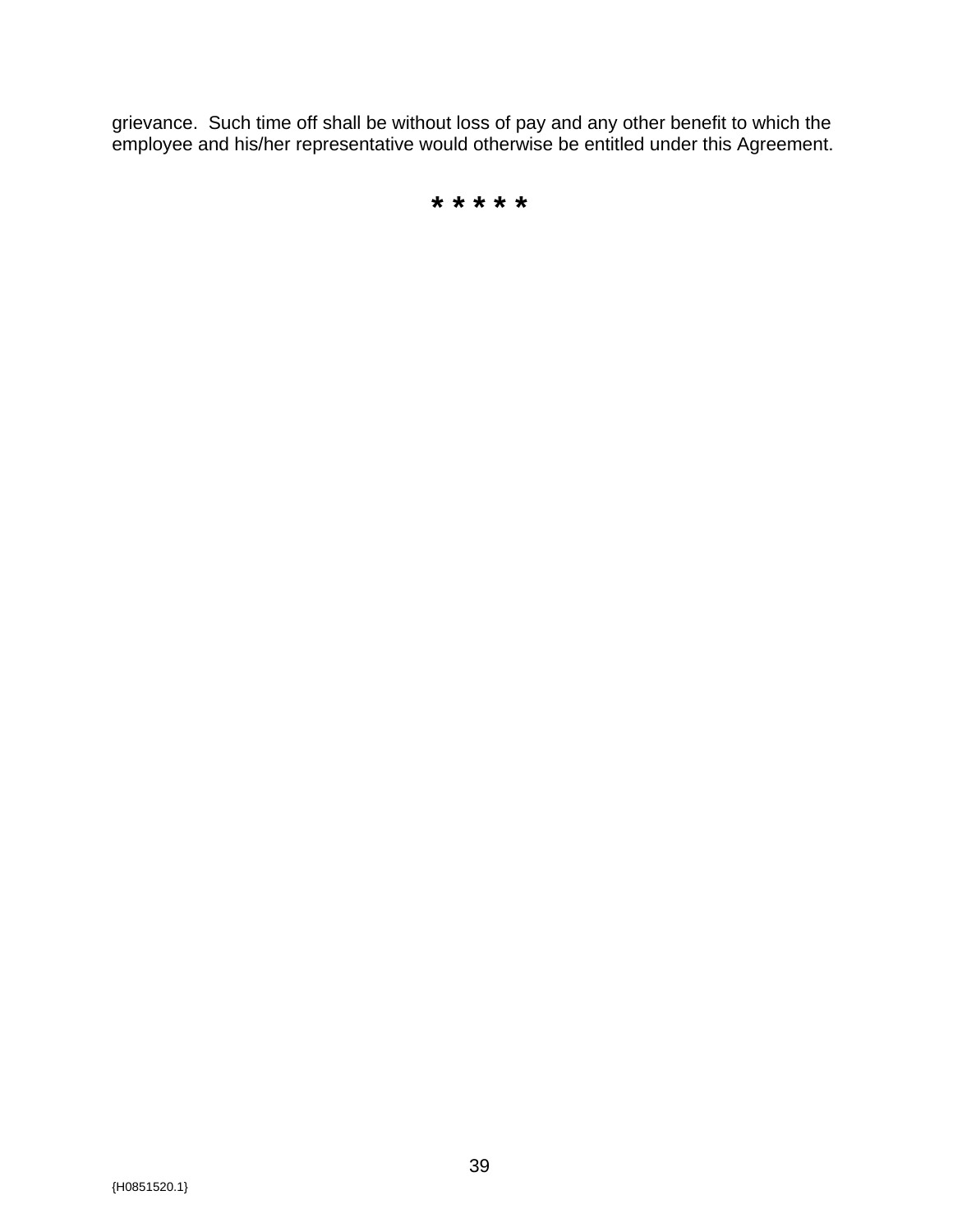## **RECOVERY OF TRAINING COSTS**

In the event the employer is required to provide the Municipal Police Training Council (MPTC) basic training course for an employee of the department, and in the event the employee voluntarily separates from the department within two (2) years of the date of completion of training, the employee shall reimburse the County for all expenses, as defined below, paid by the County during, or in conjunction with, his/her MPTC basic training, according to the following pro-rated schedule:

| Length of employment after | Reimbursement |
|----------------------------|---------------|
| completion of training     | of expenses   |
| Up to 1 year               | 75%           |
| 1 year to 2 years          | .50%          |

Expenses subject to the cost of training include, but are not limited to, any reimbursement for the cost of travel, lodging, meals, books, tuition, any other expense associated with training, or any payment made by the County to a third party for a benefit made available to an employee during the time of training, as the case may be. The above information shall be available, upon request of the employee, ninety (90) days after completion of training. Any and all accrued and as yet unpaid leave shall be liquidated and applied to this reimbursement on behalf of said employee. After completion of training, any unauthorized leave of more than five (5) days in a calendar year shall not be considered as time employed. For the purposes of this Article, a voluntary separation shall include a provoked discharge, which is hereby defined to be a discharge occasioned by a deliberate or willful act, at least partially motivated by an intention to avoid the reimbursement obligation under the terms of this Article.

Prior to seeking legal recourse to obtain reimbursement, the County shall liquidate any accrued paid leave, other than leave for reason of illness or disability, as may be necessary to obtain full reimbursement pursuant to this provision of the contract; and, should the County prevail, the individual responsible for reimbursement shall, in addition, reimburse the County for all its legal expenses associated with the proceeding. A copy of this language of the Agreement shall be provided to all individuals interviewed for employment with the County; provided, however, the failure of the County to do so shall not affect the obligation of an individual for reimbursement in accordance with the terms of this Article. Actions taken under this Article or section of the contract shall not be arbitrable.

Any and all reimbursement to the County from any other source shall reduce the employee's liability of reimbursement to the County in that amount, dollar for dollar.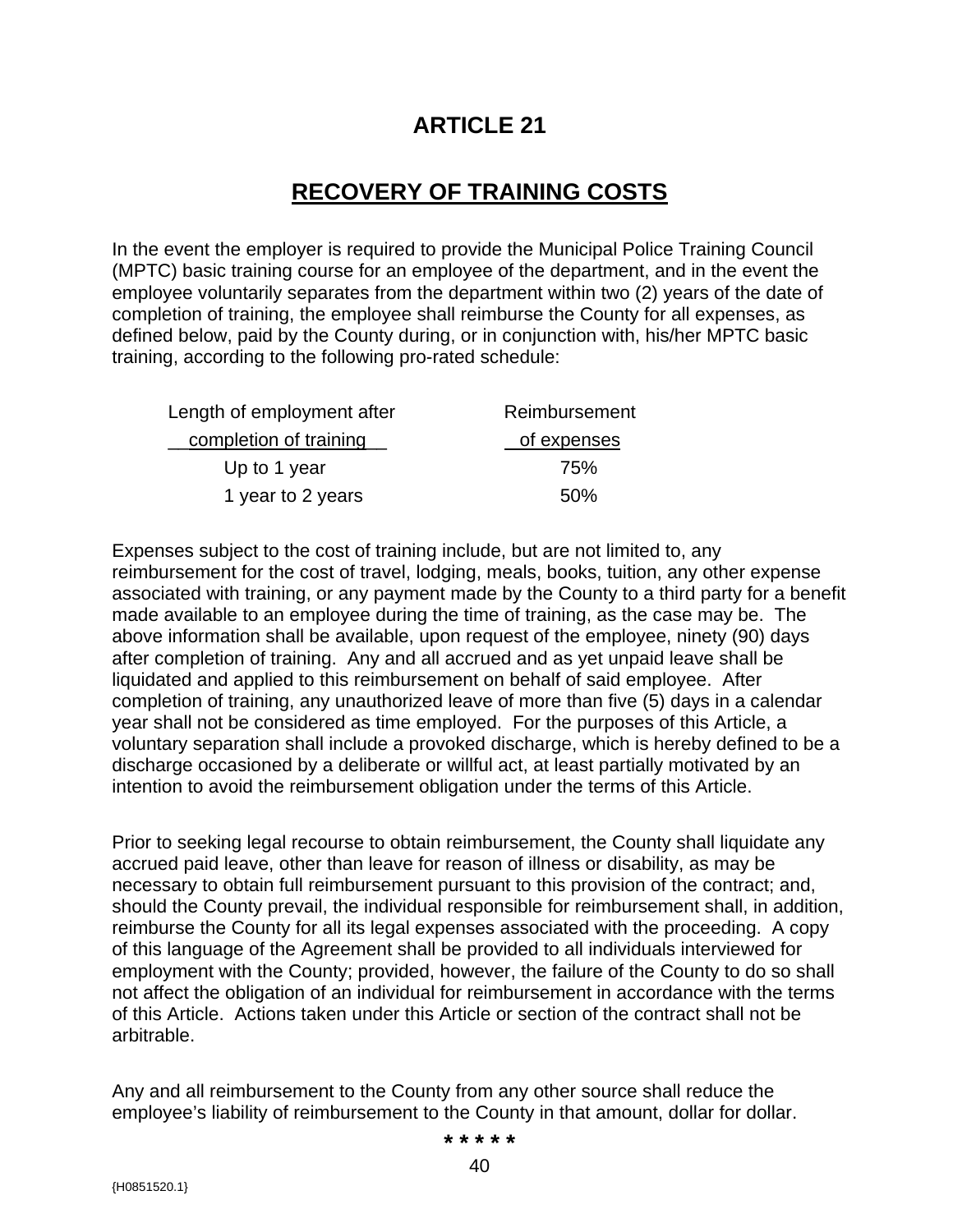#### **EMPLOYEE ADDRESS AND TELEPHONE NUMBER**

1. It shall be the responsibility of each employee to keep the County and the Sheriff informed of the employee's current address and a telephone number where he/she can be reached as required for work related matters.

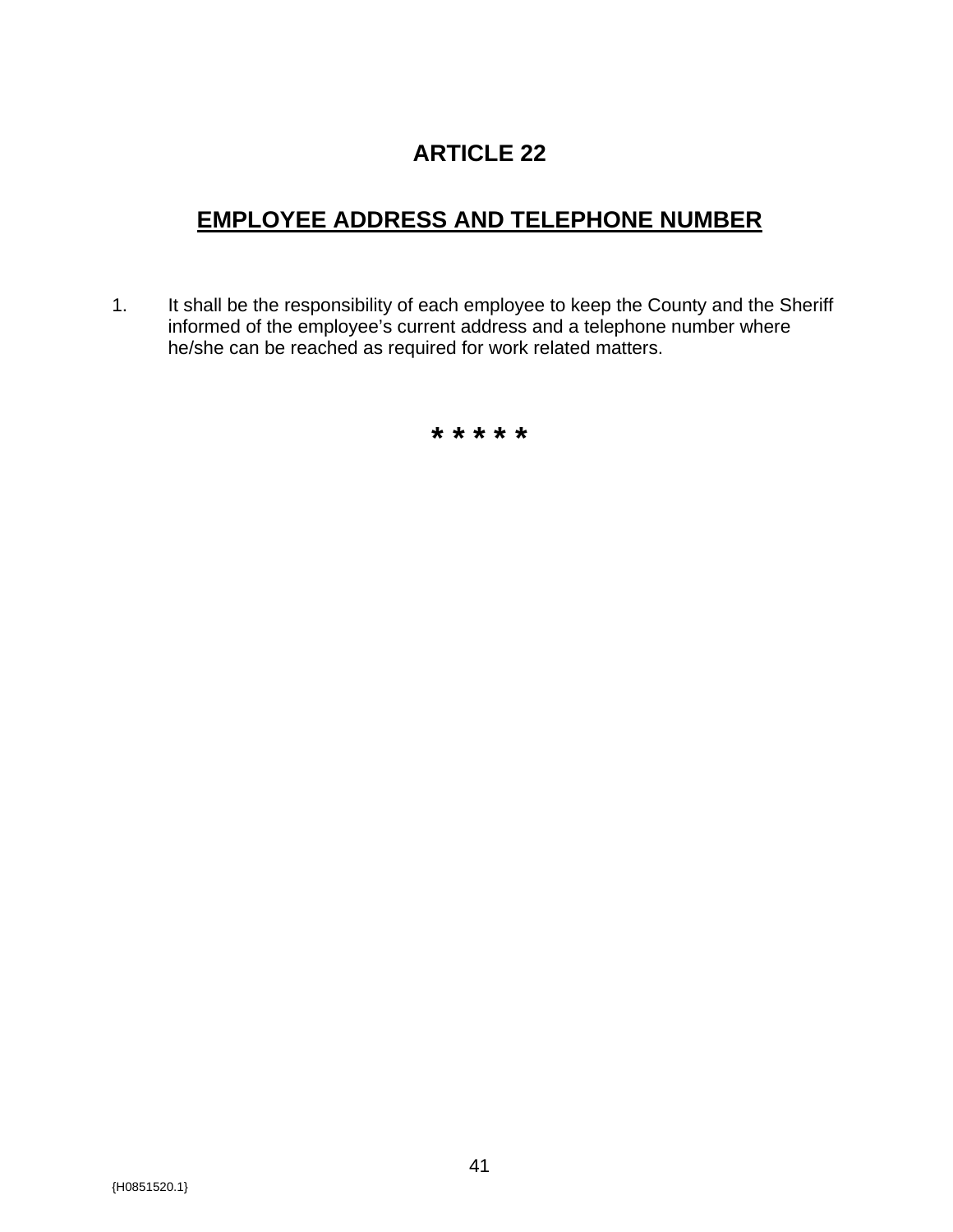## **MISCELLANEOUS**

1. The County and the YCDSA agree that upon written demand of either party, the parties shall convene to negotiate a drug and alcohol testing policy.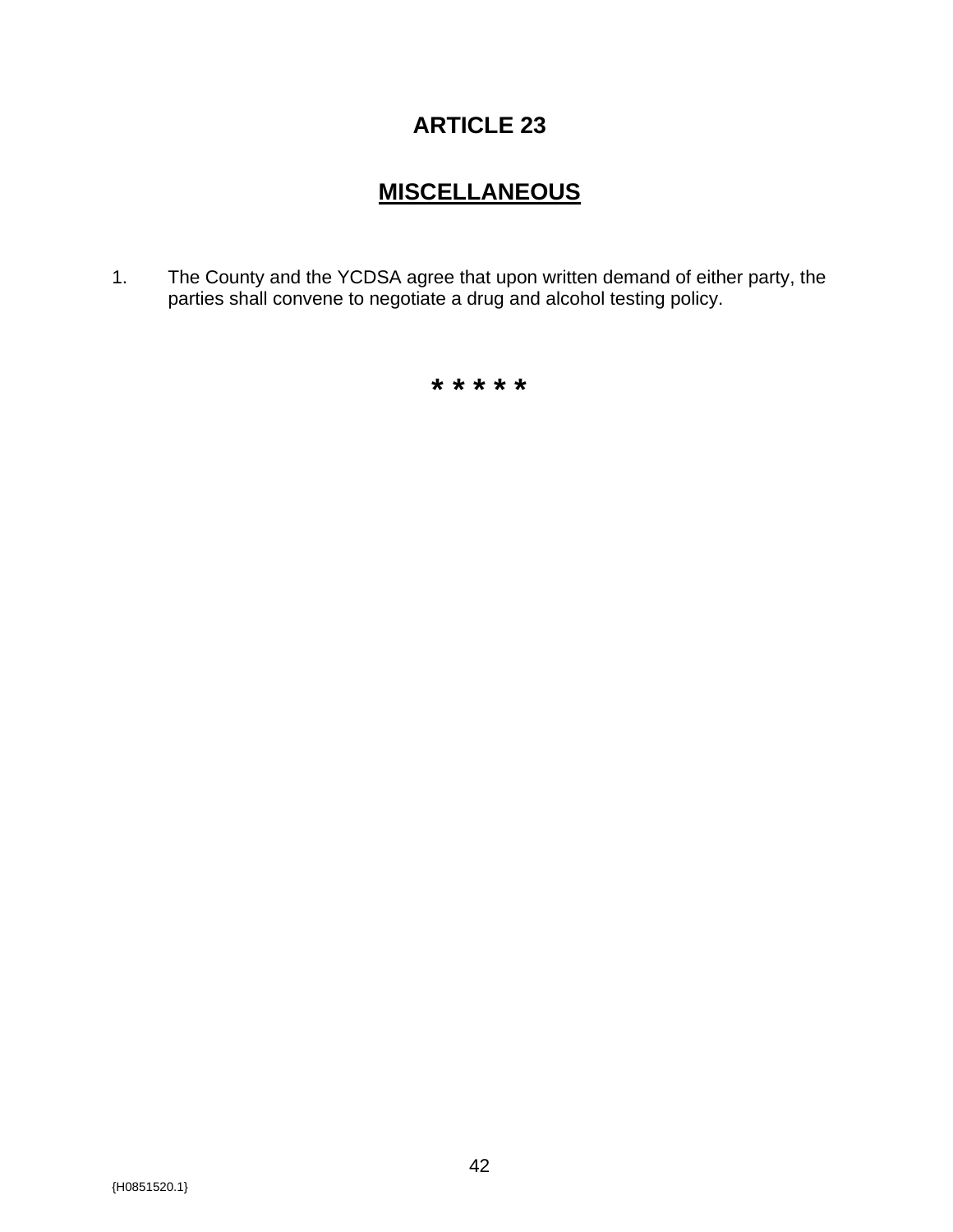#### **APPENDIX "A"**

#### **Memorandum of Understanding Between YCDSA, County and Sheriff Mandatory Overtime Assignments (MOAs**)

- 1. This MOA affects only the Corrections Bureau jail division. The term "shift supervisor" used herein is to include OIC as per **GO 5-94**.
- 2. Volunteer overtime assignments, as well as utilization of part-time COs thereafter, will continue as currently practiced.
- 3. a. The shift supervisor in the jail shall have a **Mandatory Overtime List (MOL)** for managing MOAs. The MOL shall consist of all Corrections Officers including first line supervisors ranked by seniority from the least descending to the most so that in the event voluntary overtime and part-time coverage is not met then the supervisor can schedule by order the least senior officer on duty at the time to perform the overtime extension, which will be  $\frac{1}{2}$  a shift. Should the unscheduled overtime situation continue for the second ½ of the shift, the supervisor can schedule by order the least senior officer scheduled to be on duty during the subsequent shift to work the ½ shift preceding his/her shift.
	- b. If an unscheduled overtime situation arises for a shift, the shift supervisor shall, in the following order:
		- 1) check to see if anyone working wants the overtime; if not successful,
		- 2) attempt to contact all full-time COs to be asked to work the vacant shift, by seniority starting with the least senior officer; if not successful,
		- 3) attempt to contact all part-time COs to be asked to work the vacant shift, by seniority starting with the least senior officer; if not successful,
		- 4) attempt to contact all full-time Emergency Services Dispatchers who are Jail Control-trained to be asked to work the vacant shift; if not successful,
		- 5) start down the MOL until someone is reached.

 Note – Step 4 above is not used in an instance where the officer assigned to Control for the shift in question is on restricted duty to that position.

- 4. Once that overtime has been completed that officer's name will be moved to the bottom of the MOL.
- 5. The rotation will continue perpetually moving the officers' names up the MOL.Such MOL shall be conspicuously posted and maintained daily.
- 6. Should the next officer on the MOL be absent from duty, the next available officer on the MOL will perform the OT. The name of the absent officer will remain on the top of the list.
- 7. This method of utilizing the MOL will also be applicable for unscheduled "call-in" overtime assignments.